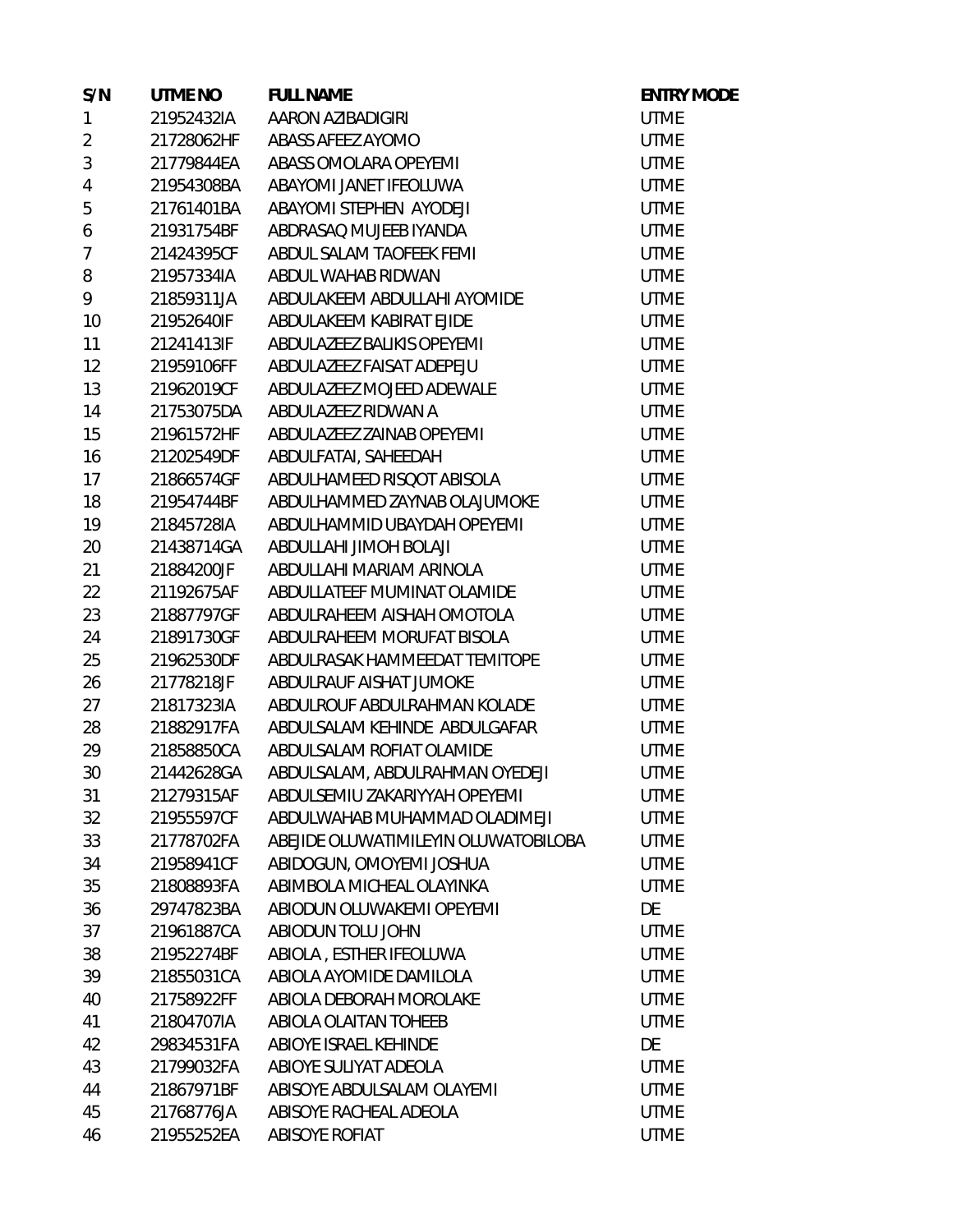| 47 | 21842288IF  | ABODUNRIN ISRAEL FIYINFOLUWA     | <b>UTME</b> |
|----|-------------|----------------------------------|-------------|
| 48 | 21962021BF  | ABOLAJI FOLASHADE JOY            | <b>UTME</b> |
| 49 | 22050682HF  | ABOLUDE UMAR FARUK               | <b>UTME</b> |
| 50 | 21872893BA  | ABORISADE OLUWATOYIN ESTHER      | <b>UTME</b> |
| 51 | 29858194BA  | ABRAHAM ESTHER TAIWO             | DE          |
| 52 | 21178116DA  | ABRAHAM SAMUEL AYOMIDE           | <b>UTME</b> |
| 53 | 21957381DF  | ABUBAKAR MUSA AJOGE              | <b>UTME</b> |
| 54 | 21805909FF  | ABUSI SAMAD ODUNAYO              | <b>UTME</b> |
| 55 | 21272671HA  | ADAGEJE AKEEM OLAMILEKAN         | <b>UTME</b> |
| 56 | 21608373CA  | ADAMS KEHINDE TEMITAYO           | <b>UTME</b> |
| 57 | 29758682FF  | ADEAGBO ABOSEDE ADENIKE          | DE          |
| 58 | 21828096IA  | ADEAGBO FADLULAHI OLUWASOLA      | <b>UTME</b> |
| 59 | 21855424FA  | ADEAGBO IBRAHIM ADEWOLU          | <b>UTME</b> |
| 60 | 21910269JA  | ADEAGBO ROKIBAT ABIOLA           | <b>UTME</b> |
| 61 | 21950476HF  | ADEAGBO SUKURAT OMOLARA          | <b>UTME</b> |
| 62 | 21954180IA  | ADEAGBO, CHARLES OLUWATOBI       | <b>UTME</b> |
| 63 | 21958372CA  | ADEBANJO, MERCY ADESEWA          | <b>UTME</b> |
| 64 | 21802905GF  | ADEBAYO ABDULQUDUS ADEDOLAPO     | <b>UTME</b> |
| 65 | 21898701HF  | ADEBAYO ABIODUN AKOREDE          | <b>UTME</b> |
| 66 | 29845003DF  | ADEBAYO ABIODUN DAVID            | DE          |
| 67 | 21835536CF  | ADEBAYO JOHN AYOMIDE             | UTME        |
| 68 | 21641755CF  | ADEBAYO JOHN OLUWASINAAYOMI      | <b>UTME</b> |
| 69 | 29741107FF  | ADEBAYO JOSHUA TIJESUNIMI        | DE          |
| 70 | 21849528IA  | ADEBAYO MICHAEL BABAJIDE         | <b>UTME</b> |
| 71 | 21887428BA  | ADEBAYO PRAISE RUTH              | <b>UTME</b> |
| 72 | 21570966JF  | ADEBAYO REBECCA BUSAYO           | <b>UTME</b> |
| 73 | 21959949CA  | ADEBAYO ROFIYAT OLAYEMI          | <b>UTME</b> |
| 74 | 21963941BA  | ADEBAYO TEMITOPE ABIODUN         | <b>UTME</b> |
| 75 | 21803778HA  | ADEBAYO, AISHAT ADEPEJU          | <b>UTME</b> |
| 76 | 21952440EA  | ADEBESHIN, ADETOKE ABIODUN       | UTME        |
| 77 | 21571498JF  | ADEBESIN TAIWO OLUWANIFESIMI     | <b>UTME</b> |
| 78 | 21956766HAU | ADEBESIN, TEMITAYO GLORIA        | DE          |
| 79 | 29739901AF  | ADEBIMPE KAMILUDEEN ADIGUN       | DE          |
| 80 | 21853236GF  | ADEBIMPE OLUWAFERANMI CHRISTIANA | <b>UTME</b> |
| 81 | 21156529EF  | <b>ADEBISI AYOMIDE</b>           | <b>UTME</b> |
| 82 | 21803531HA  | ADEBISI GLORY AYOMIDE            | <b>UTME</b> |
| 83 | 21800017GF  | ADEBISI KHADIJAT ADETOUN         | <b>UTME</b> |
| 84 | 21920417IA  | ADEBISI PRAISE ADEJOKE           | <b>UTME</b> |
| 85 | 21852712CF  | ADEBISI, ADEWALE ABDULQUDUS      | <b>UTME</b> |
| 86 | 21777507EA  | ADEBIYI ADENIKE GLORIA           | <b>UTME</b> |
| 87 | 21962015EF  | ADEBIYI, HIKMAT OLUWAKEMI        | <b>UTME</b> |
| 88 | 21884489HF  | ADEBO JOY AYOBAMI                | <b>UTME</b> |
| 89 | 29708894JF  | ADEBOLA TEMILOLUWA MOPELOLA      | DE          |
| 90 | 21801043GF  | ADEBOMI HIKMOT ADEBOLA           | <b>UTME</b> |
| 91 | 21782226AF  | ADEBOWALE TOMILOLA REBECCA       | <b>UTME</b> |
| 92 | 21951129EAU | ADEBOWALE, TITILAYO DEBORAH      | DE          |
| 93 | 21636052EA  | ADEBOYE AHMED OLANREWAJU         | UTME        |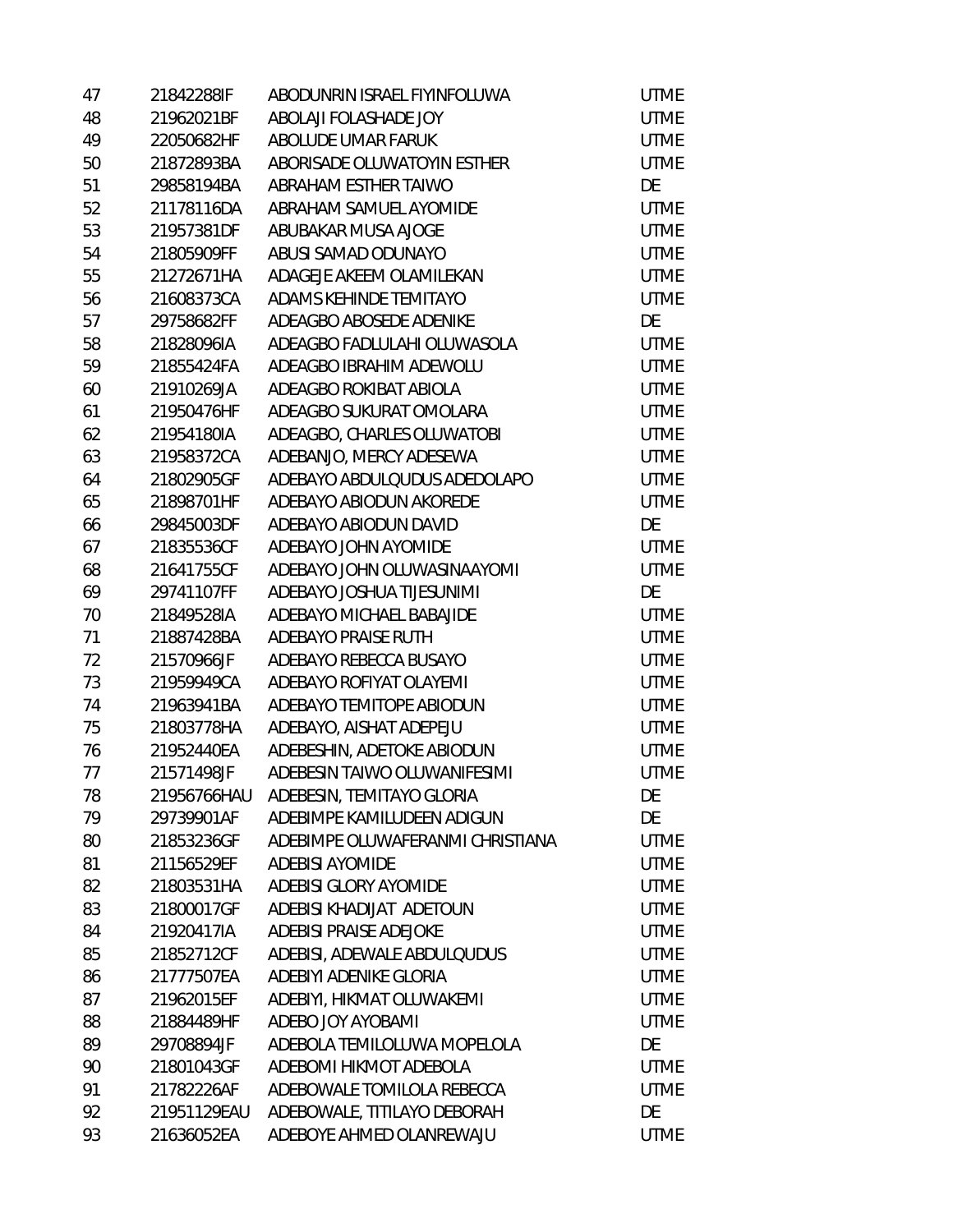| 94  | 20621977HF  | ADEBUSOYE EMMANUEL OKIKIJESU    | <b>UTME</b> |
|-----|-------------|---------------------------------|-------------|
| 95  | 20963675GF  | ADEDAPO REBECCA ADEOLA          | <b>UTME</b> |
| 96  | 21645286EA  | ADEDAYO SAMUEL AYOBAMI          | <b>UTME</b> |
| 97  | 21883487FA  | ADEDEJI BLESSING OPEYEMI        | <b>UTME</b> |
| 98  | 21980990HF  | ADEDEJI OLUWAFIMISOLA MAYOKUN   | <b>UTME</b> |
| 99  | 21951145FFU | ADEDEJI, FIKAYOMI TENINLANIMOJE | DE          |
| 100 | 21872258FA  | ADEDIJI ABDULAZEEZ ADEYEMI      | <b>UTME</b> |
| 101 | 21892011IF  | ADEDINI BISOLA RUTH             | <b>UTME</b> |
| 102 | 21318547CA  | ADEDINNI DEBORAH OLUWATOFUNMI   | <b>UTME</b> |
| 103 | 21308642FA  | ADEDIRAN DANIEL TIMILEHIN       | <b>UTME</b> |
| 104 | 21632414IF  | ADEDOJA MOSES ADEOLU            | <b>UTME</b> |
| 105 | 21845474CA  | ADEDOKUN PRECIOUS ELIZABETH     | <b>UTME</b> |
| 106 | 29757950BA  | ADEDOKUN SEGUN TEMITOPE         | DE          |
| 107 | 21813931DF  | ADEDOKUN VICTOR ADEMOLA         | <b>UTME</b> |
| 108 | 21400966DF  | ADEDOKUN ZAINAB TIMILEYIN       | <b>UTME</b> |
| 109 | 21951301DF  | ADEDOKUN, ABDUL-SALAM ADEKUNLE  | <b>UTME</b> |
| 110 | 21951098AFU | ADEDOKUN, ADEWUMI ESTHER        | DE          |
| 111 | 21851768JA  | ADEDOSU KHADIJAT ADEDOLAPO      | <b>UTME</b> |
| 112 | 21917806CF  | ADEDOSU OLAYODE USMAN           | <b>UTME</b> |
| 113 | 21955233EA  | ADEDOYIN ISAIAH ADEFOLAJU       | <b>UTME</b> |
| 114 | 21853737DA  | ADEDOYIN SALEWA KAOSARAT        | <b>UTME</b> |
| 115 | 21815721BF  | ADEDUNMOYE BOLUWATIFE OKIKIOLA  | <b>UTME</b> |
| 116 | 21205533DA  | ADEEYO EMMANUEL OLUWAFIKAYO     | <b>UTME</b> |
| 117 | 21838348CF  | ADEFISAN, DEBORAH OLUWATOMISIN  | <b>UTME</b> |
| 118 | 21849589GA  | ADEGBENJO PIUS ADEWALE          | <b>UTME</b> |
| 119 | 21835530FF  | ADEGBENRO OLUWAFERANMI NIFEMI   | <b>UTME</b> |
| 120 | 21764169EA  | ADEGBITE ADEDOTUN LAWRENCE      | <b>UTME</b> |
| 121 | 21797412HF  | ADEGBITE HANNAH ADEKEMI         | <b>UTME</b> |
| 122 | 29846077IA  | ADEGBITE MICHAEL ABIODUN        | DE          |
| 123 | 29852493BF  | ADEGBITE TOYIN ABIGEAL          | DE          |
| 124 | 21951157JAU | ADEGBOLA ADEDOYIN OLUWAYEMISI   | DE          |
| 125 | 21954454EA  | ADEGBOLA AJOKE ROFIAT           | UTME        |
| 126 | 21398886IA  | ADEGBOYE VICTOR OLAOSEBIKAN     | UTME        |
| 127 | 21959330HF  | ADEGBOYEGA ABDULMALIK ADEKUNLE  | <b>UTME</b> |
| 128 | 21179878FF  | ADEGBOYEGA ABRAHAM DAMILOLA     | <b>UTME</b> |
| 129 | 21668454AF  | ADEGBOYEGA ADENIYI JOSHUA       | <b>UTME</b> |
| 130 | 29706072FA  | ADEGBOYEGA IYANUOLUWA EZEKIEL   | DE          |
| 131 | 21953299CA  | ADEGBOYEGA PAUL IYANUOLUWA      | <b>UTME</b> |
| 132 | 21758079JA  | ADEGBOYEGA REINHARD ADEMOLA     | <b>UTME</b> |
| 133 | 21903533EF  | ADEGOKE ABISOLA SOLIAT          | <b>UTME</b> |
| 134 | 21902189CA  | ADEGOKE MUBARAQ AYOBAMI         | <b>UTME</b> |
| 135 | 21337159GA  | ADEGOKE QUAREEB ADEBAYO         | <b>UTME</b> |
| 136 | 21957370JA  | ADEGOKE, OLUWAPELUMI OLUWASEUN  | <b>UTME</b> |
| 137 | 21951136AF  | ADEGOKE, PRECIOUS               | <b>UTME</b> |
| 138 | 29827388EF  | ADEGORITE, EMMANUEL TIWATOPE    | DE          |
| 139 | 21958106CA  | ADEJARE MUIZ OLUWA              | UTME        |
| 140 | 21960332AF  | ADEJUMO ABDQUDUS ADESINA        | <b>UTME</b> |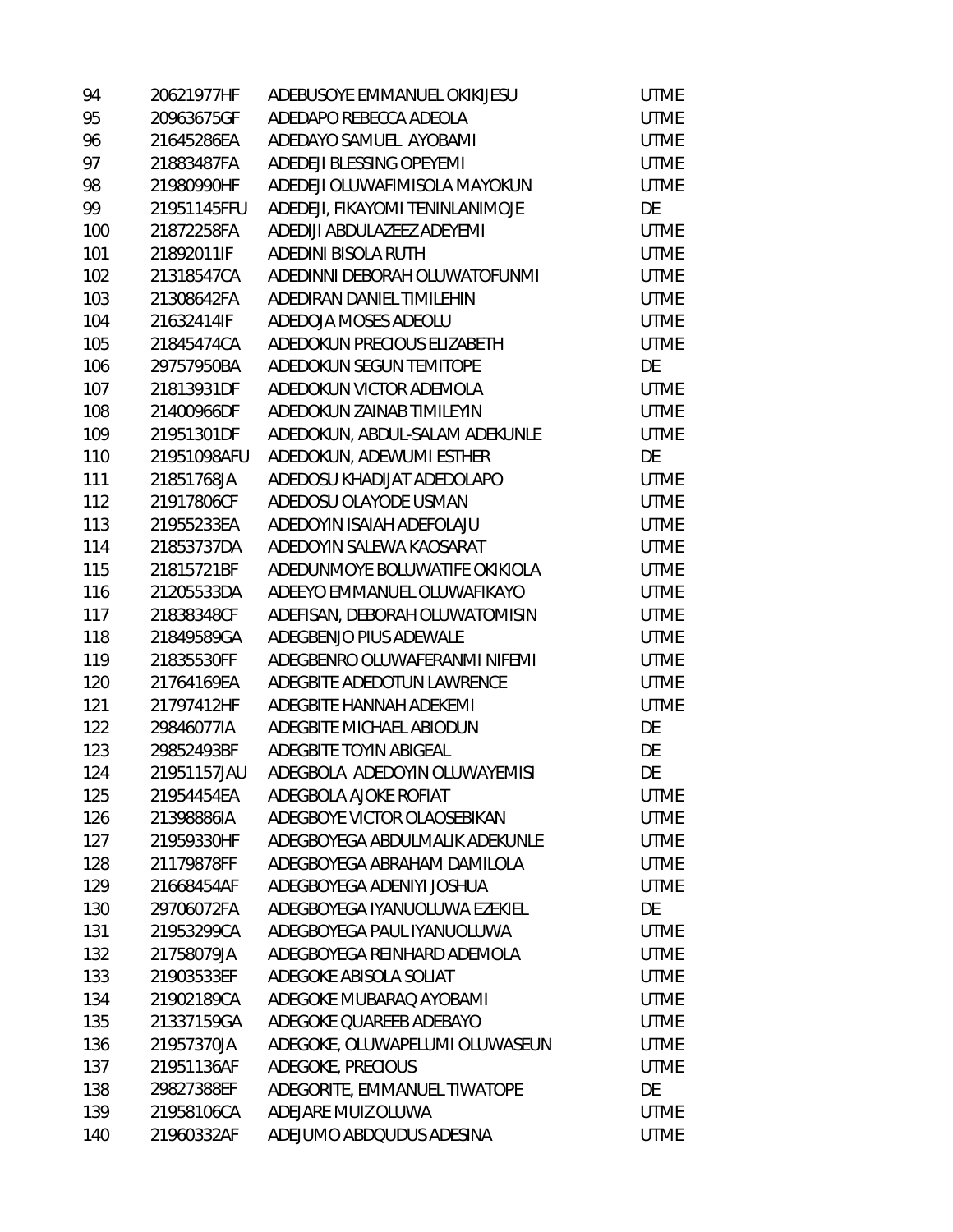| 141 | 29798534BA  | ADEJUMO ADEOLA WISDOM        | DE          |
|-----|-------------|------------------------------|-------------|
| 142 | 21957359FA  | ADEJUMO DAMILARE ABRAHAM     | <b>UTME</b> |
| 143 | 21802725BF  | ADEJUMO DEBORAH OLUSOLA      | <b>UTME</b> |
| 144 | 21765386DF  | ADEJUMO ELIJAH               | <b>UTME</b> |
| 145 | 21953008FA  | ADEJUMO VICTOR ADEDAYO       | <b>UTME</b> |
| 146 | 21643411BA  | ADEKEYE OLUWATOBI AGBOOLA    | <b>UTME</b> |
| 147 | 21953297DA  | ADEKOLA AYOMIDE FOLORUNSO    | <b>UTME</b> |
| 148 | 21851407JA  | ADEKUNLE AISHAT ABIODUN      | <b>UTME</b> |
| 149 | 21233426CF  | ADEKUNLE ELIJAH ADEWALE      | <b>UTME</b> |
| 150 | 21802704CF  | ADEKUNLE MURITALA OLADIPUPO  | <b>UTME</b> |
| 151 | 21960394HF  | ADEKUNLE MUSA DAMILARE       | <b>UTME</b> |
| 152 | 29857389EF  | ADEKUNLE TAIWO ADEDAMOLA     | DE          |
| 153 | 21670417HA  | ADEKUNLE TOMISIN OLADAYO     | <b>UTME</b> |
| 154 | 21895750BA  | ADEKUNLE ZAINAB MODUPE       | <b>UTME</b> |
| 155 | 21799050FF  | ADELABU MARY, OLUWAROMILOGO  | <b>UTME</b> |
| 156 | 21964912JF  | ADELAJA ANUOLUWAPO ELIZABETH | <b>UTME</b> |
| 157 | 21863027DF  | ADELAKUN ABDULRAHMAN SOLOMON | <b>UTME</b> |
| 158 | 21853874BA  | ADELAKUN KADIJAT JOLADE      | <b>UTME</b> |
| 159 | 21848665CF  | ADELANA EBUNOLUWA GRACE      | <b>UTME</b> |
| 160 | 21952438FA  | ADELANI, LATIFAT ENIOLA      | <b>UTME</b> |
| 161 | 21764361DA  | ADELEKE ADEMOLA DASILVA      | <b>UTME</b> |
| 162 | 21895053HF  | ADELEKE ADENIKE GRACE        | <b>UTME</b> |
| 163 | 21866442GA  | ADELEKE ADEYINKA AKINKUNMI   | <b>UTME</b> |
| 164 | 21864135AF  | ADELEKE AISHAT ADETOUN       | <b>UTME</b> |
| 165 | 21954926FF  | ADELEKE AYOBAMI VICTORIA     | <b>UTME</b> |
| 166 | 21847584BF  | ADELEKE AYOMIDE KABIRAT      | <b>UTME</b> |
| 167 | 21207381AF  | ADELEKE BALIKIS ADEDAMOLA    | <b>UTME</b> |
| 168 | 21962010HA  | ADELEKE DAMILARE VICTOR      | <b>UTME</b> |
| 169 | 21953408EF  | ADELEKE DEBORAH ODUNOLA      | <b>UTME</b> |
| 170 | 21893715CA  | ADELEKE ENIOLA NELSON        | <b>UTME</b> |
| 171 | 21962364BA  | ADELEKE GLORY OLUWATUMININU  | <b>UTME</b> |
| 172 | 21902254HF  | ADELEKE HASSAN ADEWALE       | <b>UTME</b> |
| 173 | 21645686DF  | ADELEKE IBRAHIM REMILEKUN    | <b>UTME</b> |
| 174 | 21839879GF  | ADELEKE MAYOWA TOHEEB        | <b>UTME</b> |
| 175 | 21596653AF  | ADELEKE PAUL ADESINA         | <b>UTME</b> |
| 176 | 21842829EA  | ADELEKE STELLA ERIADURA      | <b>UTME</b> |
| 177 | 21859353HA  | ADELEKE USMAN AKINKUNMI      | <b>UTME</b> |
| 178 | 21800843CA  | ADELEKE VICTORIA ADEBAMBO    | <b>UTME</b> |
| 179 | 21956782IFU | ADELEKE, MARIAM AYOMIDE      | DE          |
| 180 | 21955144BA  | ADELEYE HERITAGE ADEOLA      | <b>UTME</b> |
| 181 | 20029856AF  | ADELEYE JOAN                 | <b>UTME</b> |
| 182 | 21965904HF  | ADELEYE OLUWATOSIN JOHN      | <b>UTME</b> |
| 183 | 21951135BA  | ADEMOLA ADESINA GOODLUCK     | <b>UTME</b> |
| 184 | 21222877EF  | ADEMOLA HANNAH IYANUOLUWA    | <b>UTME</b> |
| 185 | 20780564BA  | ADEMOLA HAUWA TAIWO          | <b>UTME</b> |
| 186 | 29739009JF  | ADEMOLA OMOLABAKE RUTH       | DE          |
| 187 | 21844562CA  | ADEMOLA ROSEMARY FUNMILAYO   | <b>UTME</b> |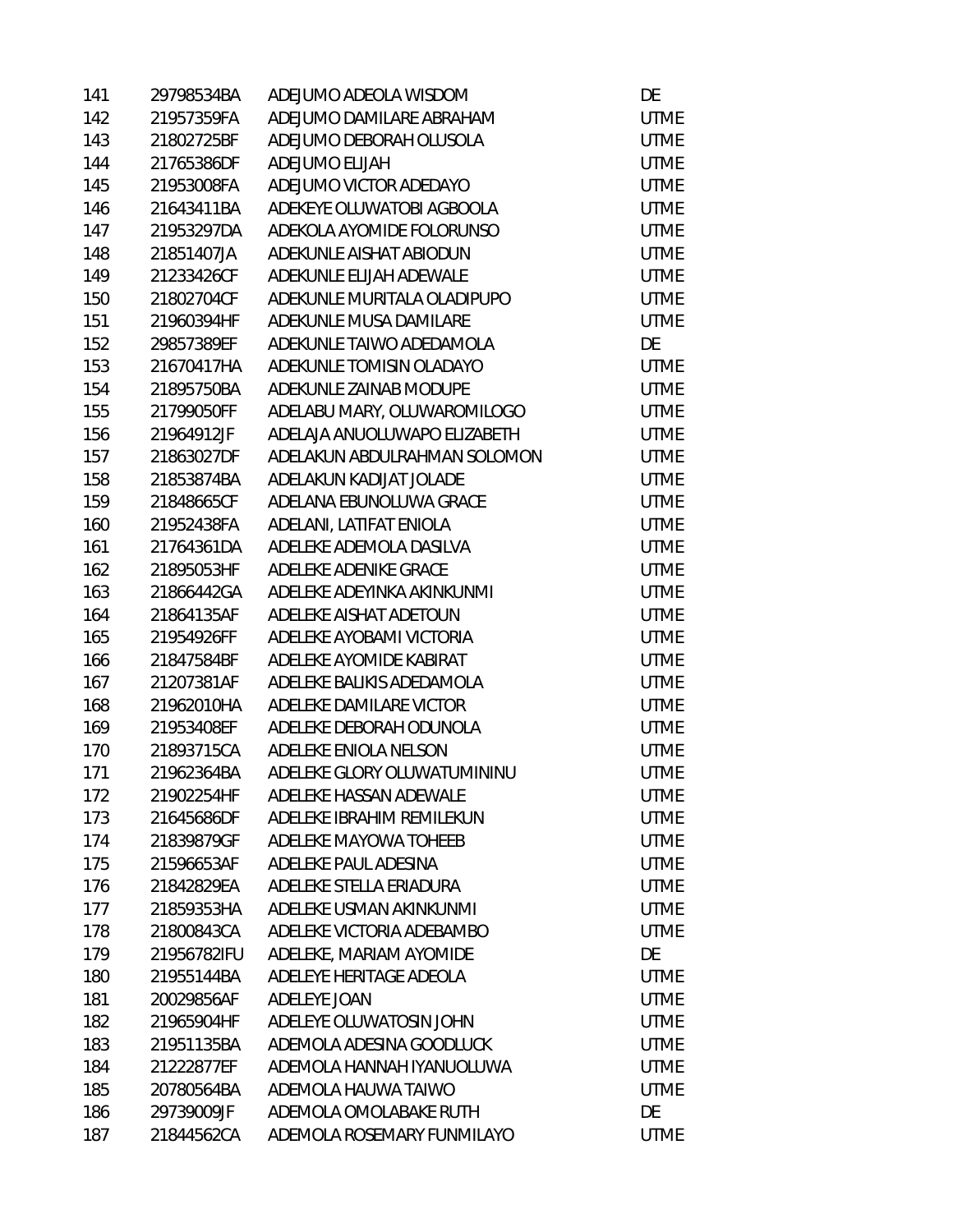| 188 | 21852950HA  | ADEMUYIWA BOLUWATIFE VICTOR      | <b>UTME</b> |
|-----|-------------|----------------------------------|-------------|
| 189 | 21930557BF  | ADENIJI JOSEPH MERIT             | <b>UTME</b> |
| 190 | 21373981GA  | ADENIJI KEHINDE ORIYOMI          | <b>UTME</b> |
| 191 | 29784901GA  | ADENIJI MUJEEB ADEWALE           | DE          |
| 192 | 21217479FF  | ADENIRAN SHINA ISRAEL            | <b>UTME</b> |
| 193 | 21866151JA  | ADENIRAN TAIWO DANIEL            | <b>UTME</b> |
| 194 | 21452377FA  | ADENIRAN TEMITOPE OLUWASEUN      | <b>UTME</b> |
| 195 | 21970919IAU | ADENIRAN, KEHINDE ANJOLAIFE      | DE          |
| 196 | 21342374BF  | ADENIYI AYO JOSEPH               | <b>UTME</b> |
| 197 | 21224359EF  | ADENIYI CHRISTIANAH BOLUWATIFE   | <b>UTME</b> |
| 198 | 21898900DA  | ADENIYI DORCAS OLUWAPELUMI       | <b>UTME</b> |
| 199 | 21204232HF  | ADENIYI JOHN BIDEMI              | <b>UTME</b> |
| 200 | 21343461JA  | ADENIYI ODUNAYO MERIT            | <b>UTME</b> |
| 201 | 21914038FF  | ADENIYI OLUWASEUN ISRAEL         | <b>UTME</b> |
| 202 | 21874788DF  | ADENIYI ROSHEEDAT ODUNOLA        | <b>UTME</b> |
| 203 | 21748279HA  | ADENIYI SAMSON ADEBAYO           | <b>UTME</b> |
| 204 | 21813754GF  | ADEOJO KAFAYAT OMOLADE           | <b>UTME</b> |
| 205 | 21835980IF  | ADEOLA AYOMIDE KUTI              | <b>UTME</b> |
| 206 | 29731942JA  | ADEOYE OLUWAPELUMI MOTUNRAYO     | DE          |
| 207 | 21779447DA  | ADEOYE SAMUEL ADURAGBEMI         | <b>UTME</b> |
| 208 | 21800452HF  | ADEOYE TESTIMONY ADEBAYO         | <b>UTME</b> |
| 209 | 21859608DA  | ADEOYE TOMIWA NIYI               | <b>UTME</b> |
| 210 | 21612810GF  | ADEPITAN SAMUEL ABOLAJI          | <b>UTME</b> |
| 211 | 21965150EF  | ADEPOJU FATHIA OLADUNNI          | <b>UTME</b> |
| 212 | 21211441DF  | ADEPOJU GLORY ADETUNJI           | <b>UTME</b> |
| 213 | 21864115BA  | ADEPOJU GRACE TEMILOLUWA         | <b>UTME</b> |
| 214 | 21981062JFU | ADEPOJU, AANUOLUWAPO MARGARET    | DE          |
| 215 | 21779122EA  | ADEPONLE SUCCESS OLUWASEUN       | <b>UTME</b> |
| 216 | 21758512BF  | ADERIBIGBE SODIO AYOMIDE         | <b>UTME</b> |
| 217 | 21760575FF  | ADERINOYE ENIOLA ELIZABETH       | <b>UTME</b> |
| 218 | 29794131IA  | ADERINTO BUKOLA TEJUMADE         | DE          |
| 219 | 21201535HA  | ADERINTO MUNIRAT OMOWUNMI        | <b>UTME</b> |
| 220 | 21631565FF  | ADERINTO VICTOR ADEOLU           | <b>UTME</b> |
| 221 | 21588232CF  | ADEROGBA MUHAMMED TEMILOLUWA     | <b>UTME</b> |
| 222 | 21756114DF  | ADEROPO BRIGHT ABIDEMI           | <b>UTME</b> |
| 223 | 21907960EF  | ADESAKIN ADEBAYO MICHAEL         | <b>UTME</b> |
| 224 | 21890725FF  | ADESANYA AYOMIDE ADEKUNLE        | <b>UTME</b> |
| 225 | 21462072CF  | ADESANYA EMMANUEL AYOBAMI        | <b>UTME</b> |
| 226 | 21883535JF  | ADESANYA ERITOMIWA PRECIOUS      | <b>UTME</b> |
| 227 | 21876534EF  | ADESANYA SAMUEL ABIMBOLA         | <b>UTME</b> |
| 228 | 21879568HF  | ADESHINA AKEEM OLAKUNLE          | <b>UTME</b> |
| 229 | 21579063IA  | ADESHINA OLUWATOSIN ELIZABETH    | <b>UTME</b> |
| 230 | 21959041JF  | ADESINA KEHINDE MOSES            | <b>UTME</b> |
| 231 | 21808649DF  | ADESINA OBALOLUWA JOHN           | <b>UTME</b> |
| 232 | 21736954HF  | ADESINA QODRI ADEWALE            | <b>UTME</b> |
| 233 | 21960223HF  | ADESIYAN, TIJESUNIMI CHRISTIANAH | <b>UTME</b> |
| 234 | 21850371EF  | ADESOGAN FAVOUR OLUWATOSIN       | <b>UTME</b> |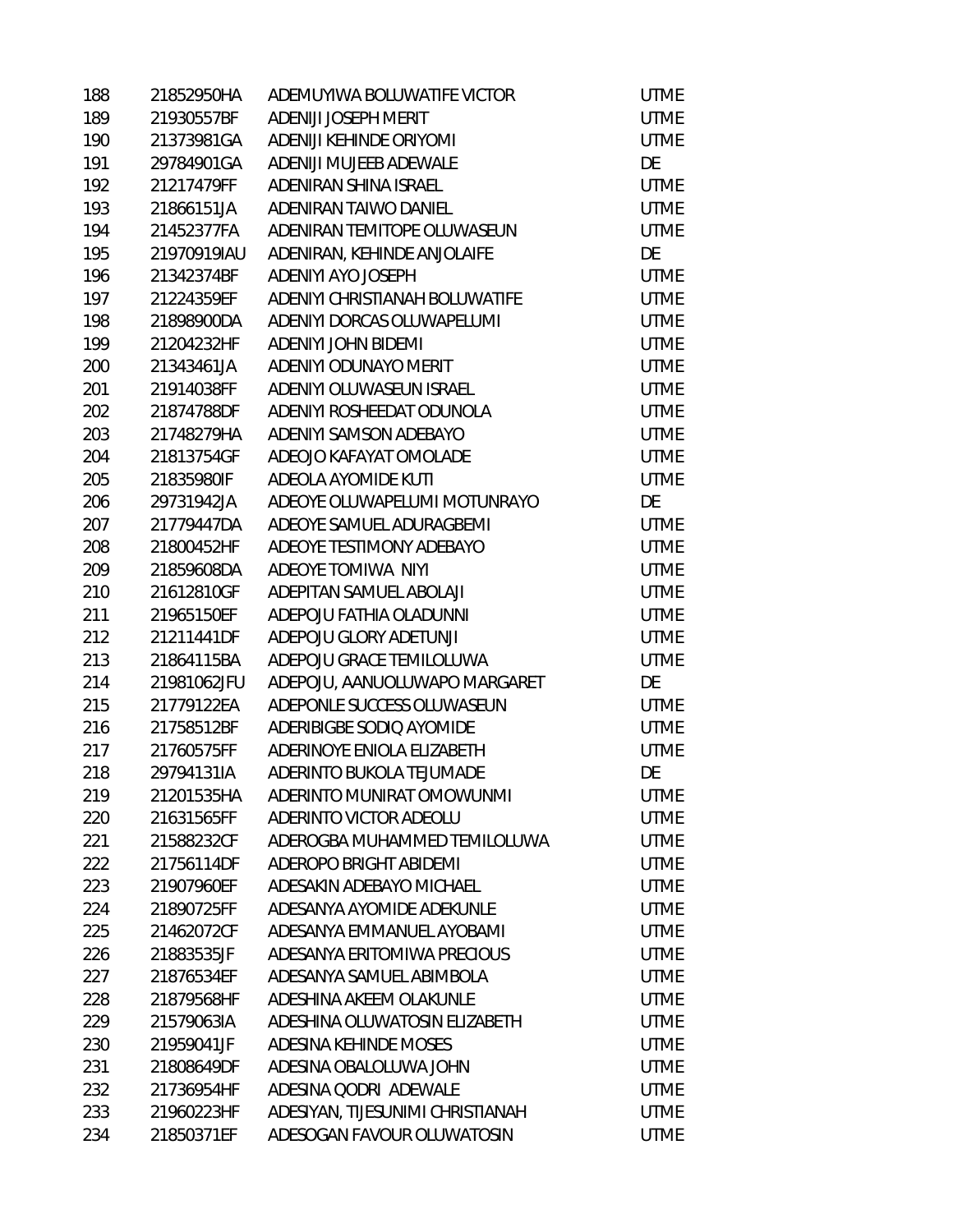| 235 | 21901056IA | ADESOKAN ABDULMUJEEB AYOADE      | <b>UTME</b> |
|-----|------------|----------------------------------|-------------|
| 236 | 21952387CA | ADESOKAN SEMIAT OMOWUMI          | <b>UTME</b> |
| 237 | 21766062HF | ADESOLA KEMISOLA PRECIOUS        | <b>UTME</b> |
| 238 | 21888820IA | ADESUYI PRECIOUS PAMILERIN       | <b>UTME</b> |
| 239 | 21648856FA | ADETAYO ADESEWA OLUWATOSIN       | <b>UTME</b> |
| 240 | 21759559AF | ADETIPE BODE ABIOLA              | <b>UTME</b> |
| 241 | 21952343FA | ADETOLA ABIOLA ADETUTU           | <b>UTME</b> |
| 242 | 21639985EA | ADETORO IDOWU JOHN               | <b>UTME</b> |
| 243 | 21778512FA | ADETUBERU DANIEL ADEBANJI        | <b>UTME</b> |
| 244 | 21726585FA | ADETULA OLUWASEUN OLUWATOSIN     | <b>UTME</b> |
| 245 | 21755933IF | ADETUNJI DAMILOLA MICHAEL        | <b>UTME</b> |
| 246 | 21866943CF | ADETUNJI OLUWATOBILOBA ELIZABETH | <b>UTME</b> |
| 247 | 29845454GA | ADEWALE DANIEL ADENIYI           | DE          |
| 248 | 21884833GF | ADEWALE DEBORAH TOLUWANIMI       | <b>UTME</b> |
| 249 | 21807859JA | ADEWALE IYANUOLUWA SAMUEL        | <b>UTME</b> |
| 250 | 21647008HF | ADEWALE OBED OLUWADAMILARE       | <b>UTME</b> |
| 251 | 21817052BA | ADEWALE OLUWOLE OLUMIDE          | <b>UTME</b> |
| 252 | 21230199BA | ADEWALE SARAH MOTUNRAYO          | <b>UTME</b> |
| 253 | 21226512BF | <b>ADEWALE TOBI</b>              | <b>UTME</b> |
| 254 | 21636551BF | ADEWEMIMO DAVID AYOMIDE          | <b>UTME</b> |
| 255 | 21727641JA | ADEWOLE ABDULWASIU ADENIYI       | <b>UTME</b> |
| 256 | 22256887IF | ADEWOLE ABOSEDE OMOLOLA          | <b>UTME</b> |
| 257 | 21850219EF | ADEWOLE HAMMED OPEYEMI           | <b>UTME</b> |
| 258 | 21780051FA | ADEWOLE OMOTAYO ELIZABETH        | <b>UTME</b> |
| 259 | 21966064DF | ADEWOLE TOPE SAMUEL              | <b>UTME</b> |
| 260 | 21208658IA | ADEWOYE FAITH OLUWASEUN          | <b>UTME</b> |
| 261 | 21883093CF | ADEWOYIN AYOMIDE AYOBAMI         | <b>UTME</b> |
| 262 | 21907292GA | ADEWUMI ABISOLA BLESSING         | <b>UTME</b> |
| 263 | 21842505EF | ADEWUMI CHRISTIANA PELUMI        | <b>UTME</b> |
| 264 | 21765309EA | ADEWUMI DORCAS OLAJUMOKE         | <b>UTME</b> |
| 265 | 21870614AF | ADEWUMI KUNLE SAMUEL             | <b>UTME</b> |
| 266 | 21801101GA | ADEWUSI BALIKIS MORENIKEJI       | <b>UTME</b> |
| 267 | 21853588BF | ADEWUSI KOREDE BASIT             | <b>UTME</b> |
| 268 | 21950772CA | ADEWUYI IFEOLUWA GRACE           | <b>UTME</b> |
| 269 | 29759380IA | ADEWUYI TIMILEHIN O              | DE          |
| 270 | 21979764DA | ADEYANJU COVENANT TIMILEYIN      | <b>UTME</b> |
| 271 | 21882704HA | ADEYANJU FATHIA                  | <b>UTME</b> |
| 272 | 21600027EF | ADEYANJU JOHNSON TIMILEHIN       | <b>UTME</b> |
| 273 | 21809647IA | ADEYEJESU VICTORY RINSAYO        | <b>UTME</b> |
| 274 | 21797583HF | ADEYEMI ABIODUN LATEEF           | <b>UTME</b> |
| 275 | 21814072JA | ADEYEMI ADEKUNLE OLUWAKAYODE     | <b>UTME</b> |
| 276 | 21798778IF | ADEYEMI BLESSING TOLULOPE        | <b>UTME</b> |
| 277 | 21958186JF | ADEYEMI EMMANUEL ADEBAYO         | <b>UTME</b> |
| 278 | 21749730DF | ADEYEMI OLUWAFEMI SAMUEL         | <b>UTME</b> |
| 279 | 21850702AF | ADEYEMI OLUWATOYIN FLORA         | <b>UTME</b> |
| 280 | 21862586FF | ADEYEMO ABDULSAMAD MAYOWA        | <b>UTME</b> |
| 281 | 21851980HF | ADEYEMO AISHAT OPEYEMI           | <b>UTME</b> |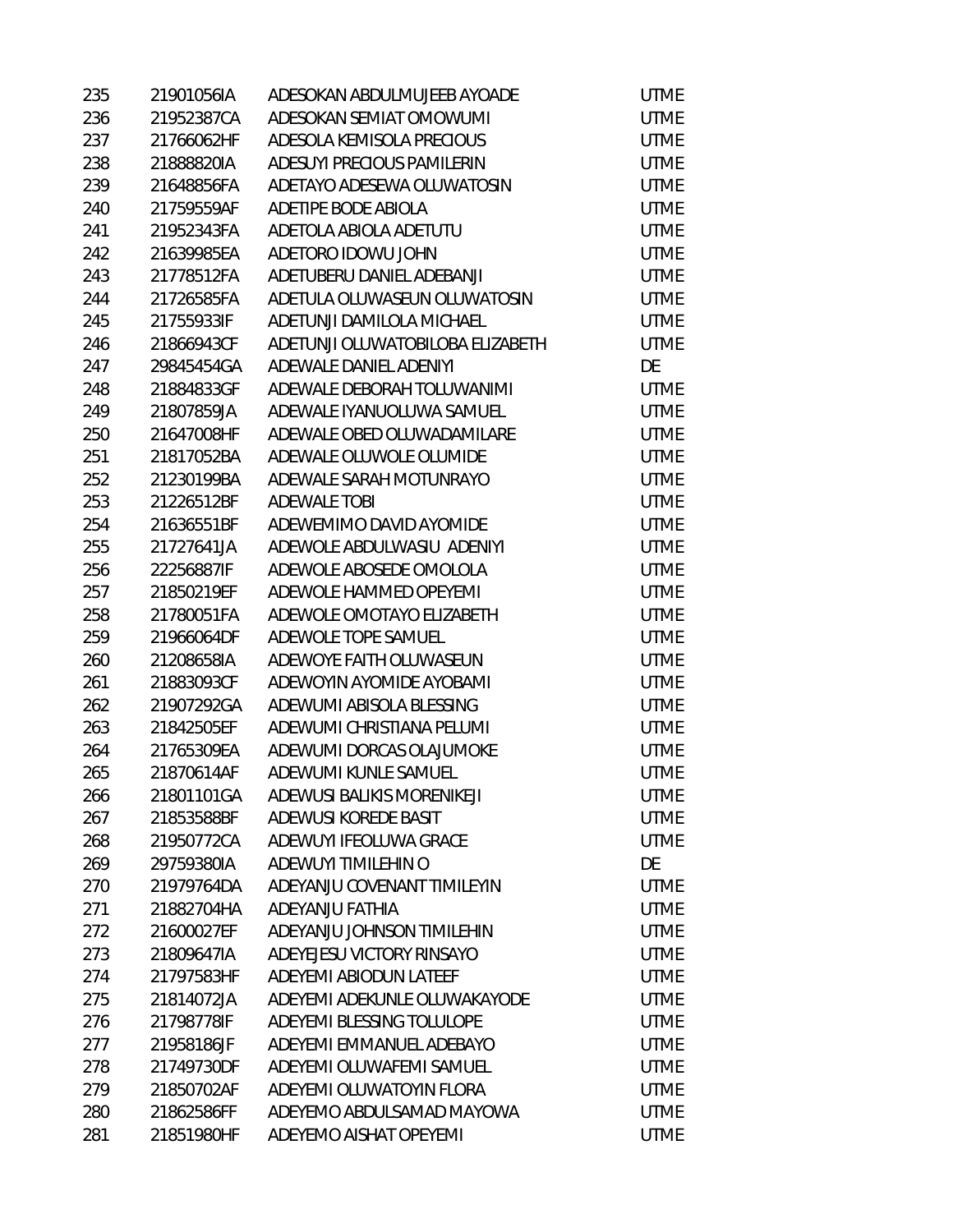| 282 | 21961808DF | ADEYEMO AONAT ABIODUN           | UTME        |
|-----|------------|---------------------------------|-------------|
| 283 | 21842830DF | ADEYEMO ESTHER OMODASOLA        | <b>UTME</b> |
| 284 | 21861948BF | ADEYEMO FISAYO TITILOPE         | <b>UTME</b> |
| 285 | 21837179HF | ADEYEMO HOPE ADEBOLA            | <b>UTME</b> |
| 286 | 21907635FF | ADEYEMO MARIAM OMOLARA          | <b>UTME</b> |
| 287 | 29763143HF | ADEYEMO MARYAM AJOKE            | DE          |
| 288 | 21871153GF | ADEYEMO MUIZZ ADEBOWALE         | UTME        |
| 289 | 21841423EA | ADEYEMO OLUWADAMILARE JOHNSON   | UTME        |
| 290 | 20622309DA | ADEYEMO SUNDAY MICHAEL          | <b>UTME</b> |
| 291 | 21753341DA | ADEYEYE FAITH OLUWADAMILARE     | <b>UTME</b> |
| 292 | 21286350HF | ADEYEYE FAVOUR ADEBOYE          | <b>UTME</b> |
| 293 | 21801192IA | ADEYEYE MUSTAPHA TIMILEYIN      | <b>UTME</b> |
| 294 | 21826807GF | ADEYINKA IYANUOLUWA TEMILADE    | <b>UTME</b> |
| 295 | 21327072FA | ADEYINKA ROFIAT ASHAKE          | <b>UTME</b> |
| 296 | 21462785HA | ADEYINKA TEJUMADE SEUN          | <b>UTME</b> |
| 297 | 21798674DF | ADIATU TAIWO JOHN               | <b>UTME</b> |
| 298 | 21868950GA | ADIGUN ABDULMUIZ OPEYEMI        | <b>UTME</b> |
| 299 | 21864149DA | ADIGUN ADEOLA MARGARET          | <b>UTME</b> |
| 300 | 21881689BF | ADIGUN OLUWAGBEMIRO OLUMIDE     | <b>UTME</b> |
| 301 | 21955007DA | ADIGUN PHILIP OLATOMIWA         | <b>UTME</b> |
| 302 | 21950324HF | ADIO JULIANAH IYANUOLUWA        | <b>UTME</b> |
| 303 | 21960534EA | ADISA PRECIOUS AYOMIDE          | <b>UTME</b> |
| 304 | 21847181DF | ADISA TEMITOPE BLESSING         | <b>UTME</b> |
| 305 | 21972413CA | ADISA, AYOBAMI LEKAN            | <b>UTME</b> |
| 306 | 21881960IF | ADU MORONKEJI JOSHUA            | <b>UTME</b> |
| 307 | 21638361IF | ADU STEPHEN ADETUNJI            | <b>UTME</b> |
| 308 | 21839675EA | AFOLABI ABEEB AYODEJI           | <b>UTME</b> |
| 309 | 21596254AF | AFOLABI ANU OLADOYIN            | <b>UTME</b> |
| 310 | 21952292CA | AFOLABI ENIOLA VICTORIA         | <b>UTME</b> |
| 311 | 21367714EF | AFOLABI IFEOLUWA COVENANT       | <b>UTME</b> |
| 312 | 29723495FA | AFOLABI KEHINDE OLUKEMI         | DE          |
| 313 | 21955722GF | AFOLABI OLUWABUKOLA DAVID       | UTME        |
| 314 | 21783377EF | AFOLABI OLUWAGBEMIGA GABRIEL    | UTME        |
| 315 | 21886263EA | AFOLABI PRINCESS MOYINOLUWA     | <b>UTME</b> |
| 316 | 29723395HF | AFOLABI TAIWO OLUFEMI           | DE          |
| 317 | 21850630IA | AFOLAYAN AYOBAMI OREOLUWA       | <b>UTME</b> |
| 318 | 29750950FA | AGBAJE OLUBISI OLAIDE           | DE          |
| 319 | 21757268GA | AGBELUYI OLUWADAMILOLA ROSELINE | <b>UTME</b> |
| 320 | 21751991DF | AGBENIGA SULIYAT OMOLARA        | <b>UTME</b> |
| 321 | 21639409HA | AGBONDE ELIZABETH OMORINSOLA    | <b>UTME</b> |
| 322 | 21471454EF | AGBOOLA ESTHER TEMILOLUWA       | <b>UTME</b> |
| 323 | 21969636DF | AGBOOLA HANNAH ADEOLA           | <b>UTME</b> |
| 324 | 21308211CA | AGBOOLA KHALEELAH ENIOLA        | <b>UTME</b> |
| 325 | 21956315EF | AGBOOLA SERAH AYOBAMI           | <b>UTME</b> |
| 326 | 21962347JF | AGBOOLA SODEEQ                  | <b>UTME</b> |
| 327 | 21932816CF | AGBOOLA ZAINAB OMOLARA          | <b>UTME</b> |
| 328 | 21883554JF | AGBOOLA ZION OLUWATOFUNMI       | UTME        |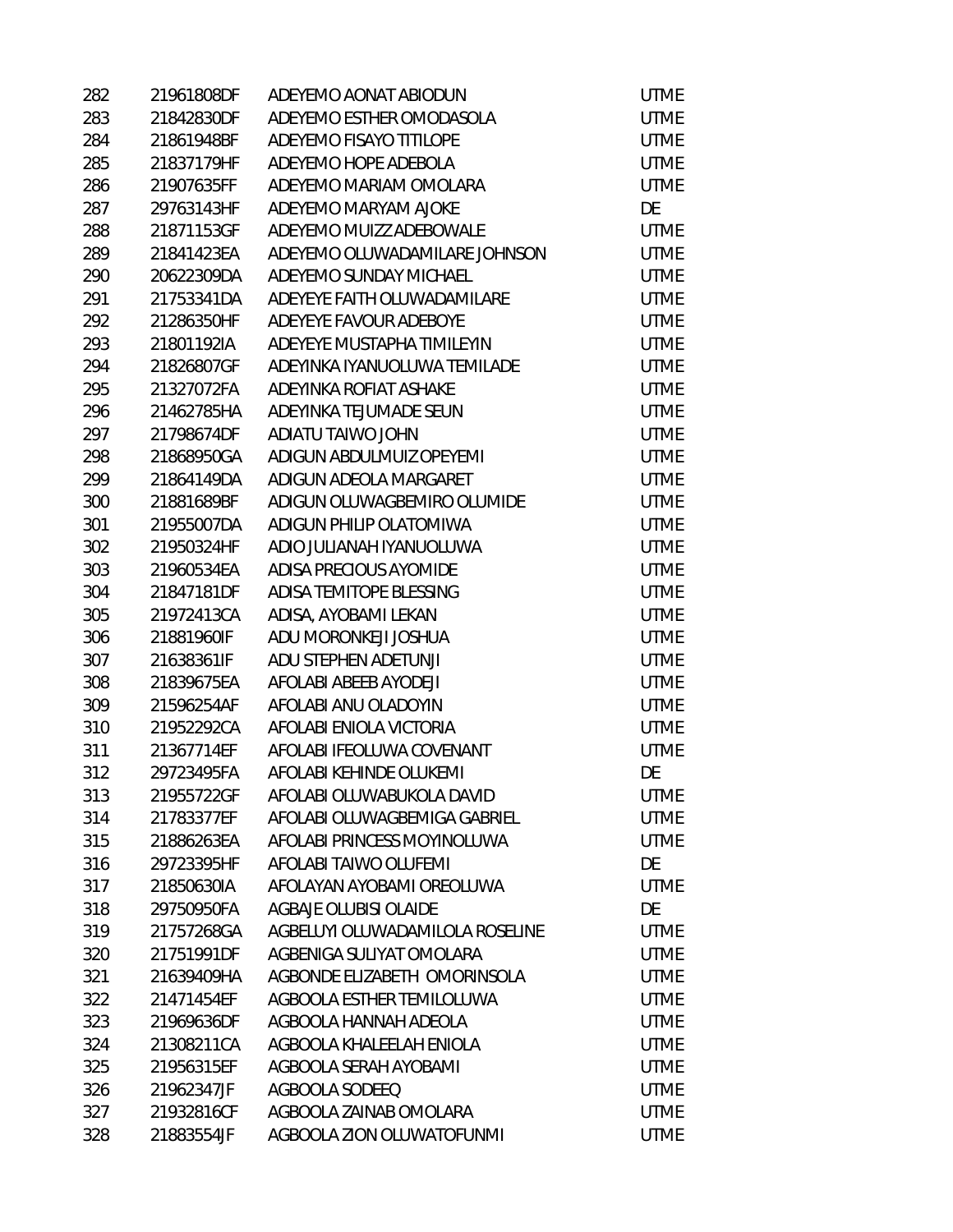| 329 | 29776121HA  | AGBOOLA, TAOFEEK ABIDEMI       | DE          |
|-----|-------------|--------------------------------|-------------|
| 330 | 21805159AF  | AGESIN EMMANUEL AYOMIDE        | <b>UTME</b> |
| 331 | 20038198JF  | AGORO KELECHUKWU DAVID         | <b>UTME</b> |
| 332 | 21903416GA  | AGWU DORCAS IJEOMA             | <b>UTME</b> |
| 333 | 21951250AF  | AHMAD ASHIAT ADEOLA            | <b>UTME</b> |
| 334 | 29711814DA  | AHMED AZEEZAT ROMOKE           | DE          |
| 335 | 21956509CF  | AHMED MEDINA                   | <b>UTME</b> |
| 336 | 21707149EF  | AHMED ROFIAT ADEBIRE           | <b>UTME</b> |
| 337 | 20608043BF  | AINA AYODEJI JULIUS            | <b>UTME</b> |
| 338 | 21429102FA  | AJADI OMOTAYO ELIZABETH        | <b>UTME</b> |
| 339 | 21958606IF  | AJAGBE JOEL DAMILARE           | <b>UTME</b> |
| 340 | 21920404FA  | AJALA DEBORAH BOLUWATIFE       | <b>UTME</b> |
| 341 | 21952511GF  | AJALA ELIZABETH IYANUOLUWA     | <b>UTME</b> |
| 342 | 21972308HA  | AJALA FAVOUR ADEMIDE           | <b>UTME</b> |
| 343 | 21890292DF  | AJALA IYANULOLUWA MOFOLUWAKE   | <b>UTME</b> |
| 344 | 21805188FA  | AJALA OLUWADAMILARE OLAMILEKAN | <b>UTME</b> |
| 345 | 21950847CF  | AJALA OLUWASEGUN DANIEL        | <b>UTME</b> |
| 346 | 21955823DF  | AJAMU, AYOMIPOSI BUKUNMI       | <b>UTME</b> |
| 347 | 21842786GF  | AJANI BENJAMIN OBALOLUWA       | <b>UTME</b> |
| 348 | 21804677EA  | AJANI MUSLIM OLUWADUNNI        | <b>UTME</b> |
| 349 | 21859406JA  | AJANI OKIKIJESU GRACE          | <b>UTME</b> |
| 350 | 21843631CA  | AJANI PRECIOUS DEBORAH         | <b>UTME</b> |
| 351 | 21220829CF  | AJAO ELIJAH ANUOLUWA           | <b>UTME</b> |
| 352 | 21650944GA  | AJAO ENIOLA PRECIOUS           | <b>UTME</b> |
| 353 | 21979761EF  | AJAOWALE DANIEL AKINKUNMI      | <b>UTME</b> |
| 354 | 21177290HF  | AJAYI BENJAMIN OLUWADAMILARE   | <b>UTME</b> |
| 355 | 21877865EA  | AJAYI EMMANUEL OLAMILEKAN      | <b>UTME</b> |
| 356 | 21445149JA  | AJAYI FAVOUR GBOLAHAN          | <b>UTME</b> |
| 357 | 21972280CA  | AJAYI GOODNESS OLADUNMADE      | <b>UTME</b> |
| 358 | 21961585BA  | AJAYI HELEN INIOLUWA           | <b>UTME</b> |
| 359 | 21798173HA  | AJAYI IYANUOLUWA DORCAS        | <b>UTME</b> |
| 360 | 21860296BA  | AJAYI JOHN AFOLABI             | <b>UTME</b> |
| 361 | 21860507JF  | AJAYI JUMAI LATIFAT            | <b>UTME</b> |
| 362 | 21667177CF  | AJAYI MARYJANE ANGEL           | <b>UTME</b> |
| 363 | 21956372EF  | AJAYI MONSURAT OMONIKE         | <b>UTME</b> |
| 364 | 21965753HA  | AJAYI OLUWANIFEMI ELIZABETH    | <b>UTME</b> |
| 365 | 21884120CA  | AJAYI OLUWASEUN ISHOLA         | <b>UTME</b> |
| 366 | 21858492AF  | AJAYI OLUWASEUN OLUGBENGA      | <b>UTME</b> |
| 367 | 20606452IF  | AJAYI SAMUEL OLADIMEJI         | <b>UTME</b> |
| 368 | 21960404CF  | AJAYI THOMAS OLUWADAMILARE     | <b>UTME</b> |
| 369 | 21962420BF  | AJAYI, TIMILEHIN OLUWASEUN     | <b>UTME</b> |
| 370 | 21951137JFU | AJAYI, TOHEEB GBADEBO          | DE          |
| 371 | 21782721JF  | AJEIGBE OLAIDE AYOMIDE         | <b>UTME</b> |
| 372 | 21884099DA  | AJELEKAN ROKIBAT OMOBOLANLE    | <b>UTME</b> |
| 373 | 21755302BA  | AJELOLU ADEWALE PETER          | <b>UTME</b> |
| 374 | 20603934EA  | AJETOMOBI ADEDAYO JOHNSON      | <b>UTME</b> |
| 375 | 20611783DA  | AJETOMOBI SEGUN OLUWAFEMI      | <b>UTME</b> |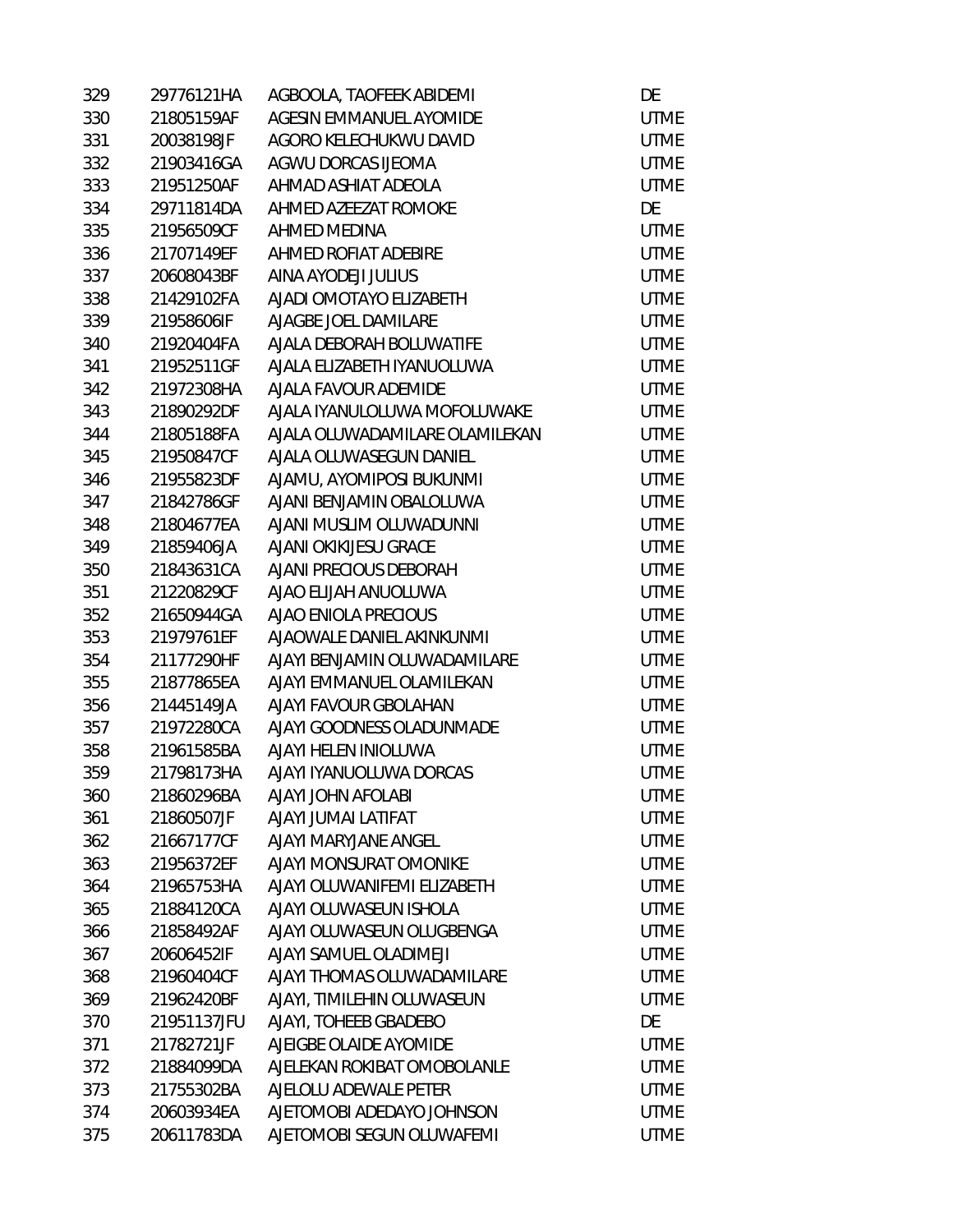| 376 | 29750328CF  | AJETUNMOBI MUTIAT MOSUNMOLA     | DE          |
|-----|-------------|---------------------------------|-------------|
| 377 | 21712442IF  | AJEWOLE VICTOR SUNDAY           | <b>UTME</b> |
| 378 | 21961420HF  | AJIBADE ADEWALE JOHN            | <b>UTME</b> |
| 379 | 21963116FA  | AJIBADE BOLU VICTORIA           | <b>UTME</b> |
| 380 | 21194598IA  | AJIBADE DAMILARE AYOMIDE        | <b>UTME</b> |
| 381 | 21362325BA  | AJIBADE ENIOLA GRACE            | <b>UTME</b> |
| 382 | 21871154GA  | AJIBADE OMOWUNMI JUMOKE         | <b>UTME</b> |
| 383 | 21954987DF  | AJIBADE ROSELINE OLUWAPELUMI    | <b>UTME</b> |
| 384 | 21957977JF  | AJIBOLA OLUWATOBI BLESSING      | <b>UTME</b> |
| 385 | 21897274IF  | AJIBORO SAMUEL OLUWASHINAYOMI   | <b>UTME</b> |
| 386 | 21385335AF  | AJIBOYE ABIODUN BLESSING        | <b>UTME</b> |
| 387 | 21863481EF  | AJIBOYE ROWLAND TEMILOLUWA      | <b>UTME</b> |
| 388 | 21951211BAU | AJIBOYE, BOLUWATIFE FESTUS      | DE          |
| 389 | 21596116DA  | AJIMUDA MATTHEW AYOMIDE         | <b>UTME</b> |
| 390 | 21951103HFU | AJISAFE, GIFT MOYINOLUWA        | DE          |
| 391 | 21882622AF  | AJISOPE ORIYOMI TOHEEB          | <b>UTME</b> |
| 392 | 21312614EF  | AJUWON OLUWASEYI STEPHEN        | <b>UTME</b> |
| 393 | 21961969IF  | AKANBI AJIBOLA DEBORAH          | <b>UTME</b> |
| 394 | 21727592FA  | AKANBI BASHIRAT KEHINDE         | <b>UTME</b> |
| 395 | 21950846DA  | AKANBI FAIZAT OLUWAFERANMI      | <b>UTME</b> |
| 396 | 21950632FF  | AKANBI LATEEF ADELEKE           | <b>UTME</b> |
| 397 | 21288447EA  | AKANDE JOSHUA AKINLOLUWA        | <b>UTME</b> |
| 398 | 21207769GA  | AKANDE JULIUS TIMILEYIN         | <b>UTME</b> |
| 399 | 21800584IA  | AKANDE MARIAM ADEDOYIN          | <b>UTME</b> |
| 400 | 21751712AF  | AKANDE MARVELLOUS IKEOLA        | <b>UTME</b> |
| 401 | 21952621IF  | AKANDE MICHEAL OLUWADAMILARE    | <b>UTME</b> |
| 402 | 21870955BA  | AKANDE MOJISOLA AZEEZAT         | <b>UTME</b> |
| 403 | 21868946IA  | AKANDE OLUWATOMISIN MODUPEOLUWA | <b>UTME</b> |
| 404 | 21809282AF  | AKANDE ROFIYAT WURAOLA          | <b>UTME</b> |
| 405 | 21876087JF  | AKANDE SAMSON VINCENT           | <b>UTME</b> |
| 406 | 21951395EA  | AKANDE SUNDAY AKINYEMI          | <b>UTME</b> |
| 407 | 21888297DF  | AKANDE TAIWO TUMISE             | <b>UTME</b> |
| 408 | 21198460FF  | AKANDE VICTOR AYOMIDE           | <b>UTME</b> |
| 409 | 21909022FF  | AKANDE VICTOR OLUKUNLE          | <b>UTME</b> |
| 410 | 21981066HFU | AKANDE, ABDUL-LATEEF AKOLAWOLE  | DE          |
| 411 | 21872516JA  | AKANJI KHODIJAH OMOLARA         | <b>UTME</b> |
| 412 | 21861713FA  | AKANMU SAMUEL BOLUWATIFE        | <b>UTME</b> |
| 413 | 21950374BF  | AKANMU SEMIAT TAIWO             | <b>UTME</b> |
| 414 | 21870426JA  | AKANNI PAUL AYODEJI             | <b>UTME</b> |
| 415 | 20709239AF  | <b>AKANNI PRAISE</b>            | <b>UTME</b> |
| 416 | 21801236FA  | AKANO FIKAYO WILLIAMS           | <b>UTME</b> |
| 417 | 21840272JF  | AKANO JOEL FAVOUR               | <b>UTME</b> |
| 418 | 21810267CA  | AKEEM ISLAMIYAT OMONIKE         | <b>UTME</b> |
| 419 | 21860361GF  | AKEEM USAMOT KOREDE             | <b>UTME</b> |
| 420 | 21653673JF  | AKEREDOLU OLUWASEUN GIDEON      | <b>UTME</b> |
| 421 | 21442458FF  | AKINBILE ELIZABETH OLUWATOSIN   | UTME        |
| 422 | 21850589JF  | AKINBOLA COMFORT GBEMISOLA      | <b>UTME</b> |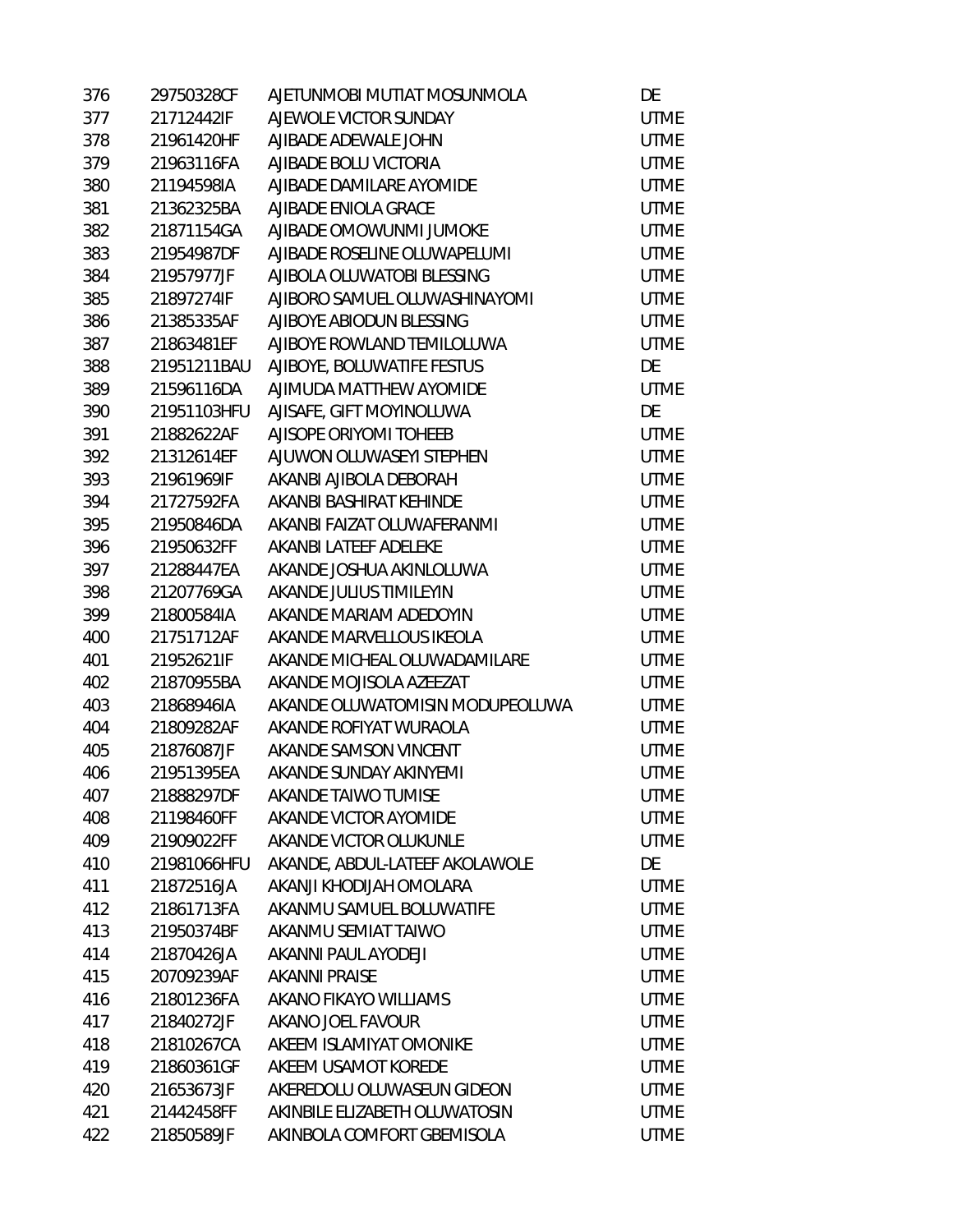| 423 | 21850961EA  | AKINBOLA GABRIEL ADEBAYO          | <b>UTME</b> |
|-----|-------------|-----------------------------------|-------------|
| 424 | 21848339EA  | AKINBOLA MARY FOLASHADE           | <b>UTME</b> |
| 425 | 21364123EF  | AKINBOYEDE DANIEL AKINTAYO        | <b>UTME</b> |
| 426 | 21746658AF  | AKINDELE OLUWATOSIN ESTHER        | <b>UTME</b> |
| 427 | 21898476GA  | AKINDELE QUDUS OLALEKAN           | <b>UTME</b> |
| 428 | 21750526EF  | AKINDOYIN AYOMIDE AKINWALE        | <b>UTME</b> |
| 429 | 21958445DF  | AKINGBADE, EMMANUEL TEMITAYO      | <b>UTME</b> |
| 430 | 21867642EF  | AKINJIDE PRECIOUS OYINDAMOLA      | <b>UTME</b> |
| 431 | 21878458CA  | AKINKUNMI OLUFEMI AKINTAYO        | <b>UTME</b> |
| 432 | 21903749BA  | AKINLEYE BOLUWATIFE ISLAMIAT      | <b>UTME</b> |
| 433 | 21584202DF  | AKINLEYE IYANU JOHN               | <b>UTME</b> |
| 434 | 21751519CA  | AKINLOLU JOSHUA OLAMILEKAN        | <b>UTME</b> |
| 435 | 21970921HAU | AKINMOKUN, OLABISI MONSURAT       | DE          |
| 436 | 21839430DA  | AKINOLA KEHINDE FUNMILOLA         | <b>UTME</b> |
| 437 | 21856269AF  | AKINOSUN PEACE TOLULOPE           | <b>UTME</b> |
| 438 | 29842235AF  | AKINPELU ABIOLA SAMSON            | DE          |
| 439 | 21842422IA  | AKINPELU DANIEL OLUWAFEMI         | <b>UTME</b> |
| 440 | 21260203JA  | AKINPELU FAITHFUL MOYINOLUA       | <b>UTME</b> |
| 441 | 21925444CF  | AKINPELU OLAJUMOKE OLAMIPOSI      | <b>UTME</b> |
| 442 | 21950430CA  | AKINPELU TAYO VICTOR              | <b>UTME</b> |
| 443 | 21877306IA  | AKINRO ABDULRHAMON TAIWO          | <b>UTME</b> |
| 444 | 21963630EF  | AKINRONBI EMMANUEL JEFFERSON      | <b>UTME</b> |
| 445 | 21880219FA  | AKINROPO FUNMILAYO ESTHER         | <b>UTME</b> |
| 446 | 21961312EF  | AKINRULI, OLAYINMINU CHIDERA      | <b>UTME</b> |
| 447 | 21884939BA  | AKINSEHINDE MARVELLOUS BOLUWATIFE | <b>UTME</b> |
| 448 | 21358633EA  | AKINSIPE VICTORIA AYOMIDE         | <b>UTME</b> |
| 449 | 21758436BF  | AKINSOLA ELIJAH FOLORUNSHO        | <b>UTME</b> |
| 450 | 21714027EF  | AKINTADE DENNIS OLAJIDE           | <b>UTME</b> |
| 451 | 21613875GA  | AKINTADE GBOLAHAN EMMANUEL        | <b>UTME</b> |
| 452 | 21892008AF  | AKINTELURE PRECIOUS MARY          | <b>UTME</b> |
| 453 | 21963772JF  | AKINTIDE, BRIDGET FUNBI           | <b>UTME</b> |
| 454 | 21952221JA  | AKINTOLA RACHEAL AYOBOLA          | <b>UTME</b> |
| 455 | 21953002IA  | AKINTOYE, JOHN AKINTAYO           | <b>UTME</b> |
| 456 | 21265702FA  | AKINTUNDE ELIJAH TOLUWALOSE       | <b>UTME</b> |
| 457 | 21952115FA  | AKINTUNDE MUHAMMED AJIBOLA        | <b>UTME</b> |
| 458 | 21758551BA  | AKINTUNDE OLUWAFUNKE ELIZABETH    | <b>UTME</b> |
| 459 | 21750592JF  | AKINWEMIMO ROHEEMOH ENIOLA        | <b>UTME</b> |
| 460 | 21954541IA  | AKINWOLE AKINSOLA ADURAGBEMI      | <b>UTME</b> |
| 461 | 21766220EF  | AKINWOLE BLESSING OREOLUWA        | <b>UTME</b> |
| 462 | 21887817GA  | AKINWUMI DAVID AKINGBOLA          | <b>UTME</b> |
| 463 | 20611645FF  | AKINWUMI FAVOUR OLUWATISE         | <b>UTME</b> |
| 464 | 21611561EA  | AKINYEMI BLESSING OMONIKE         | <b>UTME</b> |
| 465 | 29711242EA  | AKINYEMI IBRAHIM OLAWALE          | DE          |
| 466 | 21755063GF  | AKINYINKA OPEYEMI STELLA          | <b>UTME</b> |
| 467 | 21736011EA  | ALABI AARON OLADAYO               | <b>UTME</b> |
| 468 | 21284169FF  | ALABI AYOMIDE GABRIEL             | <b>UTME</b> |
| 469 | 21953533IF  | ALABI JOSHUA ADEKANMI             | <b>UTME</b> |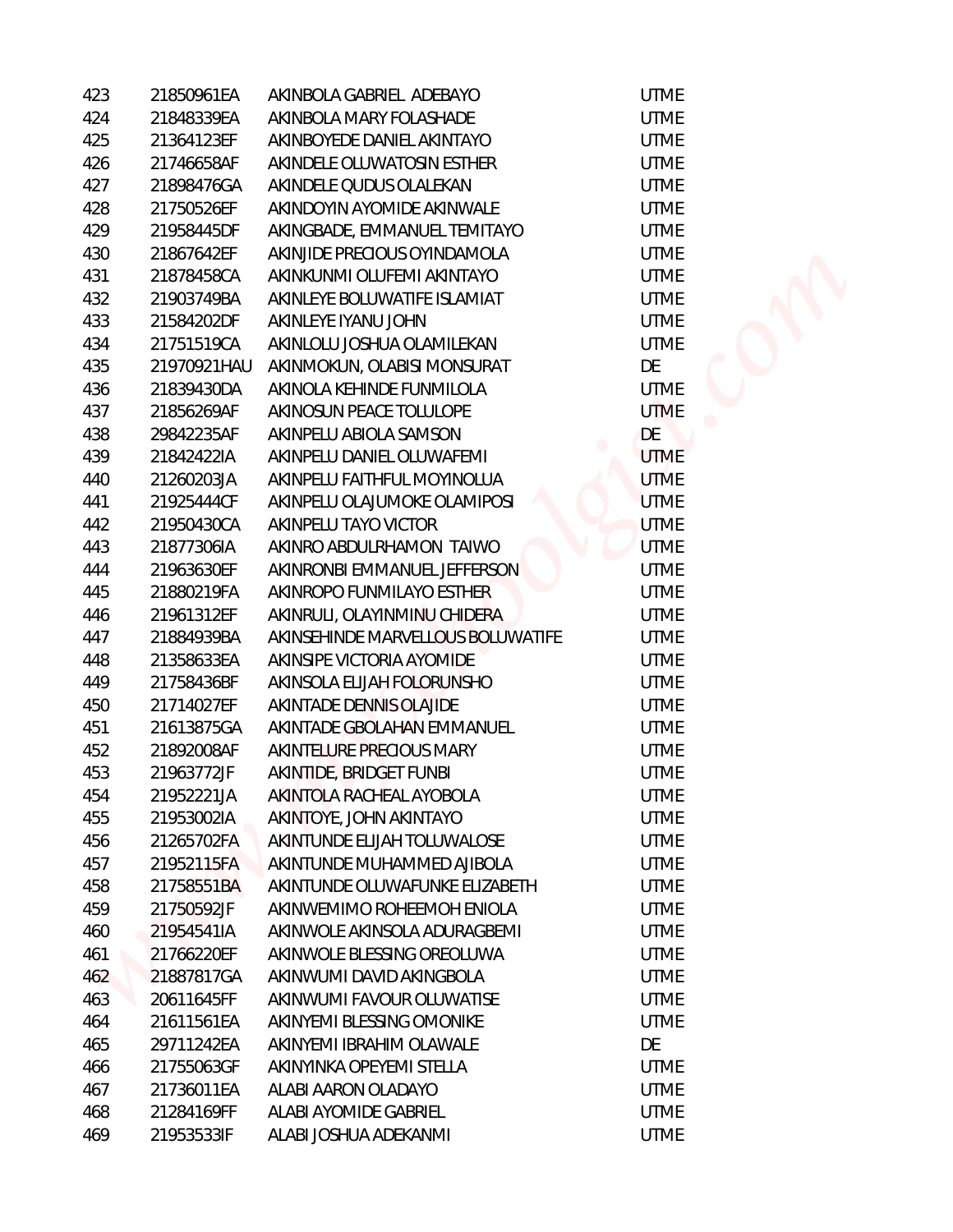| 470 | 21858953HF  | ALABI OPEYEMI DOLAPO              | <b>UTME</b> |  |
|-----|-------------|-----------------------------------|-------------|--|
| 471 | 21864295GA  | ALABI SAMAD OLUWAPELUMI           | <b>UTME</b> |  |
| 472 | 21874991GF  | ALABI SHUKURAT OPEYEMI            | <b>UTME</b> |  |
| 473 | 21951031FF  | ALABI TITILAYO ESTHER             | <b>UTME</b> |  |
| 474 | 29704132GA  | ALABI YEMISI CHRISTIANAH          | DE          |  |
| 475 | 21873768AF  | ALADE ABDULAFEEZ OLAMILEKAN       | <b>UTME</b> |  |
| 476 | 21875544FF  | ALADE EBENEZER HERITAGE           | <b>UTME</b> |  |
| 477 | 21965982GF  | ALADE MARVELLOUS OLUWADAMILARE    | <b>UTME</b> |  |
| 478 | 21954892DF  | ALADE, GRACEMERCY TOLULOPE        | <b>UTME</b> |  |
| 479 | 21322497DA  | ALADESUYI SEGUN GABRIEL           | <b>UTME</b> |  |
| 480 | 21901348EF  | ALAFE YETUNDE ENIOLA              | <b>UTME</b> |  |
| 481 | 21953053BF  | ALAGBE EUNICE OLUWASEUN           | <b>UTME</b> |  |
| 482 | 21965353HF  | ALAGBE JULIUS FEMI                | <b>UTME</b> |  |
| 483 | 21737896CA  | ALAGBE PETER OLAWALE              | <b>UTME</b> |  |
| 484 | 21955068BA  | ALAKA AISHAT OYINDAMOLA           | <b>UTME</b> |  |
| 485 | 20565159CA  | ALANI NASIFAT OLAMIDE             | <b>UTME</b> |  |
| 486 | 21798237DF  | ALAO AYOMIDE SULIKALENI           | <b>UTME</b> |  |
| 487 | 21208275JF  | ALAO OLUWAFEMI AMOS               | <b>UTME</b> |  |
| 488 | 21962723CA  | ALAO TOYYIB OLAIDE                | <b>UTME</b> |  |
| 489 | 21849165JA  | ALAWODE AYOMIDE ABIGAIL           | <b>UTME</b> |  |
| 490 | 21951180HAU | ALAWODE, AISHAT OLUBUKOLA         | DE          |  |
| 491 | 20609107BF  | ALAYANDE TAYE CHRISTIANAH         | <b>UTME</b> |  |
| 492 | 21803978CA  | ALAYANDE WALIYI ABIODUN           | <b>UTME</b> |  |
| 493 | 21953088DA  | ALEEM ABDULAZEEM BAYONLE          | <b>UTME</b> |  |
| 494 | 21846438EF  | ALIMI ALEEM BABATUNDE             | <b>UTME</b> |  |
| 495 | 21930505IF  | ALIMI SAMUEL PELUMI               | <b>UTME</b> |  |
| 496 | 21293538EF  | ALIU FRANCIS OLUWAFEMI            | <b>UTME</b> |  |
| 497 | 21182905CF  | ALIYU HABEEB OLUWATOBI            | <b>UTME</b> |  |
| 498 | 21682217GF  | ALIYU ISLAMIAT DAMISOLA           | <b>UTME</b> |  |
| 499 | 21959740CA  | AMAEFULE, PRETTY OGECHI           | <b>UTME</b> |  |
| 500 | 20767864FA  | AMAIZE EMMANUEL OHIFIEME          | <b>UTME</b> |  |
| 501 | 29709769JA  | AMAO ODUNAYO VICTORIA             | DE          |  |
| 502 | 21581061GF  | AMIDU BASIT OPEYEMI               | <b>UTME</b> |  |
| 503 | 21953209JA  | AMIRE OLUWASEUN MATTHEW           | <b>UTME</b> |  |
| 504 | 21959672HF  | AMODU OKIKIOLA                    | <b>UTME</b> |  |
| 505 | 21963840EA  | AMOLE JOB OLAMILEKAN              | <b>UTME</b> |  |
| 506 | 21857395HF  | AMOO VICTORIA OLUWASEUN           | <b>UTME</b> |  |
| 507 | 21956354EA  | AMOS JOSEPH                       | <b>UTME</b> |  |
| 508 | 21952795HA  | AMUDA SEIDAT ADERONKE             | <b>UTME</b> |  |
| 509 | 21575783EF  | AMUSA ELIZABETH OLUWABUKOLAMI     | <b>UTME</b> |  |
| 510 | 29700232IF  | AMUSAN BLOSSOM OLUWATIMILEHIN     | DE          |  |
| 511 | 21956921FF  | AMUSAN IYANUOLUWA VICTORIA        | <b>UTME</b> |  |
| 512 | 21842404HF  | ANIMASHAUN MARY TEMITOPE          | <b>UTME</b> |  |
| 513 | 21593406JA  | ANJORIN TOMIWA MICHAEL            | <b>UTME</b> |  |
| 514 | 21808093GA  | ANJOUS-YINKA, FATHIAH OYINKANSOLA | <b>UTME</b> |  |
| 515 | 21656386CA  | ANWULIKA VINCENT ONYESHI          | <b>UTME</b> |  |
| 516 | 20610152BF  | APATA OLAMIDE AANUOLUWA           | <b>UTME</b> |  |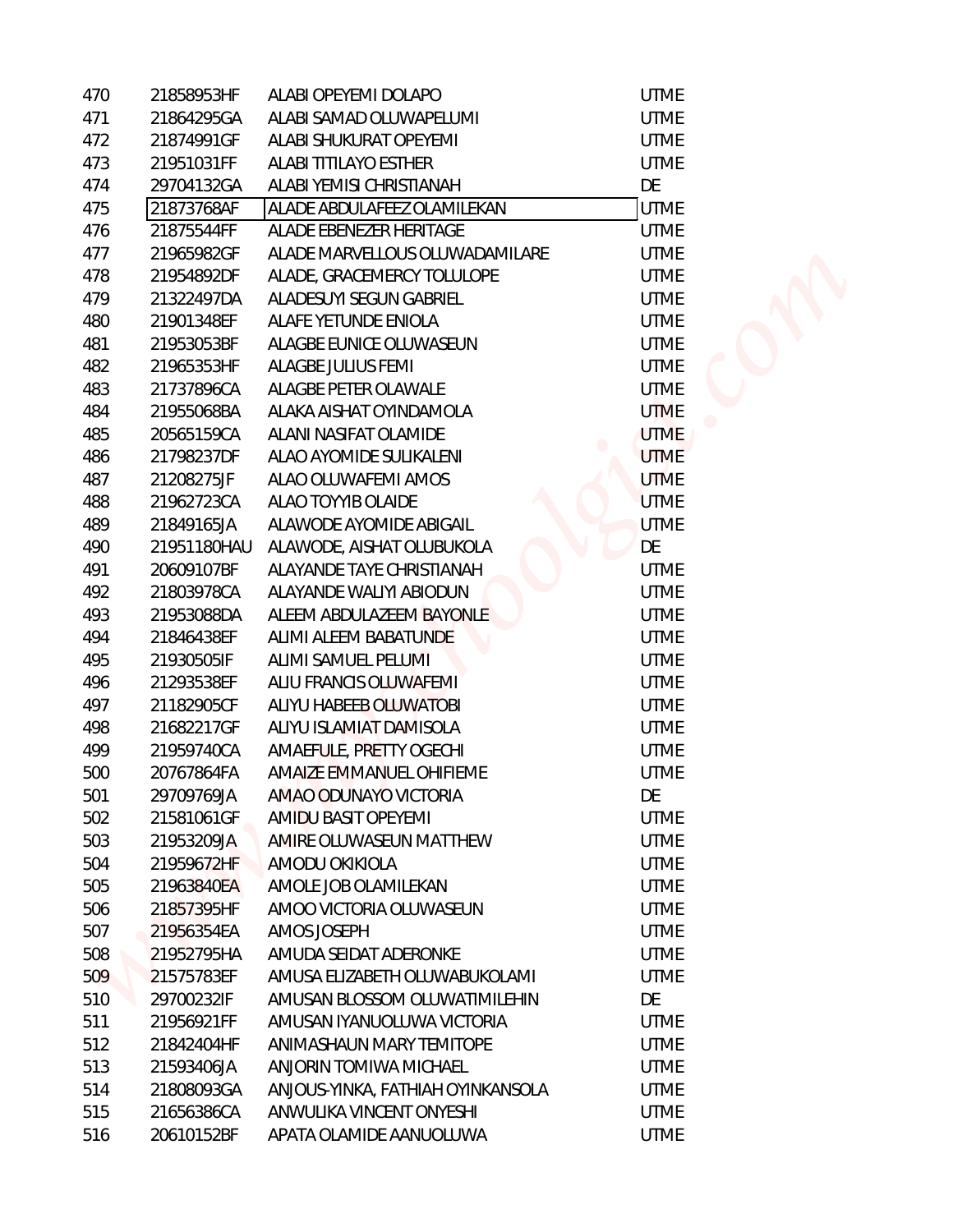| 517 | 21970888EF  | APATA, IKEOLUWA PRECIOUS          |
|-----|-------------|-----------------------------------|
| 518 | 21965988DF  | AREMU BLESSING BOLANLE            |
| 519 | 21963828AF  | AREMU EMMANUEL OLAKANMI           |
| 520 | 21257460DA  | AREMU OLAKUNLE UMARU              |
| 521 | 21956670HF  | AREMU SILAS INIOLUWA              |
| 522 | 21960319HA  | AREO FAVOUR EBUNOLUWA             |
| 523 | 21953384HA  | AREO TAIWO OLUWADAMILOLA          |
| 524 | 20598033JF  | AROWOJOLU BLESSING ABISOLA        |
| 525 | 21359433DA  | AROWOLAJE LUKMON OPEYEMI          |
| 526 | 21882478GA  | AROWOLO ISRAEL TOBI               |
| 527 | 21756019DF  | AROWOLO SIMBIAT MOTUNRAYO         |
| 528 | 21636685BA  | AROWOSEGBE BLESSING OLUWABUSAYOMI |
| 529 | 21402666IF  | ARUNA MAHMUD ADEBAYO              |
| 530 | 29756587IA  | ASAFA MARIAM BOLUWATIFE           |
| 531 | 21809041HA  | ASAGADE OLAMILEKAN ALEXANDER      |
| 532 | 21817948JA  | ASAOLU MARY IFEOLUWA              |
| 533 | 29834739FF  | ASARIN AANUOLUWAPO JANET          |
| 534 | 21768819GF  | ASERE DENNIS BOLUWATIFE           |
| 535 | 29835613FF  | ASHAOLU ELIZABETH IDOWU           |
| 536 | 21850892AF  | ATANDA ENIOLA ROFIAT              |
| 537 | 21954813FA  | ATANDA, GRACE TEMITOPE            |
| 538 | 21954287CAU | ATAYERO, ROCK ADEBAYO             |
| 539 | 21237583EF  | ATILOLA BLESSING ELISHA           |
| 540 | 21816550FA  | ATINWORE ABAYOMI ONAOREPO         |
| 541 | 21304184BF  | ATOYEBI HANNAH ABOSEDE            |
| 542 | 21881545HA  | ATOYEBI YETUNDE FATIMAH           |
| 543 | 21956734EA  | ATUNLESE DENNIS DAMOLA            |
| 544 | 21852071JF  | AUDU LATEEF ADEKU                 |
| 545 | 21972250HF  | AWAKAN REBECCA BOLAJI             |
| 546 | 21858548BA  | AWE NOAH ITUNU                    |
| 547 | 21291942EF  | AWE OLUWASEYI AYOMIDE             |
| 548 | 29850008JA  | AWE OLUWATIMILEHIN JOHN           |
| 549 | 20530589GF  | AWODELE HEPZIBAH ITUNNU           |
| 550 | 21895109IA  | AWODELE OLUWADAMILOLA FAVOUR      |
| 551 | 21861754DF  | AWOGBADE HIQMAT ENIOLA            |
| 552 | 21958170IA  | AWOLOWO RUTH ANUOLUWAPO           |
| 553 | 21757411BA  | <b>AWORINADE BLESSING TOSIN</b>   |
| 554 | 21760003GF  | AWOYINKA SAMUEL TIMILEYIN         |
| 555 | 21886682DF  | <b>AYANBIYI IFEOLUWA PRECIOUS</b> |
| 556 | 21951941GF  | AYANGBILE MARY IYANUOLUWA         |
| 557 | 21890928IF  | AYANGBILE ZAINAB FOLASHADE        |
| 558 | 21854814GA  | AYANLADE PETER AYOOLUWA           |
| 559 | 21356545DA  | AYANLAJA TEMILOLUWA ABDULAZEEZ    |
| 560 | 21962734GA  | AYANLAKUN BLESSING BOLUWATIFE     |
| 561 | 21752375BF  | AYANLEYE PELUMI EMMANUEL          |
| 562 | 21752380IF  | AYANLEYE SUNDAY GBENGA            |
| 563 | 21842419JF  | AYANSOGA SAMUEL TOSIN             |

**UTME UTME UTME UTME UTME UTME UTME UTME UTME UTME UTME UTME** DE **UTME** UTME DE **UTME** DE **UTME UTME** DE **UTME UTME UTME UTME UTME UTME UTME UTME UTME** DE **UTME UTME UTME UTME UTME UTME UTME UTME UTME UTME UTME UTME UTME UTME** 

**UTME** 

**UTME**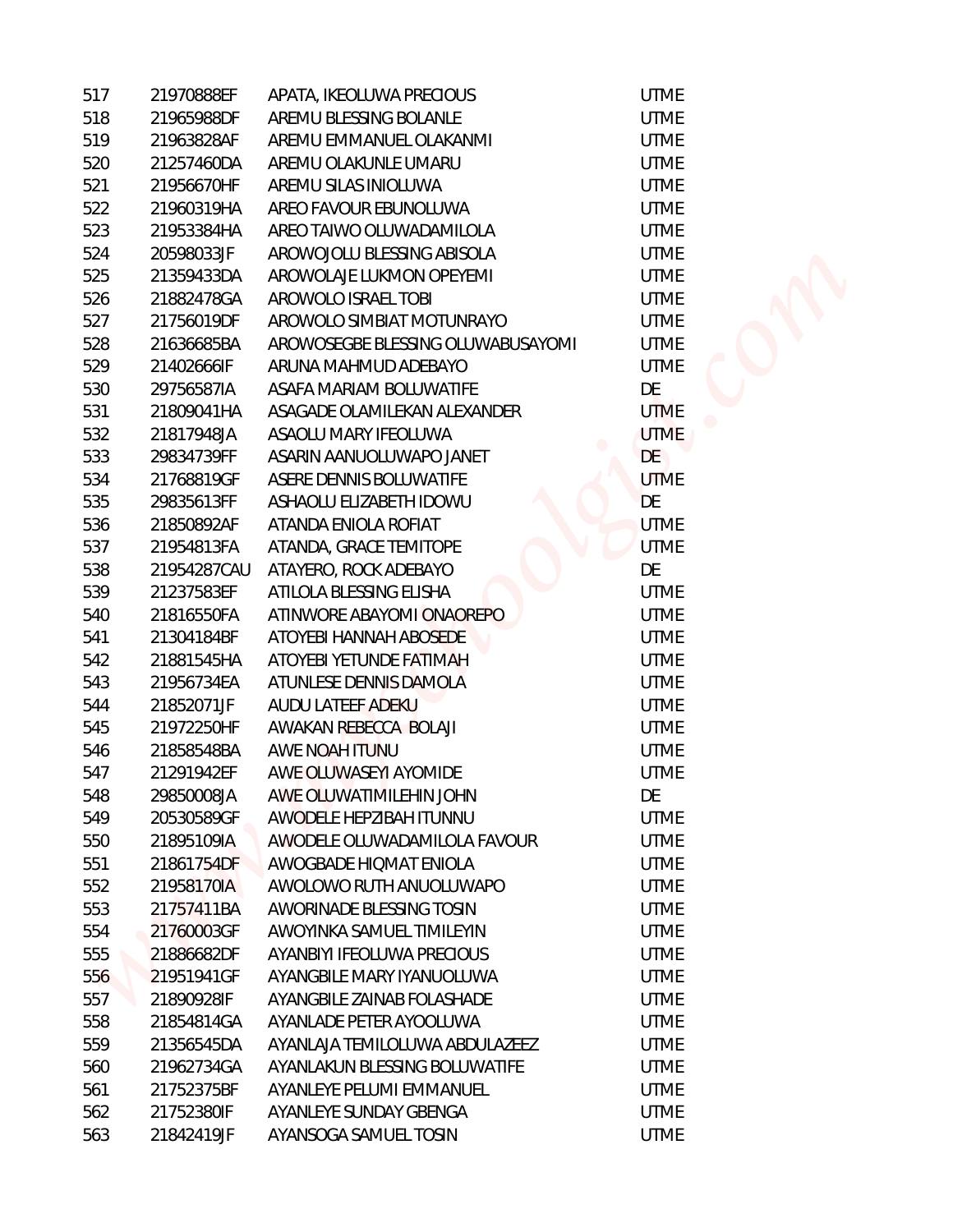| 564 | 21953437JA  | AYANWUSI TUNDE MOSES              | <b>UTME</b> |
|-----|-------------|-----------------------------------|-------------|
| 565 | 21860111IA  | AYEKOBINU OLUMIDE JOHN            | <b>UTME</b> |
| 566 | 21848697FF  | AYENI FERANMI ADEWUMI             | <b>UTME</b> |
| 567 | 21887808BA  | AYILARA OLAJUMOKE ELIZABETH       | <b>UTME</b> |
| 568 | 21241625HA  | AYINDE JAMIU AKINOLA              | <b>UTME</b> |
| 569 | 21326774CA  | AYINDE MARIAM ORIYOMI             | <b>UTME</b> |
| 570 | 21337031DF  | AYINDE ZAINAB BOLUWATIFE          | <b>UTME</b> |
| 571 | 21880277EF  | AYINDE-KLENZ SUNMIBOLA JOSEPHINE  | <b>UTME</b> |
| 572 | 21958148JF  | AYINLA PRAISE TEMITOPE            | <b>UTME</b> |
| 573 | 21885891JF  | AYOADE JOLAOLUWA GRACE            | <b>UTME</b> |
| 574 | 21961733DA  | AYOBOLA AYOMIDE AMOS              | <b>UTME</b> |
| 575 | 21426192GF  | AYODEJI BOLUWATIFE JOSEPH         | <b>UTME</b> |
| 576 | 21970929DAU | AYODEJI OLUWAPELUMI OLUWADAMILOLA | DE          |
| 577 | 21953110BF  | AYODEJI, HENRY OLUWAPELUMI        | <b>UTME</b> |
| 578 | 21972480GF  | AYODELE ISRAEL AYODEJI            | <b>UTME</b> |
| 579 | 21953680BF  | AYODELE MOTUNRAYO OMOWUMI         | <b>UTME</b> |
| 580 | 21888782IA  | AYODELE VICTORIA DEBORAH          | <b>UTME</b> |
| 581 | 21860270EF  | AYOOLA ABOSEDE DORCAS             | <b>UTME</b> |
| 582 | 21951696FF  | AYOOLA BOSEDE CHRISTIANAH         | <b>UTME</b> |
| 583 | 21965866HF  | AYOOLA JOSHUA OPEYEMI             | <b>UTME</b> |
| 584 | 21951075CF  | AYOOLA MARVELLOUS ISAIAH          | <b>UTME</b> |
| 585 | 29733764AF  | AYOOLA PAUL OLUWAMAYOWA           | DE          |
| 586 | 21812923EA  | AYOOLA PETER AYOMIDE              | <b>UTME</b> |
| 587 | 21888339BF  | AYOOLA ROKEEB ABIODUN             | <b>UTME</b> |
| 588 | 21956599FA  | AYOOLA ZACHEAUS OLORUNFERANMI     | <b>UTME</b> |
| 589 | 21951257GF  | AYOOLA, FUNMILAYO CHRISTIANAH     | <b>UTME</b> |
| 590 | 21951147EFU | AYOOLA, GLORIA ABISOLA            | DE          |
| 591 | 21848422AF  | AYORINDE ELIJAH DAMILARE          | <b>UTME</b> |
| 592 | 21582749IA  | AYORINDE ESTHER OLUWATUMILARA     | <b>UTME</b> |
| 593 | 21846757GF  | AYUBA ADIJAT OMOWUMI              | <b>UTME</b> |
| 594 | 21422657HA  | AZEEZ ABDULLAHI OMONIYI           | <b>UTME</b> |
| 595 | 21751713JF  | AZEEZ AFISAT KEMISOLA             | <b>UTME</b> |
| 596 | 21844769DA  | AZEEZ ELIZABETH OLAIDE            | <b>UTME</b> |
| 597 | 21844156FF  | AZEEZ FAIZAT OMOLARA              | <b>UTME</b> |
| 598 | 21292647DF  | AZEEZ HADIJAT ADEBIMPE            | <b>UTME</b> |
| 599 | 21800421EA  | AZEEZ HAMMED OLAYINKA             | <b>UTME</b> |
| 600 | 29841250IF  | AZEEZ JELILAT ATINUKE             | DE          |
| 601 | 21863695CA  | AZEEZ LUKMAN OPEYEMI              | <b>UTME</b> |
| 602 | 21956566CF  | AZEEZ MATTHEW SUNDAY              | <b>UTME</b> |
| 603 | 21581193HA  | AZEEZ SULQORINAENI AYOMIDE        | <b>UTME</b> |
| 604 | 21875334GA  | AZEEZ ZAINAB FOLASHADE            | <b>UTME</b> |
| 605 | 21802716GA  | BABAFEMI YETUNDE ADEKIITAN        | <b>UTME</b> |
| 606 | 20727747JA  | BABAJIDE HANNAH OLAMIDE           | <b>UTME</b> |
| 607 | 21877432CA  | BABAJIDE KEHINDE JAMES            | <b>UTME</b> |
| 608 | 21863581CA  | BABALOLA BARAKAT ABIODUN          | <b>UTME</b> |
| 609 | 29860453CA  | BABALOLA BUKUNMI MARY             | DE          |
| 610 | 29707832IF  | BABALOLA JOSHUA OLAKUNLE          | DE          |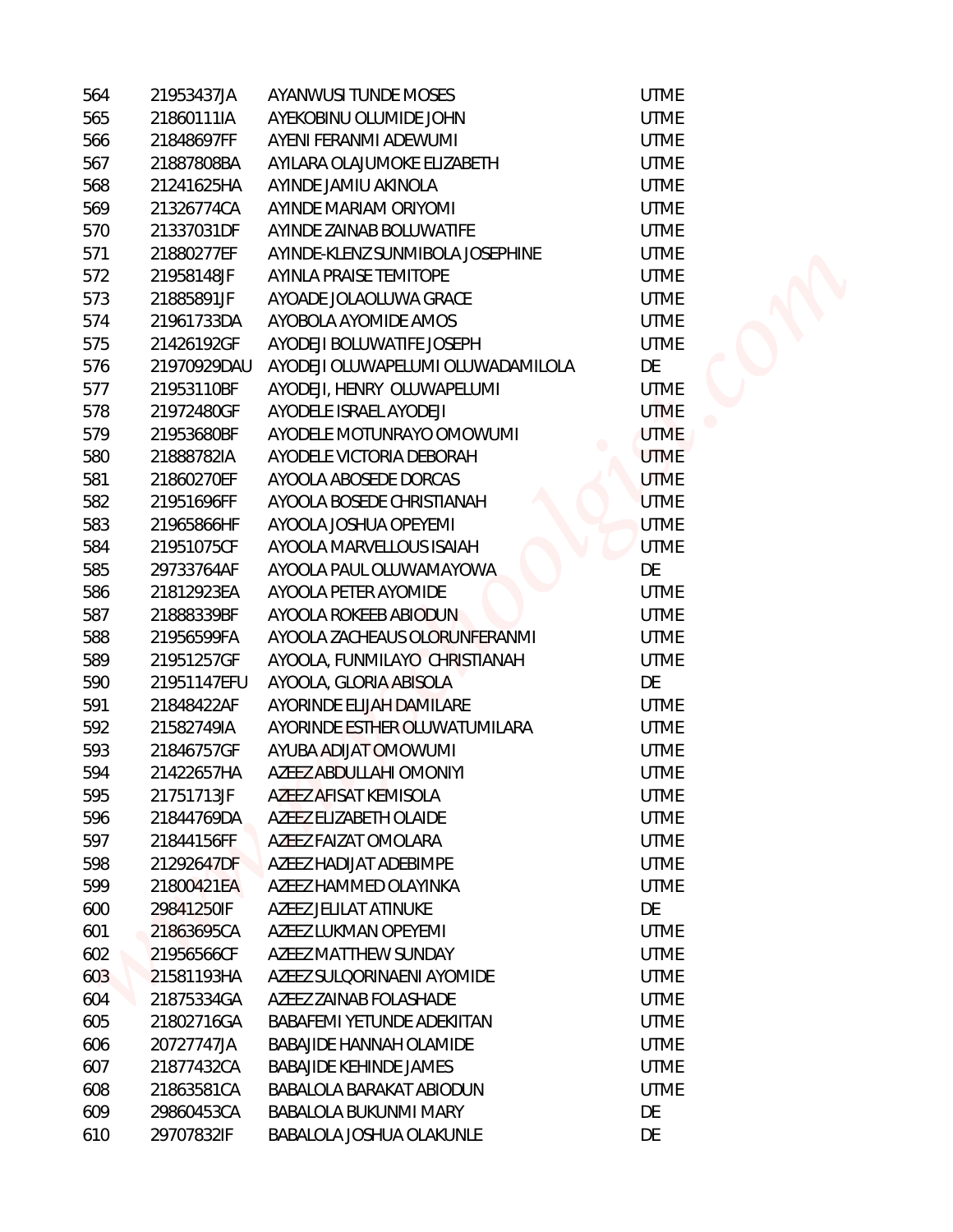| 611 | 21852697AF | <b>BABALOLA MARIAM AJOKE</b>          | <b>UTME</b> |
|-----|------------|---------------------------------------|-------------|
| 612 | 21960599JF | BABALOLA MUJIB ADESINA                | <b>UTME</b> |
| 613 | 21849433IA | BABALOLA OLAWUMI IYANUOLUWA           | <b>UTME</b> |
| 614 | 21546710GA | BABALOLA OLUWAFEMI JONATHAN           | <b>UTME</b> |
| 615 | 21871843DF | <b>BABALOLA PRECIOUS FOLAKEMI</b>     | <b>UTME</b> |
| 616 | 21890989GF | BABALOLA SAMUEL OPEYEMI               | <b>UTME</b> |
| 617 | 21956139HA | BABATUNDE BOLUWATIFE DAVID            | <b>UTME</b> |
| 618 | 21844949IA | BABATUNDE DANIEL MOYINOLUWA           | <b>UTME</b> |
| 619 | 21971089IF | BABATUNDE FERANMI RACHEAL             | <b>UTME</b> |
| 620 | 21905540IA | <b>BABATUNDE FRANCIS IFEOLUWA</b>     | <b>UTME</b> |
| 621 | 21304097HA | BABATUNDE LOLADE ELIZABETH            | <b>UTME</b> |
| 622 | 21836109BA | BABATUNDE MODUPE OLUWASEUN            | <b>UTME</b> |
| 623 | 21753694HA | BABATUNDE SAKIRUDEEN GBOLAHAN         | <b>UTME</b> |
| 624 | 21875852DF | BABATUNDE SELIMOT AYOMIDE             | <b>UTME</b> |
| 625 | 21848843IF | BADMUS ABDULWADOOD OLOLADE            | <b>UTME</b> |
| 626 | 21802900JA | BADMUS AMINAT OMOLOLA                 | <b>UTME</b> |
| 627 | 21955427CA | BADMUS, AKIMAT OLAYEMI                | <b>UTME</b> |
| 628 | 21954815EA | BADMUS, AMINAT MORENIKEJI             | <b>UTME</b> |
| 629 | 21959873CA | BADMUS, MUINAT ABISOLA                | <b>UTME</b> |
| 630 | 21634155CF | <b>BADRU DANIEL AYODEJI</b>           | <b>UTME</b> |
| 631 | 21638320AF | BAKARE TESLIM ADEDIRAN ADEDIRAN       | <b>UTME</b> |
| 632 | 21885441GF | <b>BALOGUN ABDULMUJEEB AKOREDE</b>    | <b>UTME</b> |
| 633 | 21314708CF | <b>BALOGUN AISHAT OLUWAREMILEKUN</b>  | <b>UTME</b> |
| 634 | 21705707DF | <b>BALOGUN BOLARINWA OLAMIDE</b>      | <b>UTME</b> |
| 635 | 21362124GF | <b>BALOGUN IDRIS OLASUBOMI</b>        | <b>UTME</b> |
| 636 | 21666883HA | <b>BALOGUN MARIAM FEYISARA</b>        | <b>UTME</b> |
| 637 | 21848988CF | <b>BALOGUN TAIWO FAITH</b>            | <b>UTME</b> |
| 638 | 29779442JA | <b>BAMGBOYE OLUWATOMISIN VICTORIA</b> | DE          |
| 639 | 21800046BF | BAMIDELE MUHAMMED KOLAPO              | <b>UTME</b> |
| 640 | 21798631GA | <b>BAMIGBADE DEBORAH OMOLOLA</b>      | <b>UTME</b> |
| 641 | 29703549DA | <b>BAMIMORE TESLIM TUNDE</b>          | DE          |
| 642 | 21865212DF | <b>BANKOLE ABEEB OLAMILEKAN</b>       | <b>UTME</b> |
| 643 | 21882921DA | <b>BANKOLE OLAITAN MUTIYAT</b>        | <b>UTME</b> |
| 644 | 21717186CA | <b>BAWIRE ADEJOKE OLAYINKA</b>        | <b>UTME</b> |
| 645 | 21385220BA | BAYO-KUJORE OLUWABUKOLA OLUWASEUN     | <b>UTME</b> |
| 646 | 21860136FA | <b>BELLO AISHAT MOTUNRAYO</b>         | <b>UTME</b> |
| 647 | 21283525EF | BELLO AYOMIDE MOBOLAJI                | <b>UTME</b> |
| 648 | 21444495DF | <b>BELLO HASMAU OMOTOLANI</b>         | <b>UTME</b> |
| 649 | 21836004GA | <b>BELLO IDRIS AJIBOLA</b>            | <b>UTME</b> |
| 650 | 21950411CA | BELLO MUHAMMED OLAMIDE                | <b>UTME</b> |
| 651 | 21957048IF | <b>BELLO OLATUNDE GBADEGESIN</b>      | <b>UTME</b> |
| 652 | 29704517DF | <b>BELLO QUADRI ABIODUN</b>           | DE          |
| 653 | 21214168IA | <b>BELLO RAHEEMAT KEHINDE</b>         | <b>UTME</b> |
| 654 | 21953129BF | <b>BELLO RUKAYAT MOTUNRAYO</b>        | <b>UTME</b> |
| 655 | 29812278HA | BELLO ZAINAB OYINDAMOLA               | DE          |
| 656 | 21844790CA | BEPO ADEDAYO ADENIYI                  | <b>UTME</b> |
| 657 | 21730229HA | BETIKU TOSIN ABOSEDE                  | <b>UTME</b> |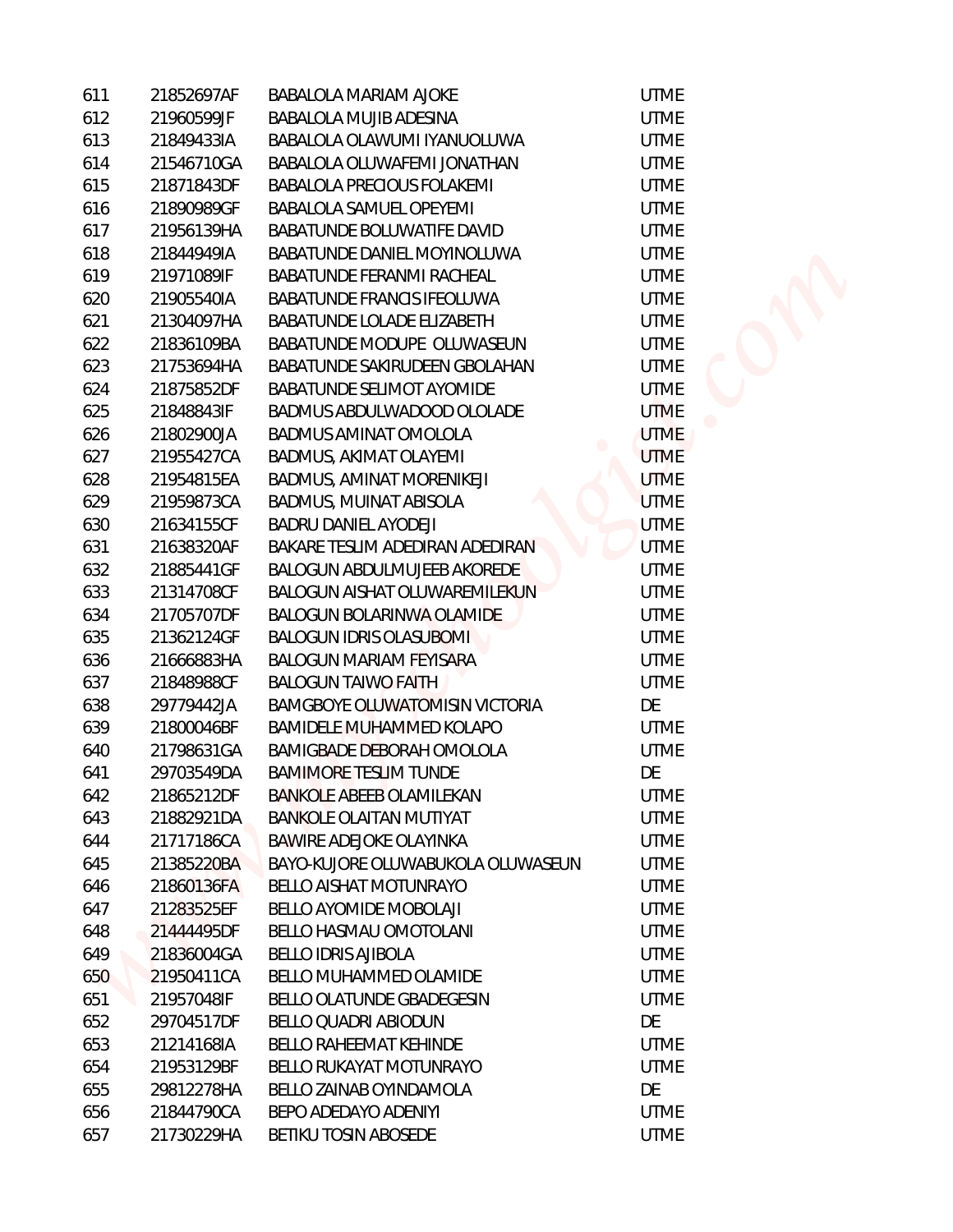| 658 | 21815625CA  | BEWAJI TEMIDAYO EMMANUEL           | <b>UTME</b> |
|-----|-------------|------------------------------------|-------------|
| 659 | 21960935DA  | <b>BIAYE ADEDAYO</b>               | <b>UTME</b> |
| 660 | 21869302BA  | BILESANMI AISHA AKOREDE            | <b>UTME</b> |
| 661 | 21837307AF  | BOHANMAYO OLUWAFUNKE ESTHER        | <b>UTME</b> |
| 662 | 21896454AF  | <b>BOLADALE EMMANUEL PELUMI</b>    | <b>UTME</b> |
| 663 | 21706909BA  | <b>BOLADE EMMANUEL AYOBAMI</b>     | <b>UTME</b> |
| 664 | 21818540HF  | BOLANLE ADESOLA ADEDEJI            | <b>UTME</b> |
| 665 | 20612843FA  | BOLARINWA OLUWAPELUMI CHIRISTIANAH | <b>UTME</b> |
| 666 | 29846433BA  | BOLATAN DEJI OLUWASAYO             | DE          |
| 667 | 21951001BF  | BOLATIRI, TABITHA OPEPEJU          | <b>UTME</b> |
| 668 | 21868614DA  | BOLATITO PETER OLUWADARASIMI       | <b>UTME</b> |
| 669 | 21876467JF  | BOLUWATIFE ADERINTO ADEWALE        | <b>UTME</b> |
| 670 | 21874227IF  | <b>BUSARI MOTUNRAYO GRACE</b>      | <b>UTME</b> |
| 671 | 21278216IF  | CHRISTOPHER KEHINDE BOSE           | <b>UTME</b> |
| 672 | 21951121IAU | CHRISTOPHER, ESTHER PROMISE        | <b>DE</b>   |
| 673 | 21891213IF  | CHUKS EVANS EMMANUEL               | <b>UTME</b> |
| 674 | 21807070EF  | COMFORT JOHN MUSA                  | <b>UTME</b> |
| 675 | 21951060AF  | DADA EMMANUEL AYODELE              | <b>UTME</b> |
| 676 | 21450684GA  | DADA RASHEED OLUWASHOLA            | <b>UTME</b> |
| 677 | 21866965BA  | DADA TIMILEHIN MOSES               | <b>UTME</b> |
| 678 | 21751759FF  | DADA TOLUWASE EBENEZER             | <b>UTME</b> |
| 679 | 21870255JA  | DAIRO KHADIJAT OPEYEMI             | <b>UTME</b> |
| 680 | 21777882GF  | DARE JUBRIL OLUWASEUN              | <b>UTME</b> |
| 681 | 21877089CF  | DAUDA FARUK OLUWATOBILOBA          | <b>UTME</b> |
| 682 | 21855728FA  | DIBOFUN DEBORAH OLUWAKEMI          | <b>UTME</b> |
| 683 | 29722660EF  | DIEKOLA TAIWO ROSANAH              | DE          |
| 684 | 21962008IA  | DIKE EMMANUEL CHUKWUWENKE          | <b>UTME</b> |
| 685 | 21807450EF  | DOSUNMU MERCY ABOSEDE              | <b>UTME</b> |
| 686 | 21853928CF  | DURODOLA VICTOR OLUWATIMILEHIN     | <b>UTME</b> |
| 687 | 21957755GF  | DUROLAJE MARY IYANUOLUWA           | <b>UTME</b> |
| 688 | 21873560JF  | EDWIN CHRISTOPHER OGBECHIE         | <b>UTME</b> |
| 689 | 21298907IF  | <b>EGBE VICTOR OHEJI</b>           | <b>UTME</b> |
| 690 | 21753784JF  | EGBEMAKIN DEBORAH AANUOLUWA        | <b>UTME</b> |
| 691 | 21843114EA  | EJIADE PETER SEGUN                 | <b>UTME</b> |
| 692 | 21953294EF  | EJINIRAN OLAYINKA OLAMIDE          | <b>UTME</b> |
| 693 | 21648128IA  | EJITUNDE ROFIAT OLAJUMOKE          | <b>UTME</b> |
| 694 | 21363746DA  | EKEKWE CHIOMA CYNTHIA              | <b>UTME</b> |
| 695 | 21312942CA  | EKOMWERENREN HAPPY NOSA            | <b>UTME</b> |
| 696 | 21598945EA  | EKUROMOH MERCY TIBIEBI             | <b>UTME</b> |
| 697 | 21899017BF  | ELEGBEDE PETER AFOLABI             | <b>UTME</b> |
| 698 | 21893412BF  | ELEGUNDE OLUWASEUN SAMUEL          | <b>UTME</b> |
| 699 | 21961732DFU | ELLIOT AYOMIDE OLUWATOSIN          | DE          |
| 700 | 21756903IA  | ELUJOBA ROSELINE PELUMI            | <b>UTME</b> |
| 701 | 21752176GA  | ELUMILAYO GIDEON ODUNAYO           | <b>UTME</b> |
| 702 | 21763457IF  | ELUYEMI OLUWATOSIN DANIEL          | <b>UTME</b> |
| 703 | 21313480IF  | EMEAGI VIVIAN CHIDINDU             | <b>UTME</b> |
| 704 | 21853958GF  | EMIKPE BLESSING EDIREVERERE        | <b>UTME</b> |
|     |             |                                    |             |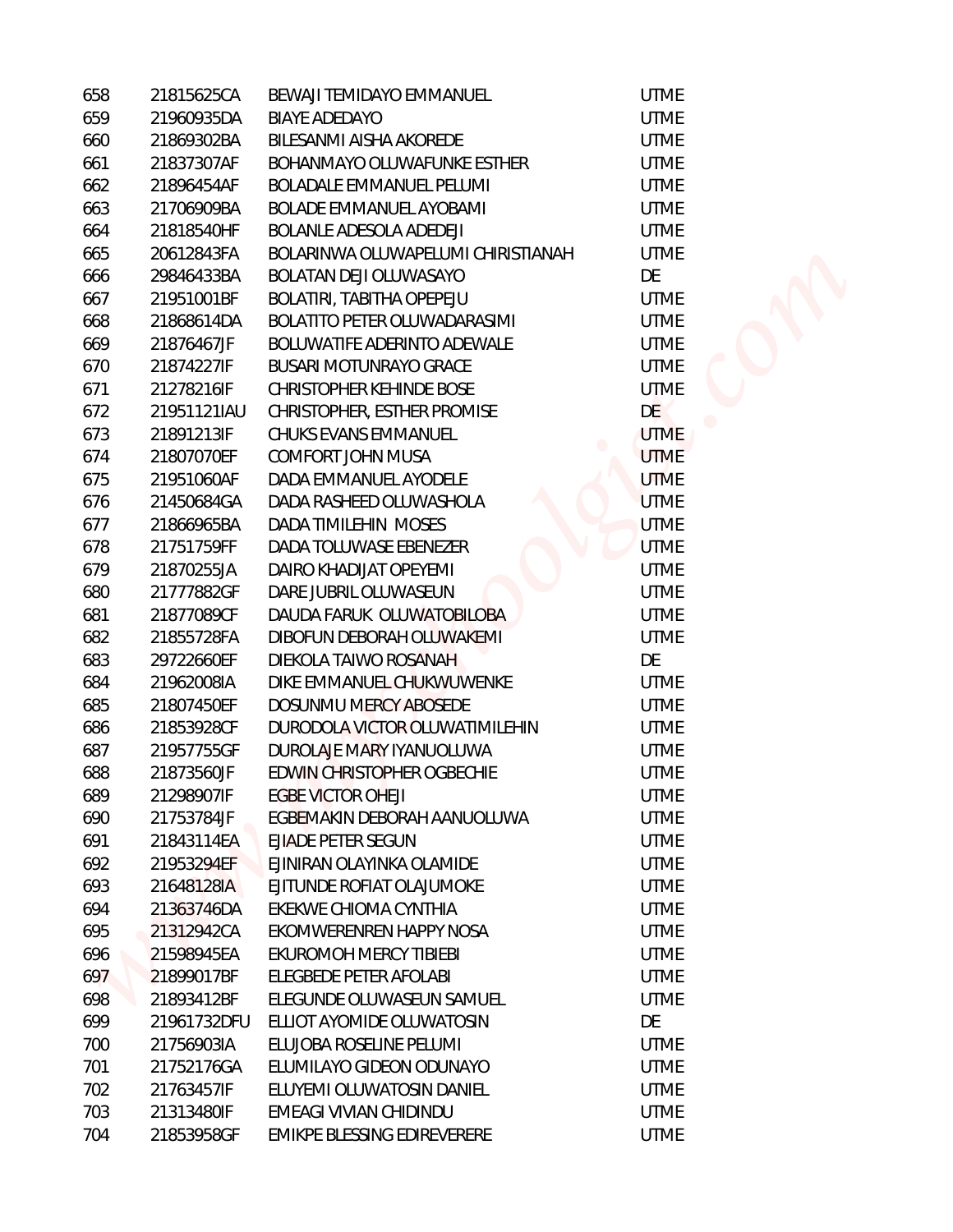| 705 | 29720920AF | EMIOLA OLAYEMI TIMOTHY           | DE          |
|-----|------------|----------------------------------|-------------|
| 706 | 21840244EF | EMIOLA SAMUEL OLALEKAN           | <b>UTME</b> |
| 707 | 29716149BF | EMMANUEL ABAYOMI MANUEL          | DE          |
| 708 | 21869228JF | EMMANUEL SAMUEL OLAMILEKAN       | <b>UTME</b> |
| 709 | 21853732FF | EMMANUEL TITUS OPEYEMI           | <b>UTME</b> |
| 710 | 21920378IF | ENIOLA VICTOR JESULOLUWA         | <b>UTME</b> |
| 711 | 21957191DF | ESAN, OLUMIDE CHRISTOPHER        | <b>UTME</b> |
| 712 | 21427318EA | ESUOLA DANIEL OKIKIOLA           | <b>UTME</b> |
| 713 | 22348390JA | ETATE STEPHEN OMENA              | <b>UTME</b> |
| 714 | 21859426IF | <b>EWOH STANLEY DAVID</b>        | <b>UTME</b> |
| 715 | 21926583DA | EYAM BLESSING JOSEPHINE          | <b>UTME</b> |
| 716 | 21837046HF | EZE CALEB IFEANYI                | <b>UTME</b> |
| 717 | 21954148FA | EZE JOHNSON UDOCHUKWU            | <b>UTME</b> |
| 718 | 21204153JA | FABIAN CHRISTIAN CHIEMERIE       | <b>UTME</b> |
| 719 | 21805860BF | <b>FABULE GRACE AYOMIKUN</b>     | <b>UTME</b> |
| 720 | 21854315IF | FADEYI OLUWATOYIN JOSEPH         | <b>UTME</b> |
| 721 | 21804208BA | <b>FADIPE FAROUQ BABATUNDE</b>   | <b>UTME</b> |
| 722 | 21841313CA | FAFIYEBI FAITH OLUWAPELUMI       | <b>UTME</b> |
| 723 | 21869907CF | FAGBENLE OLUWASEGUN OWOLABI      | <b>UTME</b> |
| 724 | 21798499FF | FAGBOHUNGBE, DOYINSOLA INIOLUWA  | <b>UTME</b> |
| 725 | 21844553GF | <b>FAGBORE PELUMI TOYIN</b>      | <b>UTME</b> |
| 726 | 21895145JA | FAGBOYO ODUNAYO EMMANUEL         | <b>UTME</b> |
| 727 | 29708689HF | FAGBURE OLUSOLA OLASUNMBO        | DE          |
| 728 | 21962879JF | <b>FAJIMI QUDUS TOLANI</b>       | <b>UTME</b> |
| 729 | 21862617JA | <b>FAKUADE KEHINDE AYOMIPO</b>   | <b>UTME</b> |
| 730 | 21804043HF | <b>FALA AUSPICIOUS TIMILEHIN</b> | <b>UTME</b> |
| 731 | 21904619DA | FALABI EMMANUEL OPEYEMI          | <b>UTME</b> |
| 732 | 21950915GF | FALEKE VICTOR OLUWAGBOGO         | <b>UTME</b> |
| 733 | 21339895GA | FAMUREWA OLUWAMAYOWA OLUFEMI     | <b>UTME</b> |
| 734 | 21766235GF | <b>FARIMOYO TENIOLA TEMITOPE</b> | <b>UTME</b> |
| 735 | 21776805DF | <b>FARINRE OLUSEGUN TEMITOPE</b> | <b>UTME</b> |
| 736 | 21971172FA | <b>FATAI KERIMOT OMOWUMI</b>     | <b>UTME</b> |
| 737 | 21413398AF | FATOKI DEBORAH OLUWAPELUMI       | <b>UTME</b> |
| 738 | 21798639CA | <b>FATOKI MATTHEW AYOBAMI</b>    | <b>UTME</b> |
| 739 | 21778683FA | FATUNWASE MARY, OPEYEMI          | <b>UTME</b> |
| 740 | 21829419CA | <b>FAWALE JOHN OLADEJI</b>       | <b>UTME</b> |
| 741 | 21893886CA | FAYEMIWO MARY OLUWAKEMI          | <b>UTME</b> |
| 742 | 29740739JA | FAYOYIN ENIOLA VICTORIA          | DE          |
| 743 | 21880313FF | FELIX OLUWAFERANMI VICTORIA      | <b>UTME</b> |
| 744 | 21842380AF | FOLAHAN GIDEON AYOMIKUN          | <b>UTME</b> |
| 745 | 21868659JA | FOLAHANMI FATHIA ABISOLA         | <b>UTME</b> |
| 746 | 21955461EA | FOLARANMI NAHEEM DAMILOLA        | <b>UTME</b> |
| 747 | 21778575CA | FOLORUNSHO SUNDAY MATTHEW        | <b>UTME</b> |
| 748 | 21972298CF | FOLORUNSO AISHAT ADEDOYIN        | <b>UTME</b> |
| 749 | 21675605GF | FRANCIS TEMITOPE ODUNAYO         | <b>UTME</b> |
| 750 | 21753033FA | FREDRICK JOY AYOMIDE             | <b>UTME</b> |
| 751 | 21576257FA | <b>GANIYU IYANU WASILAT</b>      | <b>UTME</b> |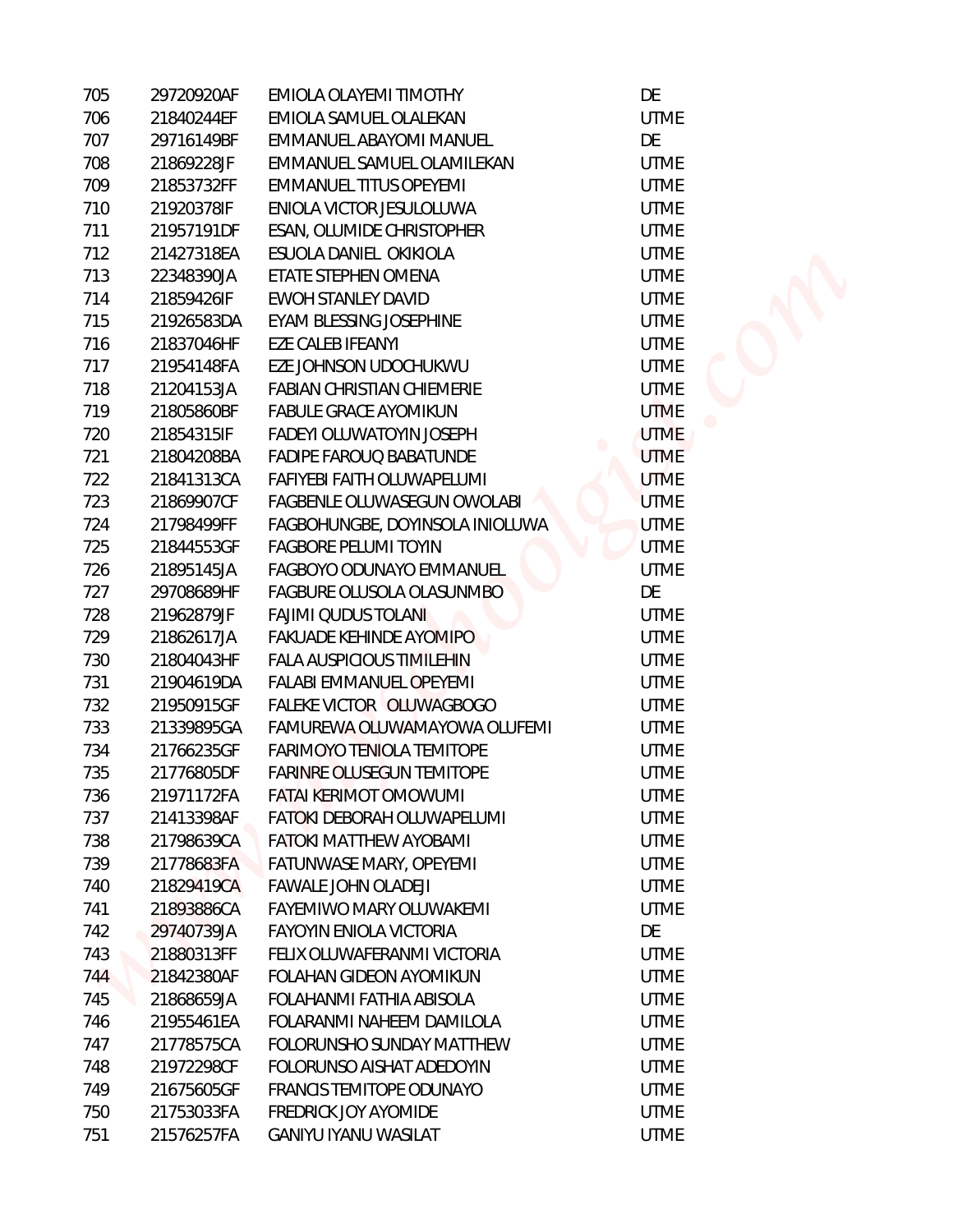| 752 | 29719790FA  | <b>GANIYU ROFIAT OLATUNDUN</b>     | DE          |
|-----|-------------|------------------------------------|-------------|
| 753 | 29842196BA  | <b>GBADEGESIN REBECCA TITILAYO</b> | DE          |
| 754 | 21729838DA  | GBADEGESIN SODIO OLUWATOBILOBA     | <b>UTME</b> |
| 755 | 21860806CF  | <b>GBENRO WURAOLA PEACE</b>        | <b>UTME</b> |
| 756 | 21901546AF  | HADIYATULAHI IBRAHIM AFOLABI       | <b>UTME</b> |
| 757 | 21958833JA  | HAFIZ RODIAT OMOWUMI               | <b>UTME</b> |
| 758 | 21907361JF  | HAILO ERIC AUGUSTINE               | <b>UTME</b> |
| 759 | 21886491EA  | HAMEED HABEEB ADEWALE              | <b>UTME</b> |
| 760 | 21856233JA  | <b>HAMMED BILAL OLALEKAN</b>       | <b>UTME</b> |
| 761 | 29708710GF  | HAMMED HALIMAT ADETOLA             | DE          |
| 762 | 21899440IF  | HAMMED JOSHUA OLUWATOMIWA          | <b>UTME</b> |
| 763 | 21840329JF  | HAMMED MOSHIDAT OLAITAN            | <b>UTME</b> |
| 764 | 21888350FF  | HAMMED OLUSEYI RILIWAN             | <b>UTME</b> |
| 765 | 21818932BF  | HAMMED TAOFEEQ ABIODUN             | <b>UTME</b> |
| 766 | 21871643IF  | HAMUZAT NURAT WURAOLA              | <b>UTME</b> |
| 767 | 21807244DA  | HAMZAT ABDUL-AKEEM ISHOLA          | <b>UTME</b> |
| 768 | 21807303CA  | HUSSAIN ABDULLAHI OLALEKAN         | <b>UTME</b> |
| 769 | 21839620DA  | HUSSEIN AISHAT IBIDUN              | <b>UTME</b> |
| 770 | 21313602EF  | IBIGBAMI DAVID ADEOLUWAKIISHI      | <b>UTME</b> |
| 771 | 21273737GA  | IBIGBAMI, DANIEL OGOOLUWAKIISI     | <b>UTME</b> |
| 772 | 21849838FA  | <b>IBIKUNLE DORCAS MAYOKUN</b>     | <b>UTME</b> |
| 773 | 21296233GA  | <b>IBILOYE MICHEAL OLUWATOBI</b>   | <b>UTME</b> |
| 774 | 21952007CA  | <b>IBITOYE WALIAT IBITAYO</b>      | <b>UTME</b> |
| 775 | 29740745GA  | <b>IBRAHIM ISMAILA</b>             | DE          |
| 776 | 21952917DA  | <b>IBRAHIM MUEEZ OLADELE</b>       | <b>UTME</b> |
| 777 | 21841291DF  | IBRAHIM OLALEKAN EZEKIEL           | <b>UTME</b> |
| 778 | 20616852FA  | <b>IBUOYE EMMANUEL BOLAWAYE</b>    | <b>UTME</b> |
| 779 | 21887848JF  | <b>IDOKO VICTORY ABIODUN</b>       | <b>UTME</b> |
| 780 | 22255433EA  | IDOWOLE CHRISTINAH ADEYOOLA        | <b>UTME</b> |
| 781 | 29805518FA  | <b>IDOWU AYOMIDE IBUKUNOLUWA</b>   | DE          |
| 782 | 21898415IA  | <b>IDOWU AYUBA AKOREDE</b>         | <b>UTME</b> |
| 783 | 29765191JF  | <b>IDOWU ELIZABETH OLUWAYEMISI</b> | DE          |
| 784 | 21953493JF  | <b>IDOWU MARY ENIOLUWA</b>         | <b>UTME</b> |
| 785 | 21952165IF  | IDOWU ODUNAYO EMMANUEL             | <b>UTME</b> |
| 786 | 21339776IF  | <b>IDOWU SAMUEL MOBOLAJI</b>       | <b>UTME</b> |
| 787 | 21951101IFU | IDOWU, BEATRICE OLUWADAMILOLA      | DE          |
| 788 | 21851379EA  | <b>IDRIS ABIMBOLA FATIMOH</b>      | <b>UTME</b> |
| 789 | 21633448EF  | <b>IDRIS FATHIA ABISOLA</b>        | <b>UTME</b> |
| 790 | 21280461HA  | <b>IDRIS OYINKANSOLA ASISAT</b>    | <b>UTME</b> |
| 791 | 21958961CA  | IGBOANUGO, VICTOR CHIBUEZE         | <b>UTME</b> |
| 792 | 21962085HF  | <b>IGE JOSHUA TOLUWANI</b>         | <b>UTME</b> |
| 793 | 21954246DF  | <b>IGWE CECILIA IYANGBE</b>        | <b>UTME</b> |
| 794 | 21894819BA  | <b>IJAOLA ELIJAH TOSIN</b>         | <b>UTME</b> |
| 795 | 22066576CF  | <b>IKECHUKWU IBEZIM</b>            | <b>UTME</b> |
| 796 | 21951213JFU | IKUMAWOYI, BLESSING LYDIA          | DE          |
| 797 | 21886462JA  | <b>ILELABOYE JANET ABOSEDE</b>     | <b>UTME</b> |
| 798 | 21842676EF  | ILESANMI AYOMIDE OLAWALE           | <b>UTME</b> |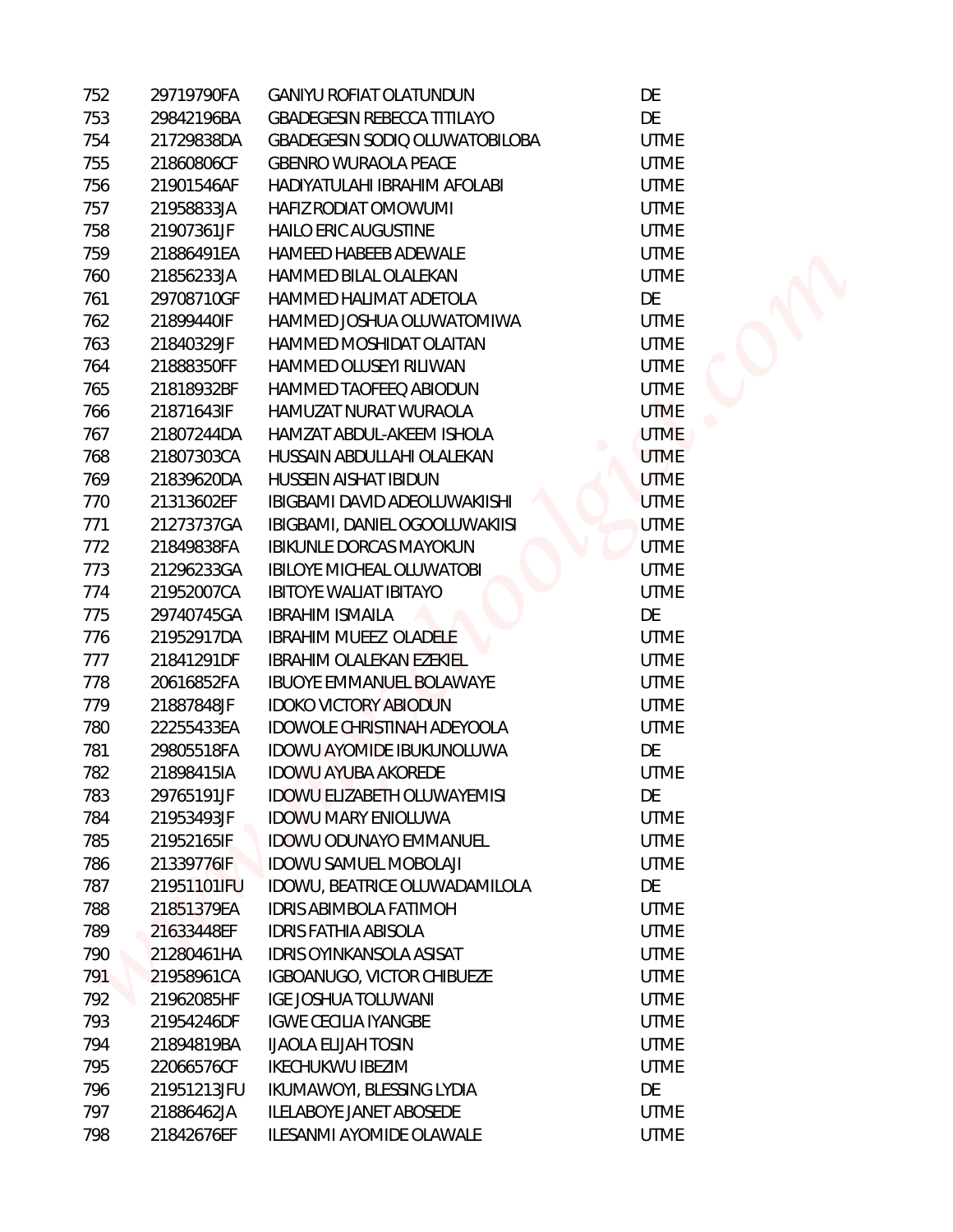| 799 | 21799231AF  | ILESANMI IYANUOLUWA OLUWAFEMI       |
|-----|-------------|-------------------------------------|
| 800 | 21957290BF  | ILORI, JOSIAH OLUWAPELUMI           |
| 801 | 29846893IF  | IMRAN HIQMOT FEHINTOLA              |
| 802 | 21798253FA  | <b>IMRAN UMAR FARUQ</b>             |
| 803 | 21950423FF  | IREKIIGBE ADERINOLA NATHANIEL       |
| 804 | 22228419CA  | IRIBHOGBE OSEMUDIAMEN MIRACLE       |
| 805 | 21954871EF  | <b>ISAAC SHADRACK</b>               |
| 806 | 21798008EA  | ISAAC, AYOMIDE ESTHER               |
| 807 | 21963530HA  | <b>ISHAO KAREEMAT OLAMIDE</b>       |
| 808 | 21952780FA  | <b>ISHOLA OLUWATOMISIN EMMANUEL</b> |
| 809 | 21972460HA  | ISHOLA, AMINAT MOSUNMOLUWA          |
| 810 | 29805616DF  | ISIAKA ABIBAT OPEYEMI               |
| 811 | 29754323JF  | <b>ISIAQ HABEEB OLALEKAN</b>        |
| 812 | 21892366CA  | <b>ISIAQ JIMOH SHINA</b>            |
| 813 | 21838043DA  | <b>ISMAIL GBOLAHAN MUBARAK</b>      |
| 814 | 21655678EF  | <b>IWEBEMA SOLOMON FRANKLIN</b>     |
| 815 | 21858867DA  | IYANDA ABDULMALEEK ISHOLA           |
| 816 | 21369497GA  | IYANDA OLUWATOBILOBA AMOS           |
| 817 | 21750469EF  | <b>IYEDUPE RACHEAL ADEYANJU</b>     |
| 818 | 21266714CF  | IZEBHIJIE FLORENCE EKPE             |
| 819 | 21740388AF  | JABAR ZAINAB OLAJUMOKE              |
| 820 | 21849756IA  | <b>JACOB ADENIYI ELIJAH</b>         |
| 821 | 21851556BA  | <b>JACOBS OLUWATOMI BENARD</b>      |
| 822 | 21315455JA  | JAIYEOLA ESTHER OLUWABUNMI          |
| 823 | 21798975FA  | <b>JAMIU RODIYAT OLAMIDE</b>        |
| 824 | 21981069GAU | JAMIU, BALIKIS OMOTOLA              |
| 825 | 21798344HA  | <b>JESUJEMIDAGBA DANIEL AYOMIDE</b> |
| 826 | 21781207GF  | <b>JIMOH ABDULLAHI BABATUNDE</b>    |
| 827 | 21898368DA  | <b>JIMOH ABDULQUDUS TAIWO</b>       |
| 828 | 21386772EA  | <b>JIMOH ISHOLA QUAREEB</b>         |
| 829 | 21950617DF  | JIMOH LABEEB ADEGBOLA               |
| 830 | 21859130EF  | <b>JIMOH ROSHEED OLASUNKANMI</b>    |
| 831 | 21959057BF  | JOHN REUBEN GODWIN                  |
| 832 | 21864916JA  | JOKOTADE TAWHEEDAT ENIOLA           |
| 833 | 21848356FA  | <b>JOSEPH MERCY OYINKANSOLA</b>     |
| 834 | 21928932GF  | <b>JUBRIL ALIMAT OMOBOLA</b>        |
| 835 | 21869988JF  | KABIRU KOREDE ABDUL                 |
| 836 | 29702014BA  | KADRI KUDIRAT AJIBOLA               |
| 837 | 21835852GA  | KAMILU BUKOLA ABIDEMI               |
| 838 | 21783257HF  | KAMORUDEEN NAFISAT DAMILOLA         |
| 839 | 21856991AF  | KAREEM BOLUWATIFE DARASIMI          |
| 840 | 21962999GF  | KAREEM MALIK GBOLAGADE              |
| 841 | 21265112FF  | KAREEM MARIAM OMOTOLANI             |
| 842 | 21859060BF  | KAREEM ROKIBAT OMOBOLANLE           |
| 843 | 21810614JA  | KAREEM WARISAT OYINDAMOLA           |
| 844 | 21950389DF  | KARMA FEYISARA DORCAS               |
| 845 | 21287569GA  | KASALI QUOYUM OLAWALE               |

**UTME** DE **UTME UTME UTME UTME UTME UTME UTME UTME** DE DE **UTME UTME UTME UTME UTME UTME UTME UTME UTME UTME UTME UTME** DE **UTME UTME UTME UTME UTME UTME UTME UTME UTME UTME UTME** DE **UTME UTME UTME UTME UTME UTME UTME UTME** 

**UTME** 

**UTME**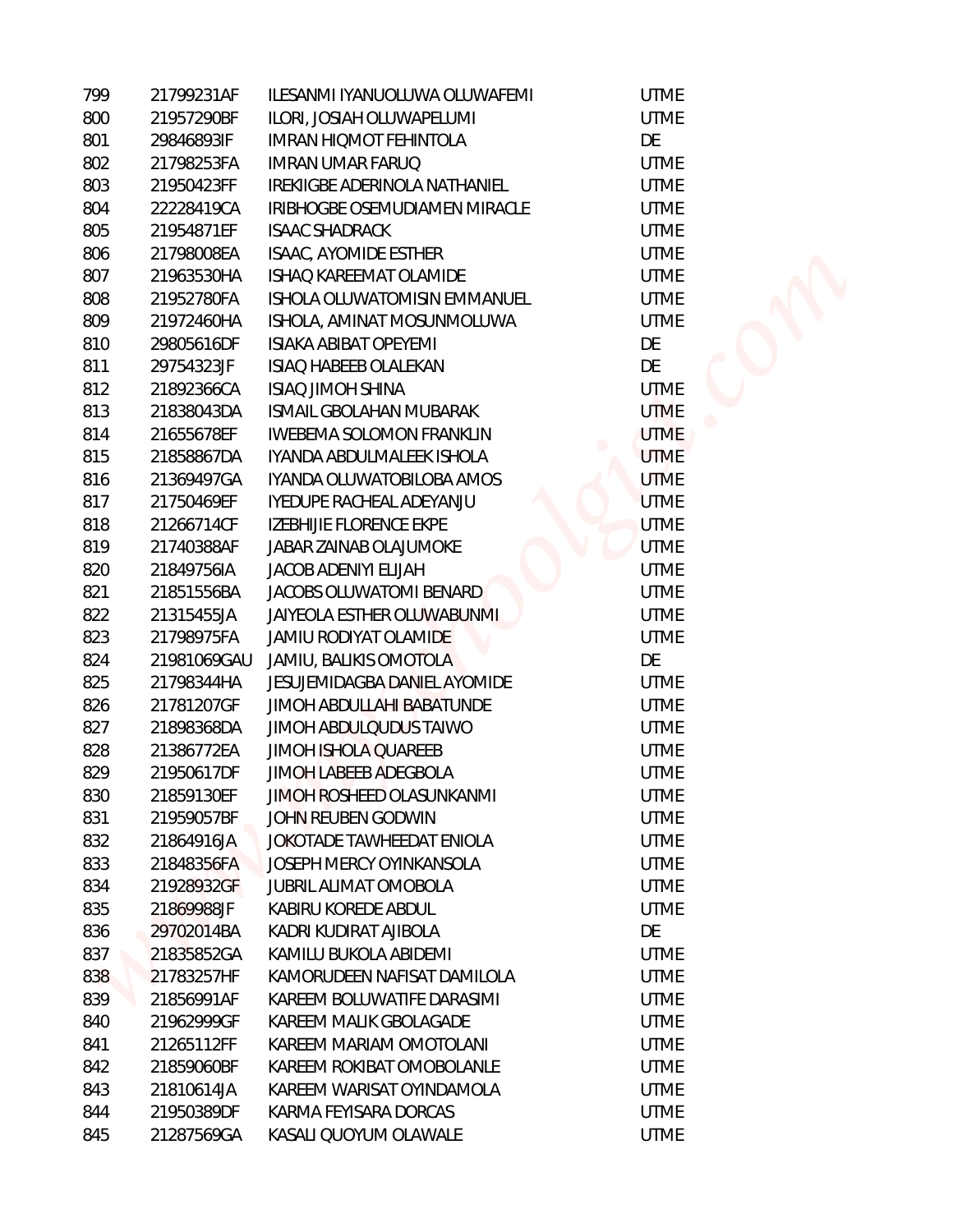| 846 | 21837981FF  | KAZEEM OLUWATIMILEHIN JOSEPH    | <b>UTME</b> |
|-----|-------------|---------------------------------|-------------|
| 847 | 21839301BA  | KEHINDE ITUNU SAMUEL            | <b>UTME</b> |
| 848 | 21257345DF  | KEHINDE JAMIU TEMITOPE          | <b>UTME</b> |
| 849 | 21954854DF  | KELANI DANIEL OLANREWAJU AYANFE | <b>UTME</b> |
| 850 | 21439474GA  | KELANI FAWAZ OLAYIWOLA          | <b>UTME</b> |
| 851 | 21812894JA  | KHALID FATIMOH IBIWUMI          | <b>UTME</b> |
| 852 | 21198365FF  | KILANI SODIQ OLAYINKA           | <b>UTME</b> |
| 853 | 21894902HA  | KOLADE AMINAT OMOLADE           | <b>UTME</b> |
| 854 | 21857230EF  | KOLADE JOSHUA KOLAWOLE          | <b>UTME</b> |
| 855 | 20614241JA  | KOLAWOLE BOLUWATIFE JOSEPHINE   | <b>UTME</b> |
| 856 | 29718752BF  | KOLAWOLE FAVOUR OLUWAFEMI       | DE          |
| 857 | 21872343AF  | KOLAWOLE KHADIJAT ADESEWA       | <b>UTME</b> |
| 858 | 21840279GA  | KOLAWOLE NAHEEMOT ABISOLA       | <b>UTME</b> |
| 859 | 21757140DF  | KOLAWOLE OLATUNDE EMMANUEL      | <b>UTME</b> |
| 860 | 21902705AF  | KOLAWOLE OLUWASEMILORE SAMUEL   | <b>UTME</b> |
| 861 | 21906311CF  | KOLAWOLE PRECIOUS OYINDAMOLA    | <b>UTME</b> |
| 862 | 29708335EA  | KOLAWOLE SAMUEL SUNDAY          | DE          |
| 863 | 21814559DA  | KOLAWOLE WAREEZ AYOMIDE         | <b>UTME</b> |
| 864 | 21805851GA  | KOMOLAFE KOLAPO DANIEL          | <b>UTME</b> |
| 865 | 21759630DA  | KOMOLAFE VICTORIA BOLUWAKE      | <b>UTME</b> |
| 866 | 21839100GF  | LABIYI SAMUEL MAJEMUOLUWA       | <b>UTME</b> |
| 867 | 21953946BF  | LADOYE, OLUWAPELUMI OYEKALE     | <b>UTME</b> |
| 868 | 21296599DF  | LAMEED FATHIA WURAOLA           | <b>UTME</b> |
| 869 | 20611205HA  | LANADE TUNDE BLESSING           | <b>UTME</b> |
| 870 | 21952239JF  | LAWAL AISHAT OLAJUMOKE          | <b>UTME</b> |
| 871 | 21931765FF  | LAWAL ALHAZAN OLADIMEJI         | <b>UTME</b> |
| 872 | 21838451IA  | LAWAL ASHRAF AYOMIDE            | <b>UTME</b> |
| 873 | 21350442FA  | LAWAL BARAKAT OMOWUNMI          | <b>UTME</b> |
| 874 | 21841089JF  | LAWAL GANIYAT OYINDAMOLA        | <b>UTME</b> |
| 875 | 21654839GA  | LAWAL HAULLAT OLAJUMOKE         | <b>UTME</b> |
| 876 | 21890595EA  | LAWAL KAWTHAR OYINDAMOLA        | <b>UTME</b> |
| 877 | 21859278GF  | LAWAL MERCY OMOWUMI             | <b>UTME</b> |
| 878 | 20601664IF  | LAWAL OLABISI MERCY             | <b>UTME</b> |
| 879 | 21958815IF  | LAWAL ROFIAT OLAOTI             | <b>UTME</b> |
| 880 | 21881241HA  | LAWAL ROFIYAT OPEYEMI           | <b>UTME</b> |
| 881 | 20607677EA  | LAWAL SHAKIRAT OLUWANIFEMI      | <b>UTME</b> |
| 882 | 21779526BF  | LAWAL SODIQ KEHINDE             | <b>UTME</b> |
| 883 | 21963741GA  | LAWAL USMAN DAMOLA              | <b>UTME</b> |
| 884 | 21884126IF  | LAWAL VICTOR ONIMISI            | <b>UTME</b> |
| 885 | 21972233GF  | LAWAL, RACHAEL FAITH            | <b>UTME</b> |
| 886 | 21819078EF  | LUKMAN ZAINAB ADEBUNMI          | <b>UTME</b> |
| 887 | 21950803FF  | MAKINDE MARY OLUWABUKAYO        | <b>UTME</b> |
| 888 | 21963546IFU | MAK-OGUNDIRAN, PRAISE IYINOLUWA | DE          |
| 889 | 21160316BF  | MALOMO MARYROSE ABIMBOLA        | <b>UTME</b> |
| 890 | 21278207DF  | MARSHALL DEBORAH JACINTA        | <b>UTME</b> |
| 891 | 21278034EF  | MAYELOYE MOSHOOD OLAWALE        | <b>UTME</b> |
| 892 | 29772861DA  | MEJABI OLUWASEYI MERCY          | DE          |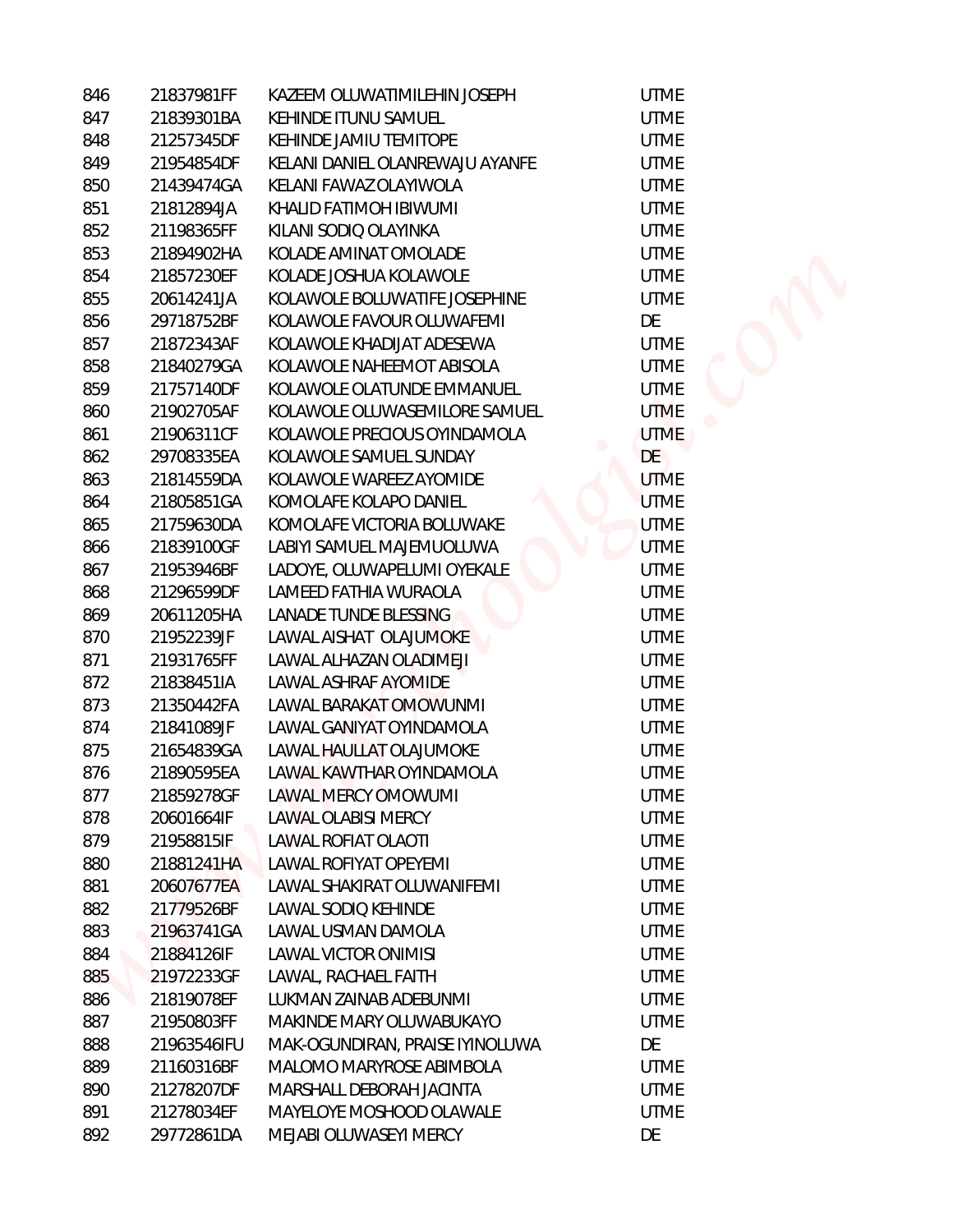| 893 | 21206063EA  | MELAH DANIEL CHIMAZURU        | <b>UTME</b>     |
|-----|-------------|-------------------------------|-----------------|
| 894 | 21962744BAU | METEREYIKU, TEMIDOYO COLLINS  | DE              |
| 895 | 21809836IF  | MICHAEL VICTOR OGBU           | <b>UTME</b>     |
| 896 | 21828065EF  | MIKAIL IBRAHIM ADENIYI        | <b>UTME</b>     |
| 897 | 21847887CA  | MOMAH PRAISE OSOBUHASERE      | <b>UTME</b>     |
| 898 | 21637997AF  | MOMOH ABDULGANIYU             | <b>UTME</b>     |
| 899 | 21958570HF  | MONSURU BABATUNDE GBOLAHAN    | <b>UTME</b>     |
| 900 | 21797092GA  | MORAKINYO DAMILOLA CHRISTIANA | <b>UTME</b>     |
| 901 | 22256420EF  | MORAKINYO PHEBEAN ENIOLA      | <b>UTME</b>     |
| 902 | 21753722CF  | MORONKADE MICHAEL SUNDAY      | <b>UTME</b>     |
| 903 | 21808064BF  | MUDATHIR ABDULHAMMED ADEMOLA  | <b>UTME</b>     |
| 904 | 21906056GF  | MUFTAU KHADIJAT TITILOPE      | <b>UTME</b>     |
| 905 | 21956997FF  | MUHAMMED HARUNA               | <b>UTME</b>     |
| 906 | 21957878CA  | MUNIRU ANEEFAT ADETAYO        | <b>UTME</b>     |
| 907 | 21896949JF  | MURAINA OPEYEMI ZAINAB        | <b>UTME</b>     |
| 908 | 21808079DF  | MURITALA, BALIKIS ODUNOLA     | <b>UTME</b>     |
| 909 | 21808078EA  | MURITALA, MARIAM OLASILE      | <b>UTME</b>     |
| 910 | 21972257EAU | MUSEDIQ, RODIAT YETUNDE       | DE <sup>1</sup> |
| 911 | 21798233FF  | MUSTAPHA MUBARAK ADEMOLA      | <b>UTME</b>     |
| 912 | 21951998GF  | MUSTAPHA RAMOTALAHI OMOLOLA   | <b>UTME</b>     |
| 913 | 21803615DA  | MUSTAPHA UTHMAN AYODEJI       | <b>UTME</b>     |
| 914 | 21200487IF  | NAGERI MUHAMMED SULTON        | <b>UTME</b>     |
| 915 | 21853452DA  | NAJEEM MARIAM ADEOLA          | <b>UTME</b>     |
| 916 | 21919270CA  | NASRULLAHI MEDINAH TINUADE    | <b>UTME</b>     |
| 917 | 21888896IA  | NNAJI FAVOUR IFUNANYA         | <b>UTME</b>     |
| 918 | 21608567JF  | NOSIRUDEEN IBRAHIM AKOREDE    | <b>UTME</b>     |
| 919 | 21981057CFU | OBADARE, OLADAYO ISRAEL       | DE              |
| 920 | 29859611FA  | OBADIAH ELIZABETH OLUWATOSIN  | DE              |
| 921 | 21896459HF  | OBAJULUWA, KEHINDE OLUSEGUN   | <b>UTME</b>     |
| 922 | 21797891FF  | OBANEWO CALEB AYODELE         | <b>UTME</b>     |
| 923 | 21722644JA  | OBEBE OLUWASEUN NEWTON        | <b>UTME</b>     |
| 924 | 21840865HF  | OBIABOR OLAOLUWA OPEYEMI      | <b>UTME</b>     |
| 925 | 21760135HA  | OBISANYA PRECIOUS AYONI       | <b>UTME</b>     |
| 926 | 21956814CA  | OBISESAN TAIWO BLESSING       | <b>UTME</b>     |
| 927 | 21894759CF  | OBIWALE AYONITEMI CHRISTIANAH | <b>UTME</b>     |
| 928 | 21951892CF  | ODEBISI TITILAYOMI RHODA      | <b>UTME</b>     |
| 929 | 21810534BF  | ODEDEYI VICTOR IFEOLUWA       | <b>UTME</b>     |
| 930 | 21757695BF  | ODELADE OLUWASEYI CHRISTIANAH | <b>UTME</b>     |
| 931 | 21236982BA  | ODELEYE OLUWAFEMI OLAMIDE     | <b>UTME</b>     |
| 932 | 21959684BF  | ODELOWO ELIZABETH AYOMIDE     | <b>UTME</b>     |
| 933 | 21797971DF  | <b>ODENIYI ADEWOLE MATHEW</b> | <b>UTME</b>     |
| 934 | 21757586IF  | ODENIYI OMOWUMI FUNMILAYO     | <b>UTME</b>     |
| 935 | 21972382IA  | ODESINA, JOY ADEBOLANLE       | <b>UTME</b>     |
| 936 | 21754801EF  | <b>ODETAYO KEHINDE JAMES</b>  | <b>UTME</b>     |
| 937 | 21961485DF  | ODEWUMI MAYOWA CHRISTOPHER    | <b>UTME</b>     |
| 938 | 21819700HA  | ODEYEMI ABIODUN TOMIWA        | <b>UTME</b>     |
| 939 | 21864401AF  | ODEYEMI KOREDE PAUL           | <b>UTME</b>     |

DE **UTME UTME UTME UTME UTME UTME UTME UTME UTME UTME UTME** UTME **UTME UTME UTME** DE **UTME UTME UTME UTME UTME UTME UTME UTME** DE DE **UTME UTME UTME UTME UTME UTME UTME UTME UTME UTME UTME UTME UTME UTME UTME UTME UTME UTME**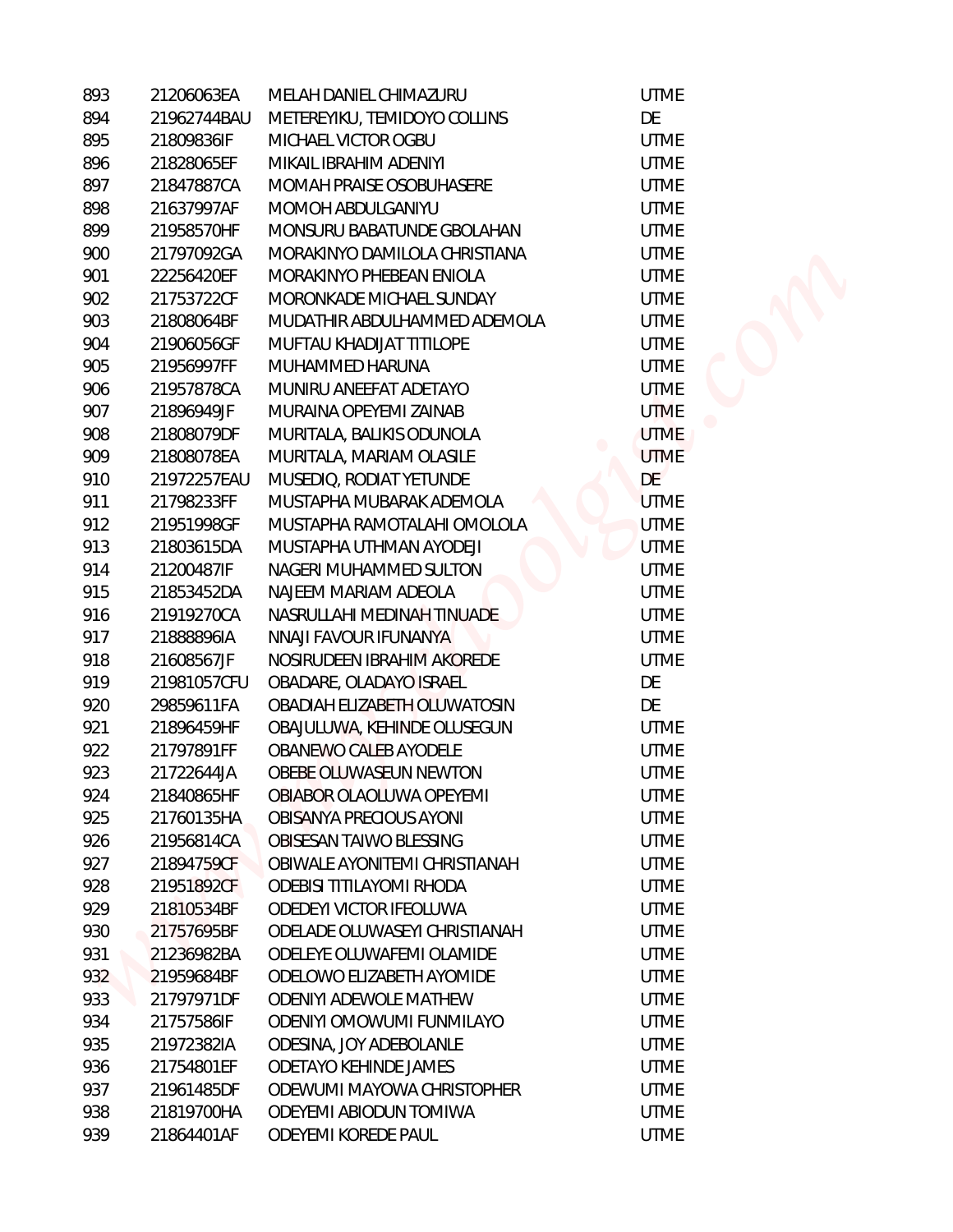| 940 | 21783586EF  | ODEYEMI TOBI EMMANUEL           | <b>UTME</b> |
|-----|-------------|---------------------------------|-------------|
| 941 | 21412904AF  | ODIMEGWU EMMANUEL CHIBUIKE      | <b>UTME</b> |
| 942 | 21755375CF  | ODO PELUMI DAVID                | <b>UTME</b> |
| 943 | 21649971IA  | <b>ODUNLAMI HELEN AYOMIDE</b>   | <b>UTME</b> |
| 944 | 21756071GA  | ODUOYE OREOLUWA EVELYN          | <b>UTME</b> |
| 945 | 22249415BF  | ODUSAGUN TOLUWALOPE KANYINSOLA  | <b>UTME</b> |
| 946 | 21957768JF  | ODUSOTE ANUOLUWATOMIWA KUDIRAT  | <b>UTME</b> |
| 947 | 21383789EA  | ODUWAIYE ELIZABETH ANUOLUWAPO   | <b>UTME</b> |
| 948 | 29702144CF  | ODUWOLE GRACE OLUWATOSIN        | DE          |
| 949 | 21633009FF  | OGBEIFUN PROSPER CLIFFORD       | <b>UTME</b> |
| 950 | 21783575AF  | OGUNBEKU AYOMIDE EUNICE         | <b>UTME</b> |
| 951 | 20609056IA  | OGUNDARE JOSHUA AYOMIDE         | <b>UTME</b> |
| 952 | 21309498EF  | OGUNDARE OLADAMOLA OLAITAN      | <b>UTME</b> |
| 953 | 21837907EF  | OGUNDELE HIQMAH OPEYEMI         | <b>UTME</b> |
| 954 | 21576100HF  | OGUNDELE ODUNAYO ELIZABETH      | <b>UTME</b> |
| 955 | 21840968DF  | OGUNDELE OLUWAFUNMILAYO DORCAS  | <b>UTME</b> |
| 956 | 21634760EA  | OGUNDIJI OLABISI BLESSING       | <b>UTME</b> |
| 957 | 21853771FA  | OGUNDILE SAMUEL OLALEKAN        | <b>UTME</b> |
| 958 | 21839404GF  | OGUNDIPE DAVID OLUWASEYI        | <b>UTME</b> |
| 959 | 21610422DF  | OGUNDIPE MOYOSOREOLUWA COMFORT  | <b>UTME</b> |
| 960 | 21952931FF  | OGUNDIRAN NATHANIEL TEMILOLUWA  | <b>UTME</b> |
| 961 | 21951170CFU | OGUNDOLA BISOLA MARY            | DE          |
| 962 | 21239245JF  | OGUNGBADE EMMANUEL OLAGBENDE    | <b>UTME</b> |
| 963 | 21574096CF  | OGUNJOBI ENIOLA VICTORIA        | <b>UTME</b> |
| 964 | 20598137FA  | OGUNJOBI PRECIOUS OMOWUMI       | <b>UTME</b> |
| 965 | 21340730GF  | OGUNKOYA OLAMIDE GOODNESS       | <b>UTME</b> |
| 966 | 21888393DA  | OGUNLADE KAYODE SOLOMON         | <b>UTME</b> |
| 967 | 21608879FF  | OGUNLEYE ADEBOLA RACHAEL        | <b>UTME</b> |
| 968 | 21856567DF  | OGUNLEYE ESTHER OLUWAPAMILERIN  | <b>UTME</b> |
| 969 | 21836360IF  | OGUNLEYE OLUWASEYI OLUWATOMIWA  | <b>UTME</b> |
| 970 | 21869086EF  | OGUNLEYE OMOWUMI RUTH           | <b>UTME</b> |
| 971 | 21392278GA  | OGUNLEYE ROIMAH WURAOLA         | <b>UTME</b> |
| 972 | 21953852BA  | OGUNLEYE SEGUN OLUWAFERANMI     | <b>UTME</b> |
| 973 | 21712302CF  | OGUNLOLA MARY ADETUTU           | <b>UTME</b> |
| 974 | 21958335BF  | OGUNLOWO ISRAEL AYOMIKUN        | <b>UTME</b> |
| 975 | 21352527HF  | OGUNMOLA ROQEEBAH MOSUNMOLA     | <b>UTME</b> |
| 976 | 21290434IA  | OGUNNIYI DORCAS JESUTOFUNMI     | <b>UTME</b> |
| 977 | 21399181DA  | OGUNNIYI MARIAM AYOMIDE         | <b>UTME</b> |
| 978 | 21484859JA  | OGUNNUBI OLUWADAMILOLA EMMANUEL | <b>UTME</b> |
| 979 | 21814464DA  | OGUNRINADE JIBOLA DAVID         | <b>UTME</b> |
| 980 | 21875286BF  | OGUNRINOLA BISOLA ABIGAIL       | <b>UTME</b> |
| 981 | 21865548GF  | OGUNSESAN ISREAL TIMILEYIN      | <b>UTME</b> |
| 982 | 21891845GA  | OGUNSOLA ADEDAMOLA DEBORAH      | <b>UTME</b> |
| 983 | 20610337EA  | OGUNSOLA DAMILOLA AYOMIKUN      | <b>UTME</b> |
| 984 | 21800665FF  | OGUNSOLA NAHEEM OLATUNJI        | <b>UTME</b> |
| 985 | 21853190BA  | OGUNTIMEHIN DOLAPO ABIMBOLA     | <b>UTME</b> |
| 986 | 21808603HF  | OGUNTOLA AKINOLA                | <b>UTME</b> |
|     |             |                                 |             |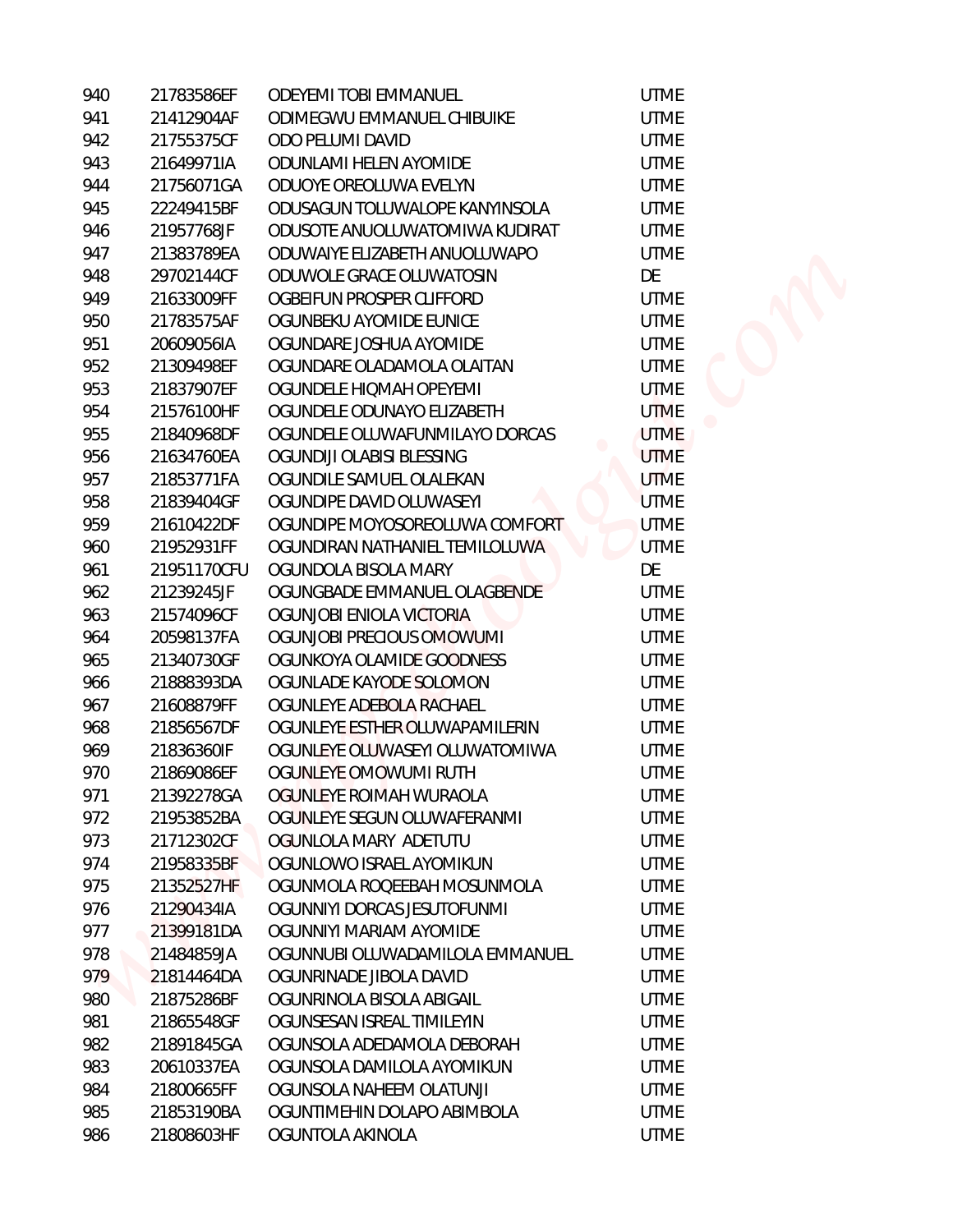| 987  | 21951503HA  | OGUNTOLA PRECIOUS ORIRE        |
|------|-------------|--------------------------------|
| 988  | 21927379EA  | OGUNTONA FAVOUR TIJESUNI       |
| 989  | 21620466HA  | OGUNYE AYODELE OPEYEMI         |
| 990  | 21926820IA  | OJEBODE ITUNU OLUWAPELUMI      |
| 991  | 29830900GA  | OJEDAPO KEHINDE OLAKIITAN      |
| 992  | 29830105EF  | OJEDAPO TAIWO OLAWUMI          |
| 993  | 21817771CF  | OJEDEJI ABIODUN                |
| 994  | 21969641BA  | OJEDIRAN EZEKIEL ADENIYI       |
| 995  | 21930363DF  | OJEKUNLE AYUB ADEYEMI          |
| 996  | 21928332CF  | OJEKUNLE AZEEZ GBOLAHAN        |
| 997  | 21953458IA  | OJELADUN, AYOMIDE TOMILOLA     |
| 998  | 21619579EA  | OJETOYE OYINDAMOLA BLESSING    |
| 999  | 21960150GA  | OJEWANDE BAMISE IDUNU          |
| 1000 | 21802498BA  | OJO BLESSING OLUWAPELUMI       |
| 1001 | 21581815JF  | OJO BOLUWATIFE ELIZEBETH       |
| 1002 | 21864999FF  | OJO COMFORT KOFOWOROLA         |
| 1003 | 21777511CA  | OJO DEBORAH, OKIKIOLA          |
| 1004 | 21956245BF  | OJO FAVOUR BOLUWATIFE          |
| 1005 | 21890407DA  | OJO FAVOUR OLUWANDARA          |
| 1006 | 21895685FA  | OJO GIDEON OYINDAMOLA          |
| 1007 | 29727934IF  | OJO MAYOWA NATHANIEL           |
| 1008 | 21960199AF  | OJO OLAMILEKAN                 |
| 1009 | 21858587AF  | OJO OLANIYI MATTHEW            |
| 1010 | 21348458JA  | OJO OPEYEMI LYDIA              |
| 1011 | 21764978IA  | OJO OPEYEMI TIMILEYIN          |
| 1012 | 21958457HA  | OJO SUNMISOLA JUSTINAH         |
| 1013 | 21963971FA  | OJO VICTOR OLUWATOBI           |
| 1014 | 21952398GA  | OJO, GOODNESS OLUWASEYI        |
| 1015 | 21818798CA  | OJOKUKU ADEGBOLA MATEEN        |
| 1016 | 21952399FF  | <b>OJOYE, ENIOLA BILIKIS</b>   |
| 1017 | 21959938HF  | OJUTALAYO, MUTMAINAH TEMITOPE  |
| 1018 | 21951607CF  | OKAFOR CHISOM PRECIOUS         |
| 1019 | 21970938IAU | OKANLA, IYANUOLUWA EUNICE      |
| 1020 | 21178074FA  | OKANLAWON ABEEB                |
| 1021 | 21342087CF  | OKE BOLUWATIFE SEYI            |
| 1022 | 21893539EF  | OKE FEYIKEMI ESTHER            |
| 1023 | 21839202DA  | OKE IBUKUNOLUWA OLUWABUSOLA    |
| 1024 | 21895302GF  | OKE OPEYEMI DOLAPO             |
| 1025 | 21926922EF  | OKEDELE CHRISTIANAH            |
| 1026 | 21838886JA  | OKEGBEMI PAUL ISEOLUWA         |
| 1027 | 21953782HF  | OKEGBENLE CHRISTIANA TIMILEYIN |
| 1028 | 21953723IF  | OKELADE OLUWASEYE IFEOLUWA     |
| 1029 | 21835737GF  | OKENIYI DAVID OLUWAFEMI        |
| 1030 | 21957401DA  | OKEWALE MARY OLUWADAMILOLA     |
| 1031 | 21962206EA  | OKEWANDE COMFORT OMOTOLA       |
| 1032 | 21849136EF  | OKONIMEH RACHAEL EDIDIONG      |
| 1033 | 20604784GF  | OKORO VINCENT OLUWANIFEMI      |

**UTME UTME UTME UTME** DE DE **UTME UTME UTME UTME UTME UTME UTME UTME UTME UTME UTME UTME UTME UTME** DE **UTME UTME UTME UTME UTME UTME UTME UTME UTME UTME UTME** DE **UTME UTME UTME UTME UTME UTME UTME UTME UTME UTME UTME UTME UTME UTME**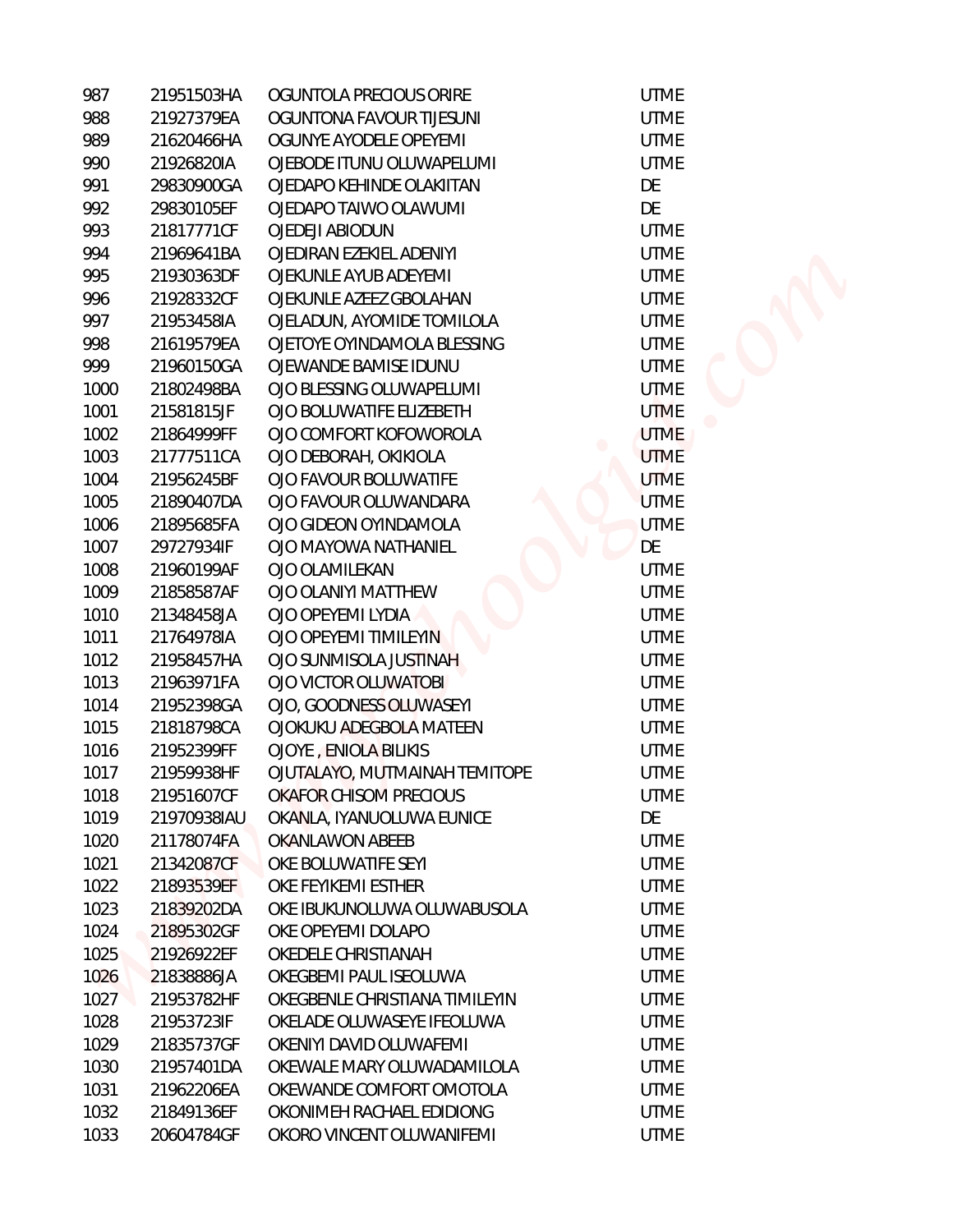| 1034 | 21275118JA  | OKOTIE PRECIOUS FAVOUR          | <b>UTME</b> |
|------|-------------|---------------------------------|-------------|
| 1035 | 21896862FF  | OKUNOLA MATTHEW OLAOLUWA        | <b>UTME</b> |
| 1036 | 21776455HF  | <b>OLA FRIDAY JAMES</b>         | <b>UTME</b> |
| 1037 | 21797941JA  | OLA STELLA BOLADALE             | <b>UTME</b> |
| 1038 | 21912732DA  | OLABAMIJI RUKAYAT RONKE         | <b>UTME</b> |
| 1039 | 21762556DA  | <b>OLABISI JULIUS TIMILEYIN</b> | <b>UTME</b> |
| 1040 | 21960793HFU | OLABISI, JOHNSON OLUWASEUN      | DE          |
| 1041 | 21799258GA  | <b>OLABIYI WINNER DAMILARE</b>  | <b>UTME</b> |
| 1042 | 21854360FA  | OLADAPO EMMANUEL OLUWADARASIMI  | <b>UTME</b> |
| 1043 | 21876187HA  | OLADAPO FAVOUR TIMILEYIN        | <b>UTME</b> |
| 1044 | 21799727JA  | OLADAPO KHALID OYINDAMOLA       | <b>UTME</b> |
| 1045 | 21961682JF  | OLADAPO OLAMIDE TIMOTHY         | <b>UTME</b> |
| 1046 | 21807750GF  | OLADAPO OMOWUMI COMFORT         | <b>UTME</b> |
| 1047 | 21864908DF  | OLADAPO PRAISE MODUPEOLUWA      | <b>UTME</b> |
| 1048 | 21965132EA  | OLADEINDE IBRAHIM AJIBOLA       | <b>UTME</b> |
| 1049 | 21816922JA  | OLADEJI COMFORT TEMITOPE        | <b>UTME</b> |
| 1050 | 21197355HA  | OLADEJI DANIEL OLUWAFEMI        | <b>UTME</b> |
| 1051 | 21844128AF  | OLADEJO PRECIOUS OLAYINKA       | <b>UTME</b> |
| 1052 | 21952214DA  | OLADEJO TAIWO PHILIP            | <b>UTME</b> |
| 1053 | 21782494JA  | OLADEJO TOBILOBA ISAAC          | <b>UTME</b> |
| 1054 | 21448868CA  | OLADEJO WALIU AJIBOLA           | <b>UTME</b> |
| 1055 | 21855559EA  | OLADELE OLALEKAN OLAWALE        | <b>UTME</b> |
| 1056 | 21960746CF  | OLADELE OLUWAFERANMI GLORIA     | <b>UTME</b> |
| 1057 | 21952307EAU | OLADEPO, MUHSIN DAMILARE        | DE          |
| 1058 | 21840959IA  | OLADIJI JOSHUA OLUWADAMILARE    | <b>UTME</b> |
| 1059 | 21953847DF  | OLADIMEJI AISHAT OYINDAMOLA     | <b>UTME</b> |
| 1060 | 21755746HA  | <b>OLADIMEJI ESTHER</b>         | <b>UTME</b> |
| 1061 | 21849385DF  | OLADIMEJI ITUNUAYO ESTHER       | <b>UTME</b> |
| 1062 | 21959710HF  | OLADIMEJI RIDWAN OLAMIDE        | <b>UTME</b> |
| 1063 | 21868871HF  | OLADIMEJI SUNDAY MATHEW         | <b>UTME</b> |
| 1064 | 21778246FA  | OLADIPO OLUWADABIRA AKINOLANIYI | <b>UTME</b> |
| 1065 | 21810690JA  | OLADIPO OLUWAKEMI GRACE         | <b>UTME</b> |
| 1066 | 21864113CA  | OLADIPO, OYINKANSOLA MARVELOUS  | <b>UTME</b> |
| 1067 | 21958478GA  | OLADIPUPO ADEOLA LYDIA          | <b>UTME</b> |
| 1068 | 21840397EA  | OLADIPUPO OPEYEMI OMOBOLANLE    | <b>UTME</b> |
| 1069 | 21904326HA  | OLADIPUPO ZAOBAN OLAOSHEGBA     | <b>UTME</b> |
| 1070 | 21844626IA  | OLADITI OMOSEWA RUTH            | <b>UTME</b> |
| 1071 | 21588923IF  | OLADOKUN DAVID AYOBAMI          | <b>UTME</b> |
| 1072 | 21953267IF  | OLADOKUN PRAISE MICHAEL         | <b>UTME</b> |
| 1073 | 21964196GFU | OLADOKUN, JOHN AJALA            | DE          |
| 1074 | 21955193FA  | OLADOSU ABDUL-MALIK OLAJUWON    | <b>UTME</b> |
| 1075 | 21803031AF  | OLADOSU ENIOLA VICTORIA         | <b>UTME</b> |
| 1076 | 21928564AF  | OLADOSU FARUQ ABAYOMI           | <b>UTME</b> |
| 1077 | 21853776CF  | OLADOSU ISRAEL INIOLUWA         | <b>UTME</b> |
| 1078 | 21879570GF  | OLAFARE OLANREWAJU OLAYEMI      | <b>UTME</b> |
| 1079 | 21759842BF  | <b>OLAFARE RACHAEL</b>          | <b>UTME</b> |
| 1080 | 21859316GF  | OLAGOKE MATHEW OLAWALE          | <b>UTME</b> |

**UTME UTME UTME UTME UTME** DE **UTME UTME UTME UTME UTME UTME** UTME **UTME UTME UTME UTME UTME UTME UTME UTME UTME** DE **UTME UTME UTME UTME UTME UTME UTME UTME UTME UTME UTME UTME UTME UTME UTME** DE **UTME UTME UTME UTME UTME**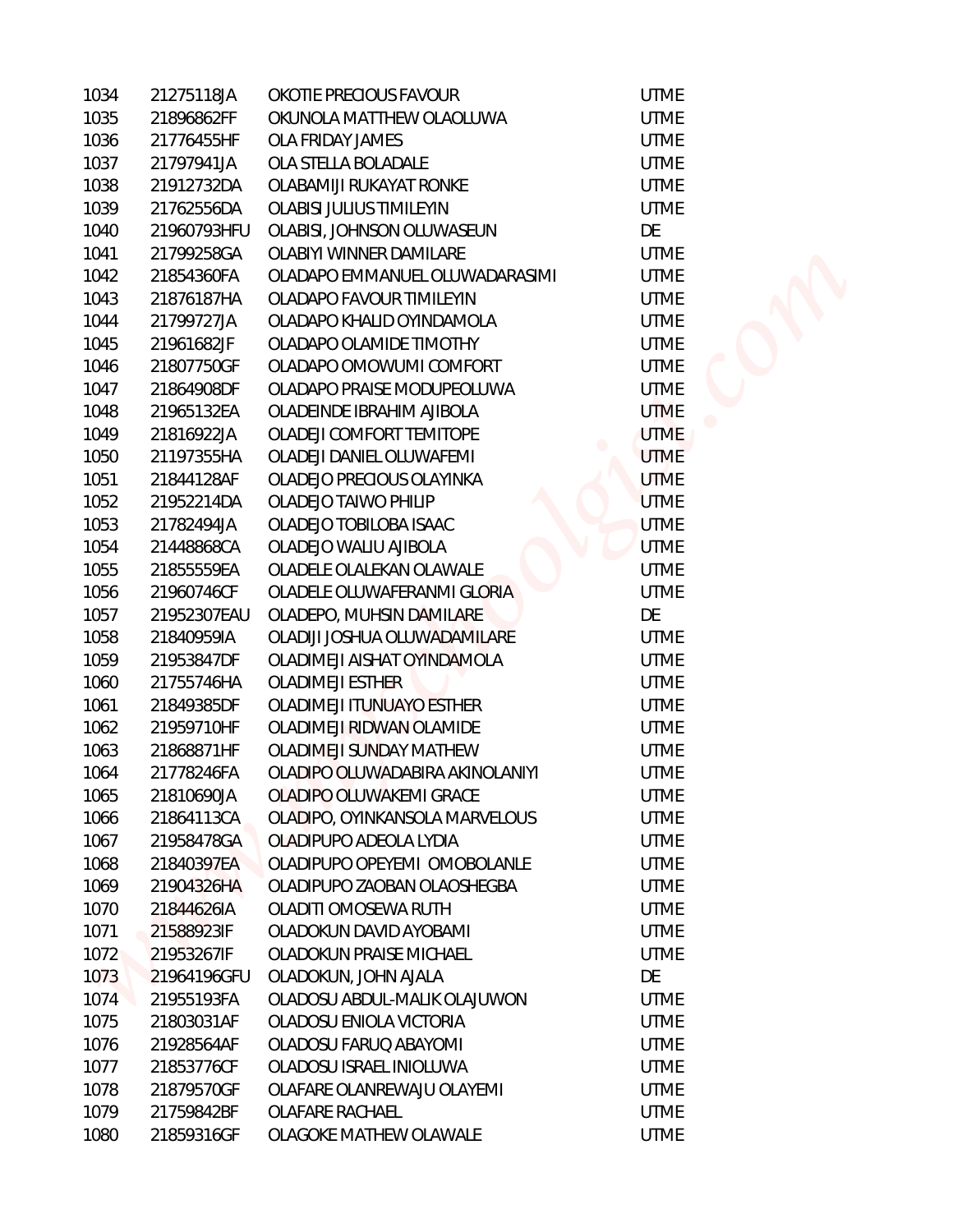| 1081 | 21878702DF  | OLAGOKE TEMIDAYO JOY             | <b>UTME</b> |
|------|-------------|----------------------------------|-------------|
| 1082 | 21841914FF  | OLAGUNJU RUKAYAT OPEYEMI         | <b>UTME</b> |
| 1083 | 21708744FA  | OLAIDE OLATOYOSI GANIYAT         | <b>UTME</b> |
| 1084 | 21875708JA  | OLAIYA OREOLUWA ZAINAB           | <b>UTME</b> |
| 1085 | 21809065EF  | OLAJIDE OLUWATOYIN OYINDAMOLA    | <b>UTME</b> |
| 1086 | 21961967JF  | OLAJIDE VICTORIA ADENIKE         | <b>UTME</b> |
| 1087 | 21953306IA  | OLAJIDE, MORAYO ESTHER           | <b>UTME</b> |
| 1088 | 21951002BA  | OLAJIDE, OVERCOMER TITILOPE      | <b>UTME</b> |
| 1089 | 21954798DA  | OLAJUYIGBE OMOBOBOLA ARAOLUWA    | <b>UTME</b> |
| 1090 | 21857452HF  | OLALEKAN BALIKIS FOLASADE        | <b>UTME</b> |
| 1091 | 21867366JF  | OLALEKAN WARITH ADEMOLA          | <b>UTME</b> |
| 1092 | 21782252GF  | OLALEKE JAMES DAMISOLA           | <b>UTME</b> |
| 1093 | 21754885AF  | OLALEKE OMOLADE VICTORIA         | <b>UTME</b> |
| 1094 | 21920452JF  | OLALERE CALEB OLUWAFEMI          | <b>UTME</b> |
| 1095 | 21881981HF  | OLALERE ENIOLA OLUWAFUNMIBI      | <b>UTME</b> |
| 1096 | 29768239FF  | OLALERE OPEYEMI OLUSHOLA         | DE          |
| 1097 | 21867774FA  | OLALEYE DEBORAH ADEOLA           | <b>UTME</b> |
| 1098 | 21621218BF  | OLAMBIWONINU TUNDE ABDULWAHEED   | <b>UTME</b> |
| 1099 | 21959404IF  | OLAMERUN, ABOSEDE OPEMIPO        | <b>UTME</b> |
| 1100 | 29765028FF  | <b>OLANASE UTHMAN OLATUNJI</b>   | DE          |
| 1101 | 21758882GF  | OLANIRAN ABIMBOLA JANET          | <b>UTME</b> |
| 1102 | 21957052GF  | OLANIRAN GLADYS OLUWADAMILOLA    | <b>UTME</b> |
| 1103 | 21267150DA  | OLANIRAN OLALEKAN MUIZ           | <b>UTME</b> |
| 1104 | 21850792DA  | OLANISIMI ENIOLA MARY            | <b>UTME</b> |
| 1105 | 21353548AF  | OLANIYAN FAWAZ OLAMIDE           | <b>UTME</b> |
| 1106 | 21660565CF  | OLANIYAN OLUWAJOMILOJU JOHN      | <b>UTME</b> |
| 1107 | 21952436GAU | OLANIYAN, ENIOLA ESTHER          | DE          |
| 1108 | 21954285DAU | OLANIYAN, GBOLAHAN ABDULMALIK    | DE          |
| 1109 | 21951183FFU | OLANIYAN, MUWAFFAQ ENI-OLA       | DE          |
| 1110 | 21757313CF  | <b>OLANIYI AJOKE MARY</b>        | <b>UTME</b> |
| 1111 | 21756862JF  | OLANIYI BASHIRAT ADEOLA          | <b>UTME</b> |
| 1112 | 21271031AF  | OLANIYI BENJAMIN OLUMIDE         | <b>UTME</b> |
| 1113 | 21956947CA  | <b>OLANIYI NATHANIEL AYOMIDE</b> | <b>UTME</b> |
| 1114 | 21818603EF  | OLANIYI OLUWASEYI SAMUEL         | <b>UTME</b> |
| 1115 | 21803266GF  | OLANIYI SUKUROH OMOLARA          | <b>UTME</b> |
| 1116 | 21961212HA  | OLANLOKUN EMMANUEL JESUFERANMI   | <b>UTME</b> |
| 1117 | 21451649IA  | <b>OLANREWAJU MOSES</b>          | <b>UTME</b> |
| 1118 | 21877835JF  | OLANREWAJU PRECIOUS ADURAGBEMI   | <b>UTME</b> |
| 1119 | 21847992GF  | OLANREWAJU SALAMAT ABIODUN       | <b>UTME</b> |
| 1120 | 21853255GF  | OLANREWAJU TEMIDAYO ANUOLUWA     | <b>UTME</b> |
| 1121 | 21958296CA  | OLAOBAJU, ORIIRE PRAISE          | <b>UTME</b> |
| 1122 | 21958639BF  | OLAOSEBIKAN BOLU JOY             | <b>UTME</b> |
| 1123 | 21355056GF  | OLAOYE FATHIA OLAITAN            | <b>UTME</b> |
| 1124 | 21639677GA  | OLAOYE JOSEPH SUNDAY             | <b>UTME</b> |
| 1125 | 21858731EF  | OLAOYE MARGRET OMOWUMI           | <b>UTME</b> |
| 1126 | 21750660EA  | OLAOYE PRECIOUS, ADEOLA          | <b>UTME</b> |
| 1127 | 21934727GF  | OLAOYE SEFIU AKANDE              | <b>UTME</b> |

TME TME TME TME TME TME TME **TME** TME TME TME<br>E<br>TME **TME** TME<br>E TME TME TME **TME** TME TME E<br>E<br>E TME TME **TME** TME TME **TME** TME TME **TME** TME **TME TME** TME TME TME TME **TME**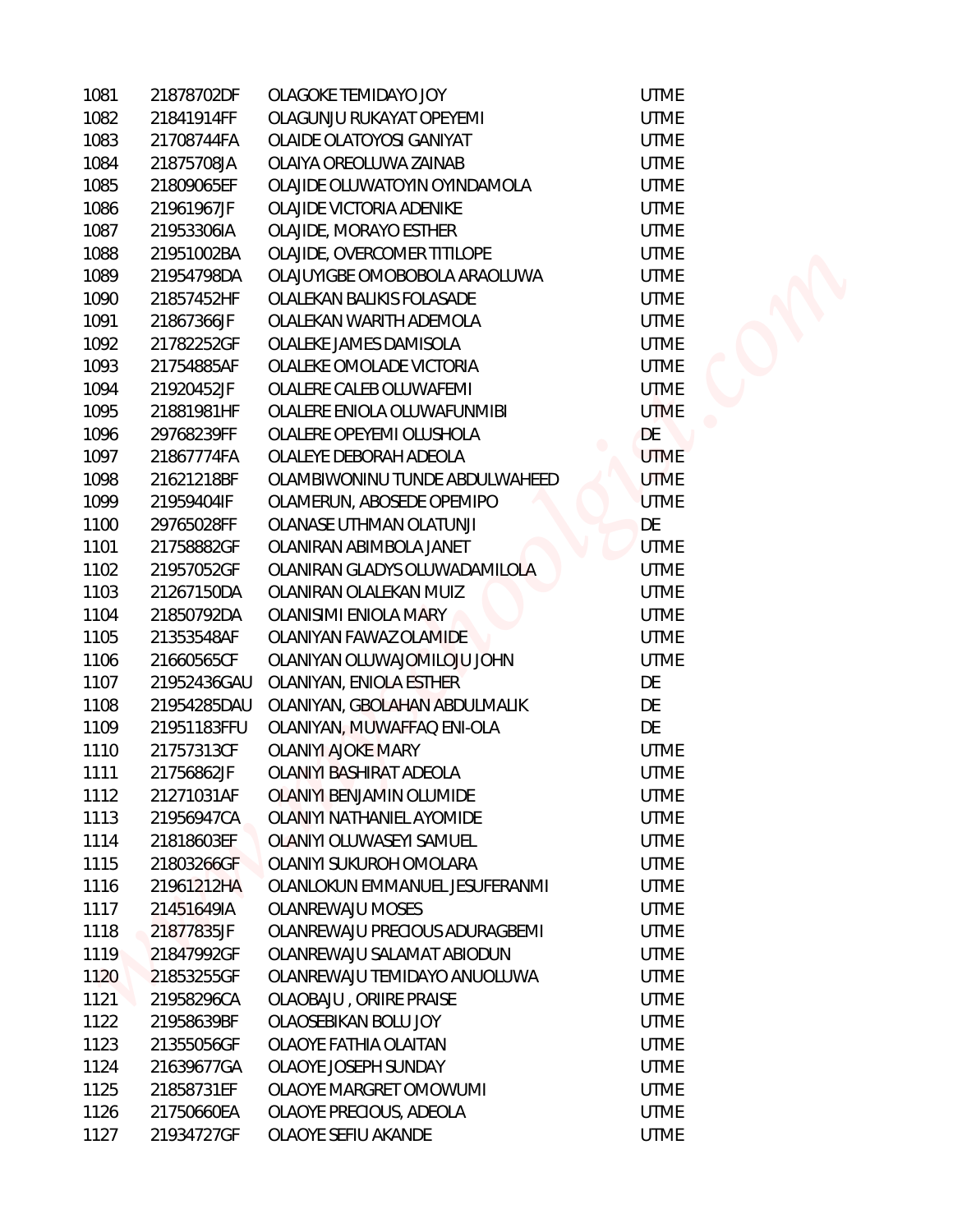| 1128 | 29712707DA  | OLAOYE TEMITOPE AYOMIDE        | DE          |
|------|-------------|--------------------------------|-------------|
| 1129 | 21951186EAU | OLAOYE, AISHA MODUPEOLUWA      | DE          |
| 1130 | 21951799BF  | OLAOYO, MERCY TEMITOPE         | <b>UTME</b> |
| 1131 | 21644143FF  | OLAREWAJU AYOMIDE MIRACLE      | <b>UTME</b> |
| 1132 | 21962680EF  | OLAREWAJU MODUPE OLAYOMI       | <b>UTME</b> |
| 1133 | 21241263HF  | OLAREWAJU TEMITOPE YEMISI      | <b>UTME</b> |
| 1134 | 21902399BF  | OLARINDE ELIJAH PELUMI         | <b>UTME</b> |
| 1135 | 21580683FF  | OLARINDE UMARFARUQ OLAWALE     | <b>UTME</b> |
| 1136 | 21760052BA  | OLASUNKANMI OLAYINKA BAMIDELE  | <b>UTME</b> |
| 1137 | 21333077EF  | OLASUPO JOSEPH OLUWAFERANMI    | <b>UTME</b> |
| 1138 | 21818712HA  | OLATIDOYE TEMITOPE ISRAEL      | <b>UTME</b> |
| 1139 | 21840286CF  | OLATINWO FAVOUR DORCAS         | <b>UTME</b> |
| 1140 | 21902314GA  | OLATUJOYE FELIX ABAYOMI        | <b>UTME</b> |
| 1141 | 29820666CF  | OLATUNBOSUN BARAKAT DASOLA     | DE          |
| 1142 | 21845559HA  | OLATUNBOSUN KEHINDE MOJISOLA   | <b>UTME</b> |
| 1143 | 21916555BA  | OLATUNDE BOLUWATIFE ELIZABETH  | <b>UTME</b> |
| 1144 | 20768760DF  | OLATUNDE OLUWATOSIN AYODEJI    | <b>UTME</b> |
| 1145 | 21812730FF  | OLATUNDE THEOPHILUS OLAMIDE    | <b>UTME</b> |
| 1146 | 21837205EA  | OLATUNJI BAYONLE DANIEL        | <b>UTME</b> |
| 1147 | 21960738GF  | OLATUNJI BLESSING DEBORAH      | <b>UTME</b> |
| 1148 | 21783318FF  | OLATUNJI EMMANUEL AYOMIDE      | <b>UTME</b> |
| 1149 | 21966063EA  | OLATUNJI ENOCH OLUWASEUN       | <b>UTME</b> |
| 1150 | 21299132AF  | OLATUNJI OLARENWAJU MICHEAL    | <b>UTME</b> |
| 1151 | 21966045DF  | <b>OLATUNJI OPEYEMI FELIX</b>  | <b>UTME</b> |
| 1152 | 21875680EA  | <b>OLATUNJI TEMITAYO</b>       | <b>UTME</b> |
| 1153 | 21955111IA  | OLAWALE DEBORAH IYANUOLUWA     | <b>UTME</b> |
| 1154 | 21829452EF  | OLAWALE KOLADE DAVID           | <b>UTME</b> |
| 1155 | 21959592JF  | OLAWALE PAUL SUNDAY            | <b>UTME</b> |
| 1156 | 21253034CF  | OLAWOLE JOSEPHINE EBUNOLUWA    | <b>UTME</b> |
| 1157 | 21905939IA  | OLAWORE AYOMIDE                | <b>UTME</b> |
| 1158 | 21930262GF  | OLAWORE GBENGA DANIEL          | <b>UTME</b> |
| 1159 | 21584591IF  | OLAWUYI FLORENCE OLUWATOBILOBA | <b>UTME</b> |
| 1160 | 21810260FF  | OLAWUYI SAIDAT DASOLA          | <b>UTME</b> |
| 1161 | 21797473FF  | OLAYANJU MUBARAK AYOMIDE       | <b>UTME</b> |
| 1162 | 21957660GF  | OLAYEMI ADEWALE DAVID          | <b>UTME</b> |
| 1163 | 21797868HF  | OLAYEMI PETER ADETAYO          | <b>UTME</b> |
| 1164 | 21754435HA  | OLAYIOYE DEBORAH OMOWUMI       | <b>UTME</b> |
| 1165 | 21958578DF  | OLAYIWOLA BASIRAT TAIWO        | <b>UTME</b> |
| 1166 | 21886560HF  | OLAYIWOLA FAHEED OLAJUWON      | <b>UTME</b> |
| 1167 | 21964722JF  | OLAYIWOLA FIKAYO DEBORAH       | <b>UTME</b> |
| 1168 | 21955378HF  | OLAYIWOLA MALIK AWEDA          | <b>UTME</b> |
| 1169 | 21799239GA  | OLAYIWOLA MOSOPEOLUWA JOSEPH   | <b>UTME</b> |
| 1170 | 21853091DA  | OLAYIWOLA OLANREWAJU AZEEZ     | <b>UTME</b> |
| 1171 | 21981098BA  | OLAYIWOLA STEPHEN OLADELE      | <b>UTME</b> |
| 1172 | 21955910HF  | OLLA GRACE ERIBUNMI            | <b>UTME</b> |
| 1173 | 21852060FF  | OLOGUNEBI FAOSIYAHT OLUWATOSIN | <b>UTME</b> |
| 1174 | 21896998EA  | OLOGUNEBI ZAINAB OLAWEMIMO     | <b>UTME</b> |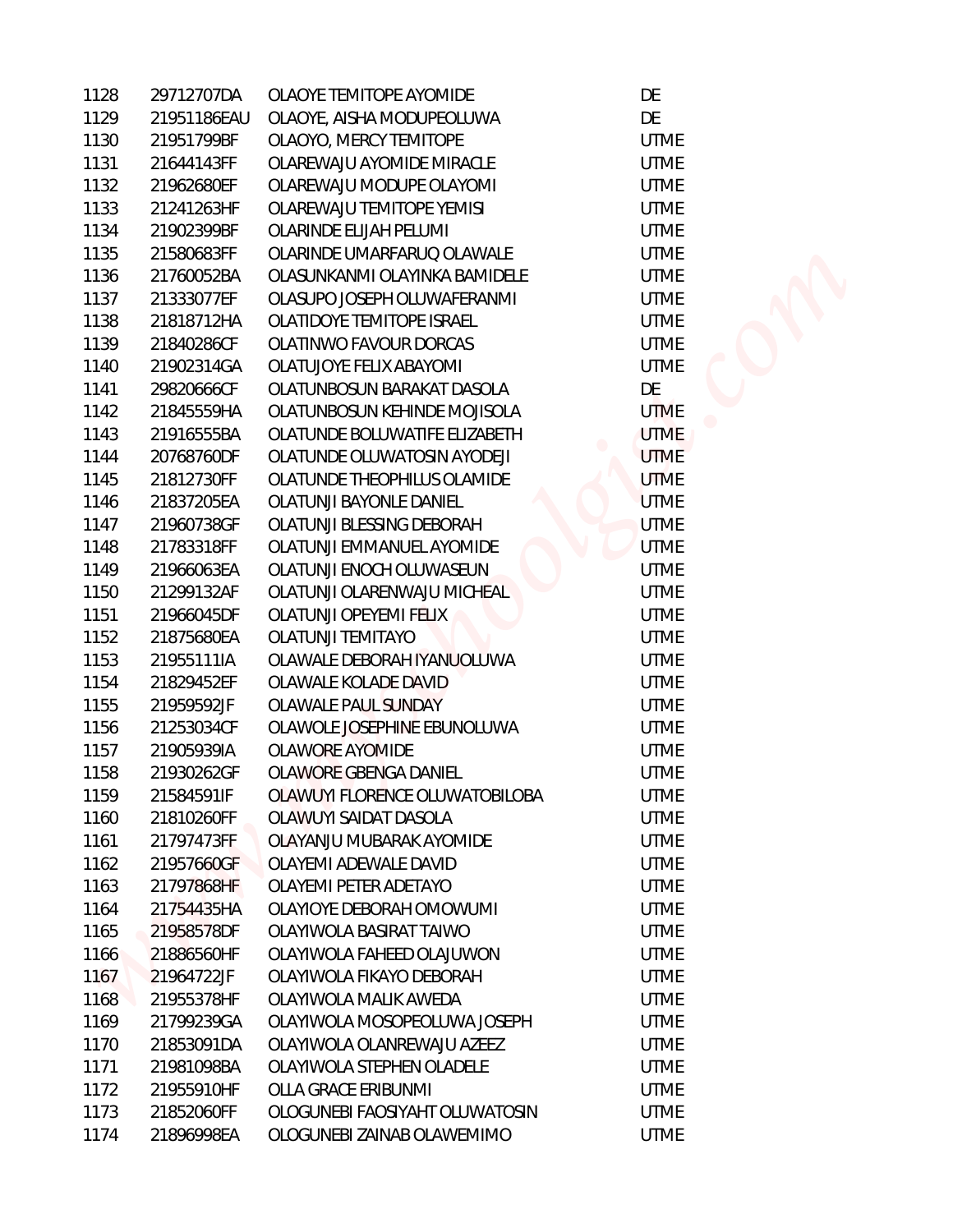| 1175 | 21797801DA  | OLOJEDE EUNICE OLUWABUKUNMI       | <b>UTME</b> |
|------|-------------|-----------------------------------|-------------|
| 1176 | 21970920HFU | OLORI, PRAISE OMOBOLA             | DE          |
| 1177 | 20598286GF  | OLORUNFEMI OYINDAMOLA CHRISTIANAH | <b>UTME</b> |
| 1178 | 21802259GF  | OLORUNTELE ABDULWAHEED OLOLADE    | <b>UTME</b> |
| 1179 | 21965934CA  | OLOWOKERE ABIMBOLA CAROLINE       | <b>UTME</b> |
| 1180 | 21891020AF  | OLOWU DAMILOLA PATIENCE           | <b>UTME</b> |
| 1181 | 21900891FA  | OLOWU EMMANUEL AYOMIDE            | <b>UTME</b> |
| 1182 | 21843242GF  | OLOYEDE ABDULSOMAD AYOMIDE        | <b>UTME</b> |
| 1183 | 21205122JA  | OLOYEDE DEBORAH OLUWATOSIN        | <b>UTME</b> |
| 1184 | 21955140DA  | OLOYEDE RASHIDAH OLAMIDE          | <b>UTME</b> |
| 1185 | 20600907HA  | OLUBORODE DAMILOLA VICTORIA       | <b>UTME</b> |
| 1186 | 21874881EF  | OLUDARE ROLAND OLUWAKAYODE        | <b>UTME</b> |
| 1187 | 21955059FF  | OLUFEMI DANIEL BOLUWATIFE         | <b>UTME</b> |
| 1188 | 21865762EA  | OLUFEMI EMMANUEL OLATUNJI         | <b>UTME</b> |
| 1189 | 21951806HF  | OLUFEMI INIOLUWA EMMANUEL         | <b>UTME</b> |
| 1190 | 21758631IF  | OLUFIDIPE OLUWADAMILOLA BEATRICE  | <b>UTME</b> |
| 1191 | 21879165JF  | OLUFOLAJU OLUWADAMILOLA ESTHER    | <b>UTME</b> |
| 1192 | 21399924CA  | OLUFOWOBI AHMED OLANREWAJU        | <b>UTME</b> |
| 1193 | 29740981CA  | OLUGBADE RASHEED BABATUNDE        | DE          |
| 1194 | 21438877AF  | OLUGBEMI SERAH ABOSEDE            | <b>UTME</b> |
| 1195 | 21953206BA  | OLUGBEMI, DEBORAH ADEDARA         | <b>UTME</b> |
| 1196 | 21840902IA  | OLUKUNMI VICTOR ENIOLA            | <b>UTME</b> |
| 1197 | 21532895HA  | OLUMIDE SAMUEL AYOMIDE            | <b>UTME</b> |
| 1198 | 29709824AF  | OLUOKUN AHMAD ODUNAYO             | DE          |
| 1199 | 21932285CA  | OLUOKUN MUJEEB ABIDEMI            | <b>UTME</b> |
| 1200 | 21960784CFU | OLUOKUN, ELIZABETH PELUMI         | DE          |
| 1201 | 21352392IF  | OLUREMI OLUDOLAPO EMMANUEL        | <b>UTME</b> |
| 1202 | 21731421JF  | OLUSANJO KOLAWOLE OLUWATOBI       | <b>UTME</b> |
| 1203 | 21363858EA  | OLUSEGUN RASHEED AYOMIPOSI        | <b>UTME</b> |
| 1204 | 21926754DA  | OLUSEGUN, PRECIOUS BOLUWATIFE     | <b>UTME</b> |
| 1205 | 21758096AF  | OLUSINDE SOFIYAT OLUWAKEMI        | <b>UTME</b> |
| 1206 | 21812230IF  | <b>OLUSOLA ABAYOMI STEPHEN</b>    | <b>UTME</b> |
| 1207 | 21804812DA  | OLUWABIYI CHARLES OKIKIJESU       | <b>UTME</b> |
| 1208 | 21970991AF  | OLUWABUNMI, OLUWABUSAYOMI ESTHER  | <b>UTME</b> |
| 1209 | 21855615EF  | OLUWAGBEMIRO FAYOFUNMI MARVELLOUS | <b>UTME</b> |
| 1210 | 21722257DA  | OLUWASEUN INIOLUWA FAITH          | <b>UTME</b> |
| 1211 | 29784034CF  | OLUWASEYI, BERKIES OLUWADAMILOLA  | DE          |
| 1212 | 21892012IA  | OLUWASIJIBOMI MAYOKUN ANIKE       | <b>UTME</b> |
| 1213 | 21871958DA  | OLUWASOGO KEMI ELIZABETH          | <b>UTME</b> |
| 1214 | 21615921JA  | OLUWATAYO AYOMIDE TOLULOPE        | <b>UTME</b> |
| 1215 | 21424539GF  | OLUWATAYO AYOMIPOSI               | <b>UTME</b> |
| 1216 | 21868105BA  | OLUWAYEMI EMMANUEL ADEOLA         | <b>UTME</b> |
| 1217 | 22229634CF  | OMIDIORA OLUWATIMILEYIN CLARA     | <b>UTME</b> |
| 1218 | 21837456CA  | OMIDIRAN AGBARAOLUWA DANIEL       | <b>UTME</b> |
| 1219 | 21956101HA  | OMILANI OLUWADAMILOLA VICTORIA    | <b>UTME</b> |
| 1220 | 21736840HF  | OMISORE BARAKAT ABISOLA           | <b>UTME</b> |
| 1221 | 21951263DFU | OMODARA, OLUWATOBILOBA PETER      | DE          |

E **JTME JTME JTME JTME ITME JTME JTME JTME JTME JTME JTME TME TME ITME TME JTME** ΙĒ **JTME ITME JTME JTME** ΙĒ **JTME** ΙĒ **JTME JTME ITME JTME JTME JTME JTME JTME JTME JTME** ΙĒ **JTME JTME JTME JTME JTME ITME JTME ITME**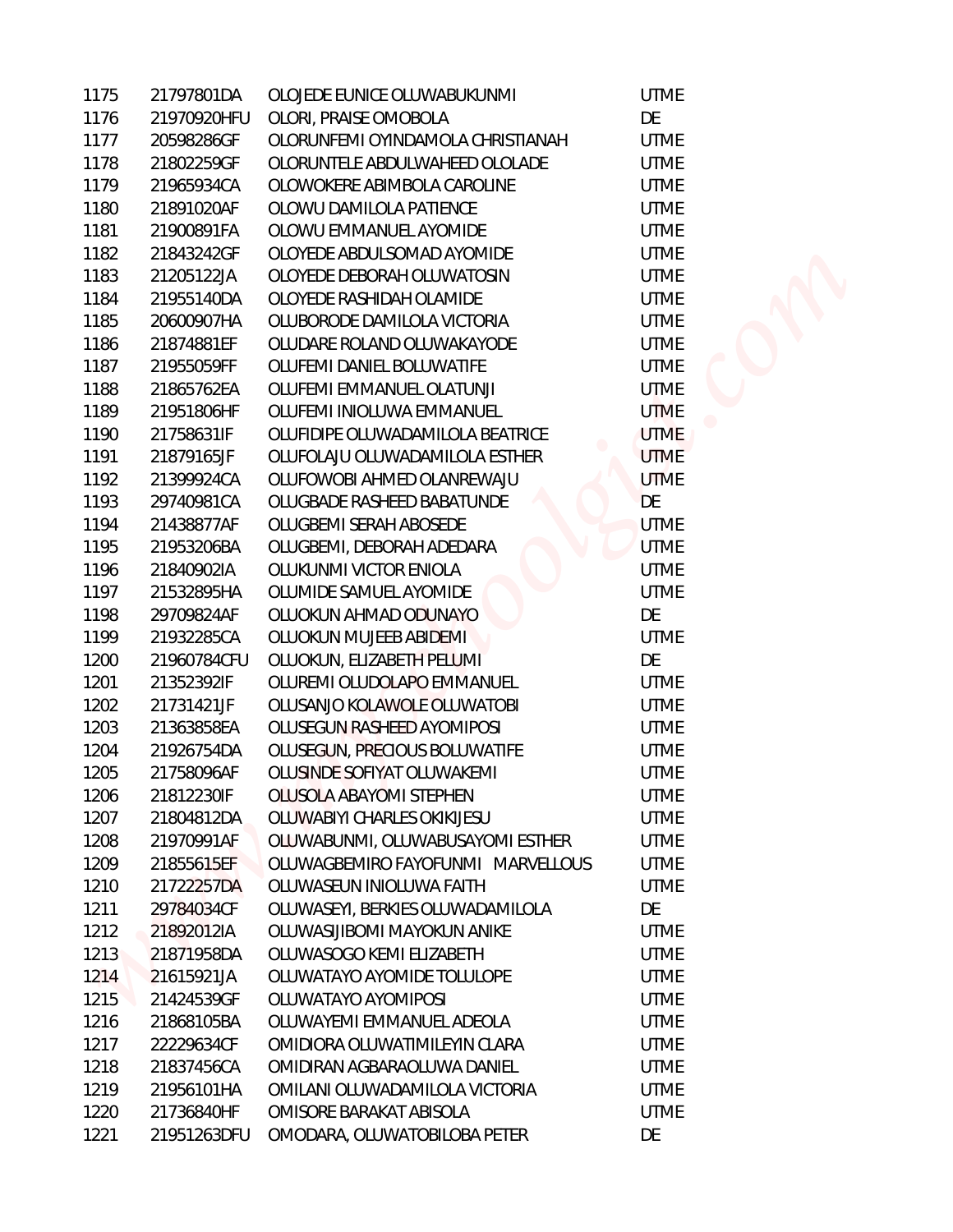| 1222 | 21745472EF | OMOLAFE AYOBAMI IYANUOLUWA      | <b>UTME</b> |
|------|------------|---------------------------------|-------------|
| 1223 | 21713456FA | OMOLOYE OMOWUMI ESTHER          | <b>UTME</b> |
| 1224 | 21862408JA | OMONIYI AYOMIPOSI QUEEN         | <b>UTME</b> |
| 1225 | 21760048DA | <b>OMONIYI DELE</b>             | <b>UTME</b> |
| 1226 | 21638705HF | OMONIYO OLUMIDE PRAISE          | <b>UTME</b> |
| 1227 | 21277721JA | OMO-OHAIN OISEOMOKHAI CHIBUZOR  | <b>UTME</b> |
| 1228 | 21876457FA | OMOOLA OLAMILEKAN OLAMIDE       | <b>UTME</b> |
| 1229 | 21683340FF | OMOOWO OPEYEMI TITILAYO         | <b>UTME</b> |
| 1230 | 21302831DF | OMOTAYO FARIHAT BOLANLE         | <b>UTME</b> |
| 1231 | 21801962DA | OMOTAYO MUTIYAT FOLASHADE       | <b>UTME</b> |
| 1232 | 21886847GF | OMOTOSHO FISAYO LIZZY           | <b>UTME</b> |
| 1233 | 21898609GA | OMOTOSHO OMOLOLU LAWRENCE       | <b>UTME</b> |
| 1234 | 21864068FF | OMOTOSHO SULIYAT DOYINSOLA      | <b>UTME</b> |
| 1235 | 29837011JF | OMOTOSO GRACE OPEYEOLUWA        | DE          |
| 1236 | 20610942FF | OMOTOSO OLUWAFEMI EMMANUEL      | <b>UTME</b> |
| 1237 | 21726538JF | OMOWOLE DOLAPO ABIODUN          | <b>UTME</b> |
| 1238 | 21317952FA | ONABANJO PROGRESS AYOMIDE       | <b>UTME</b> |
| 1239 | 21846351AF | ONAKUNLE IFEOLUWA VICTORIA      | <b>UTME</b> |
| 1240 | 21651572FF | ONAOLAPO FATIMOH ABOSEDE        | <b>UTME</b> |
| 1241 | 21801743IA | ONAOLAPO KHADIJAT ROMOKE        | <b>UTME</b> |
| 1242 | 29806724AF | ONI SAMUEL EMMANUEL             | DE          |
| 1243 | 21564682HA | ONI THEOPHILUS ADEWALE          | <b>UTME</b> |
| 1244 | 21638971HF | ONIFADE DANIEL OLUWATOBI        | <b>UTME</b> |
| 1245 | 21212889BF | ONIFADE JOSEPH OLUWATIMILEYIN   | <b>UTME</b> |
| 1246 | 21717751EF | ONILE IFEOLUWA CHRISTOPHER      | <b>UTME</b> |
| 1247 | 22256581JF | OPABUKOLA EZEKIEL OLADAYO       | <b>UTME</b> |
| 1248 | 21957767AF | OPARINDE FERANMI RACHEAL        | <b>UTME</b> |
| 1249 | 21743409AF | OPITAN PRECIOUS OLUWATOSIN      | <b>UTME</b> |
| 1250 | 21799348IF | OPOOLA RIDWAN OPEYEMI           | <b>UTME</b> |
| 1251 | 29783318JA | OREWOLE KHADIJAT FISAYO         | DE          |
| 1252 | 20615470CF | ORIMABUYAKU GBENGA ISAAC        | <b>UTME</b> |
| 1253 | 21804551AF | ORIOLA AYATULLAH AKINDIMEJI     | <b>UTME</b> |
| 1254 | 21962413FA | ORISALEYE PRAISE AYOKUNMI       | <b>UTME</b> |
| 1255 | 21467770DF | ORITOGUN BIMPE GRACE            | <b>UTME</b> |
| 1256 | 21661368JF | OSENI MURTALA ADEYEMI           | <b>UTME</b> |
| 1257 | 21375226BA | OSHIYEMI ABIOLA ADEBOLA         | <b>UTME</b> |
| 1258 | 21353589IF | OSILAJA ABDUL-QUDUS OLAONIPEKUN | <b>UTME</b> |
| 1259 | 21344624HA | OSUNKEYE SAMUEL OLAYINKA        | <b>UTME</b> |
| 1260 | 21571539IA | OSUNTAYO DANIEL JESUTOFUNMI     | <b>UTME</b> |
| 1261 | 21885255EF | OSUOLALE AJIBOLA OLAMIDE        | <b>UTME</b> |
| 1262 | 21632429BA | <b>OVIE SHEDRACK GODSPOWER</b>  | <b>UTME</b> |
| 1263 | 21571017DA | <b>OWODUNNI AISHAT TOYOSI</b>   | <b>UTME</b> |
| 1264 | 21618020EF | <b>OWOEYE ONAARA ESTHER</b>     | <b>UTME</b> |
| 1265 | 21841185JA | OWOLABI MARY OLUWAFERANMI       | <b>UTME</b> |
| 1266 | 21798892IF | <b>OWOLABI MUBARAK</b>          | <b>UTME</b> |
| 1267 | 29700540GF | OWOLABI ROHEEMOT APEKE          | DE          |
| 1268 | 21959988BF | OWOLAFE ADEBAYO ABDULWASIU      | <b>UTME</b> |

UTME **UTME** UTME UTME UTME UTME UTME UTME UTME UTME UTME DE UTME **UTME UTME** UTME UTME UTME DE UTME UTME UTME UTME UTME UTME UTME UTME DE UTME UTME UTME UTME UTME UTME UTME UTME UTME UTME UTME UTME UTME UTME UTME DE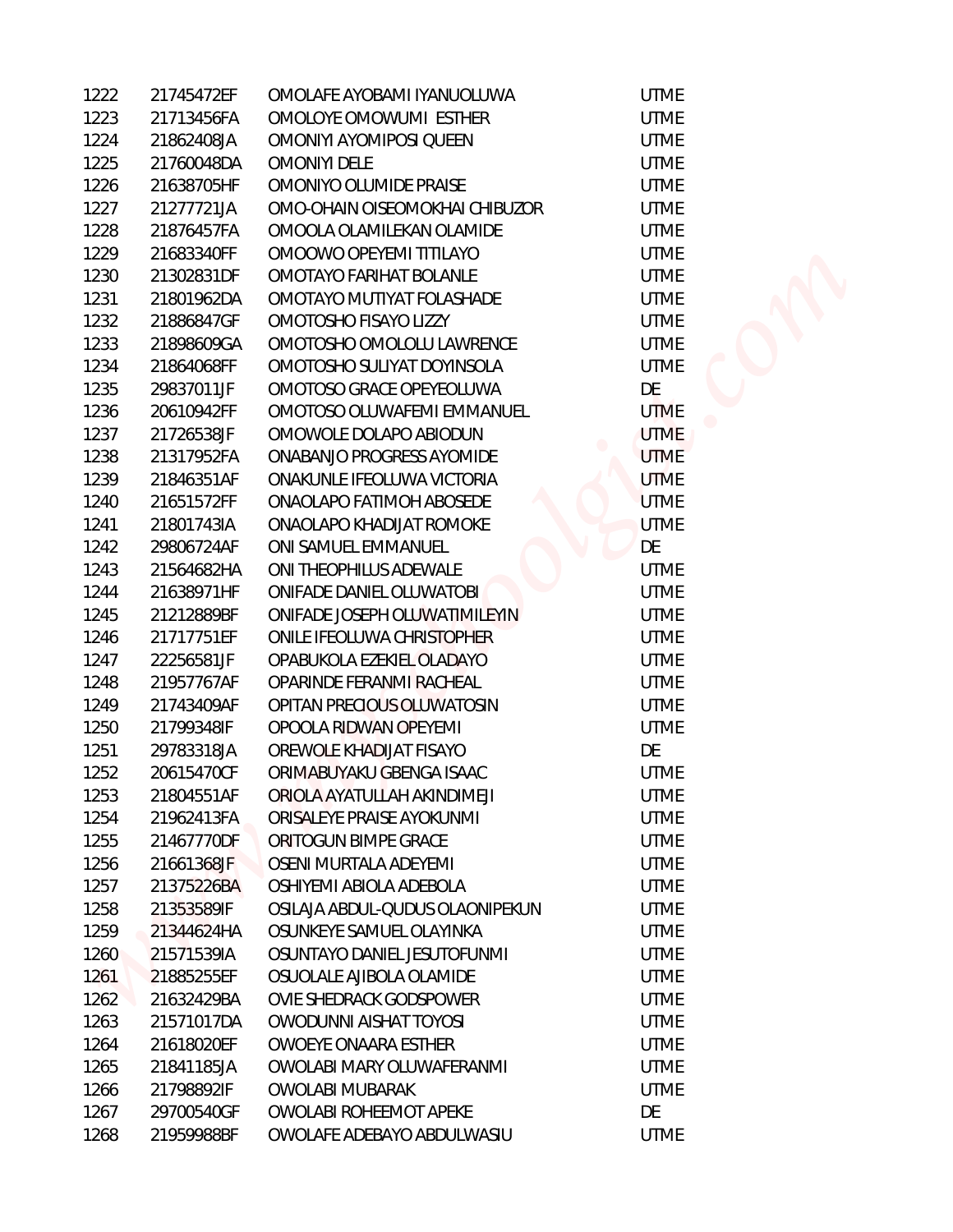| 1269         | 21843299GF               | OWOOLA BAMIDELE AYOMIDE                                    | <b>UTME</b>                |  |
|--------------|--------------------------|------------------------------------------------------------|----------------------------|--|
| 1270         | 21241462DA               | OWOSENI OLUWAFERANMI VICTORIA                              | <b>UTME</b>                |  |
| 1271         | 21958077HA               | OYATOBO MARVELOUS AYANFE                                   | <b>UTME</b>                |  |
| 1272         | 21965421CA               | OYAWALE JOYCE OLUWABUNMI                                   | <b>UTME</b>                |  |
| 1273         | 21294847FF               | OYAWALE SAMUEL OLANREWAJU                                  | <b>UTME</b>                |  |
| 1274         | 21381239GA               | OYAWUYI BOLUWATIFE                                         | <b>UTME</b>                |  |
| 1275         | 21959144FF               | OYEDEJI IFEOLUWA FLORIDA                                   | <b>UTME</b>                |  |
| 1276         | 21810445IA               | OYEDEJI OYEYEMI EMMANUEL                                   | <b>UTME</b>                |  |
| 1277         | 21952839EA               | OYEDELE SHAMSUDEEN ABIODUN                                 | <b>UTME</b>                |  |
| 1278         | 21951125GAU              | OYEDELE, OLUWATOMIWA CHRISTIANAH                           | DE                         |  |
| 1279         | 21958435IF               | OYEDIRAN FLORENCE OLUWAFUNMILOLA                           | <b>UTME</b>                |  |
| 1280         | 21953364HF               | OYEDIRAN FOLUKE RACHAEL                                    | <b>UTME</b>                |  |
| 1281         | 21958778IA               | OYEDOKUN FELIX OLUSOLA                                     | <b>UTME</b>                |  |
| 1282         | 21962098BA               | <b>OYEDOKUN SEUN</b>                                       | <b>UTME</b>                |  |
| 1283         | 21430642EF               | OYEGOKE BABATUNDE SHERIFF                                  | <b>UTME</b>                |  |
| 1284         | 21890437HA               | OYEGOKE HANNAH ERIOLUWA                                    | <b>UTME</b>                |  |
| 1285         | 21965693IF               | OYEGOKE SEUN OLUWAKAYODE                                   | <b>UTME</b>                |  |
| 1286         | 21866992GF               | OYEJOBI BLESSING TEMITAYO                                  | <b>UTME</b>                |  |
| 1287         | 21883048GA               | OYEKALE MERCY DORCAS                                       | <b>UTME</b>                |  |
| 1288         | 21957586FF               | OYELADE DORCAS EETO-OLUWA                                  | <b>UTME</b>                |  |
| 1289         | 29706864IA               | OYELADE TOBI MICHEAL                                       | DE                         |  |
| 1290         | 21954747JF               | OYELAKIN OLUWATIMILEYIN ADEJOKE                            | <b>UTME</b>                |  |
| 1291         | 21866683JA               | OYELAKUN JEWEL OYERONKE                                    | <b>UTME</b>                |  |
| 1292         | 21369105CF               | OYELAMI DEBORAH OLUBUNMI                                   | <b>UTME</b>                |  |
| 1293         | 21858924DA               | OYELEKE DASOLA FRIDAUS                                     | <b>UTME</b>                |  |
| 1294         | 21839005GF               | OYELEKE DEBORAH OLUWAKEMI                                  | <b>UTME</b>                |  |
| 1295         | 21971007CA               | OYELEKE EMMANUEL OLUWABORI                                 | <b>UTME</b>                |  |
| 1296         | 21712511CF               | OYELERE DEBORAH OLUWABUSAYOMI                              | <b>UTME</b>                |  |
| 1297         | 29799741FF               | OYELOWO DEBORAH TAIWO                                      | DE                         |  |
| 1298         | 21338269CA               | OYENIRAN PHILIP DAMILARE                                   | <b>UTME</b>                |  |
| 1299         | 21851941IA               | OYENIYI EMMANUEL OLUKAYODE                                 | <b>UTME</b>                |  |
| 1300         | 21802717FF               | <b>OYENIYI MANSUR ALANI</b>                                | <b>UTME</b>                |  |
| 1301         | 21803058GA               | OYENIYI SAMUEL ADEBAYO                                     | <b>UTME</b>                |  |
| 1302         | 21240198IA               | OYENIYI SOLA AYOMIDE                                       | <b>UTME</b>                |  |
| 1303         | 21964124EF               | OYEPEJU PROMISE OYELARAN                                   | <b>UTME</b>                |  |
| 1304         | 21900749JF               | OYERINDE DAMILARE AYOMIDE                                  | <b>UTME</b>                |  |
| 1305         | 21765781FF               | OYERINDE MOSOPEFOLUWA OLADUNMOYE                           | <b>UTME</b>                |  |
| 1306         | 21960959AF               | OYERINDE VICTORIA ADEBOLA                                  | <b>UTME</b>                |  |
| 1307         | 21970923GAU              | OYERINDE, OLUWATOYIN ESTHER                                | DE                         |  |
| 1308         | 21422655IA               | OYERINMADE DHIKRULLAHI ADEBAYO                             | <b>UTME</b>                |  |
| 1309         | 21962224EF               | OYERO RUKAYAT IFEOLUWA                                     | <b>UTME</b>                |  |
| 1310         | 21343517JF               | OYETOKI OMOWUNMI VICTORIA                                  | <b>UTME</b>                |  |
| 1311<br>1312 | 21904220DA<br>21799122HF | OYETUNDE OYEDAMOLA ADERINSOLA<br>OYEWALE FUNMILOLA RACHEAL | <b>UTME</b><br><b>UTME</b> |  |
| 1313         | 21808151FF               | OYEWALE MARVELLOUS ABOSEDE                                 | <b>UTME</b>                |  |
| 1314         | 21883998GA               | OYEWALE QUADRI DOLAPO                                      | <b>UTME</b>                |  |
| 1315         | 21224286DA               | OYEWALE SUNDAY STEPHEN                                     | <b>UTME</b>                |  |
|              |                          |                                                            |                            |  |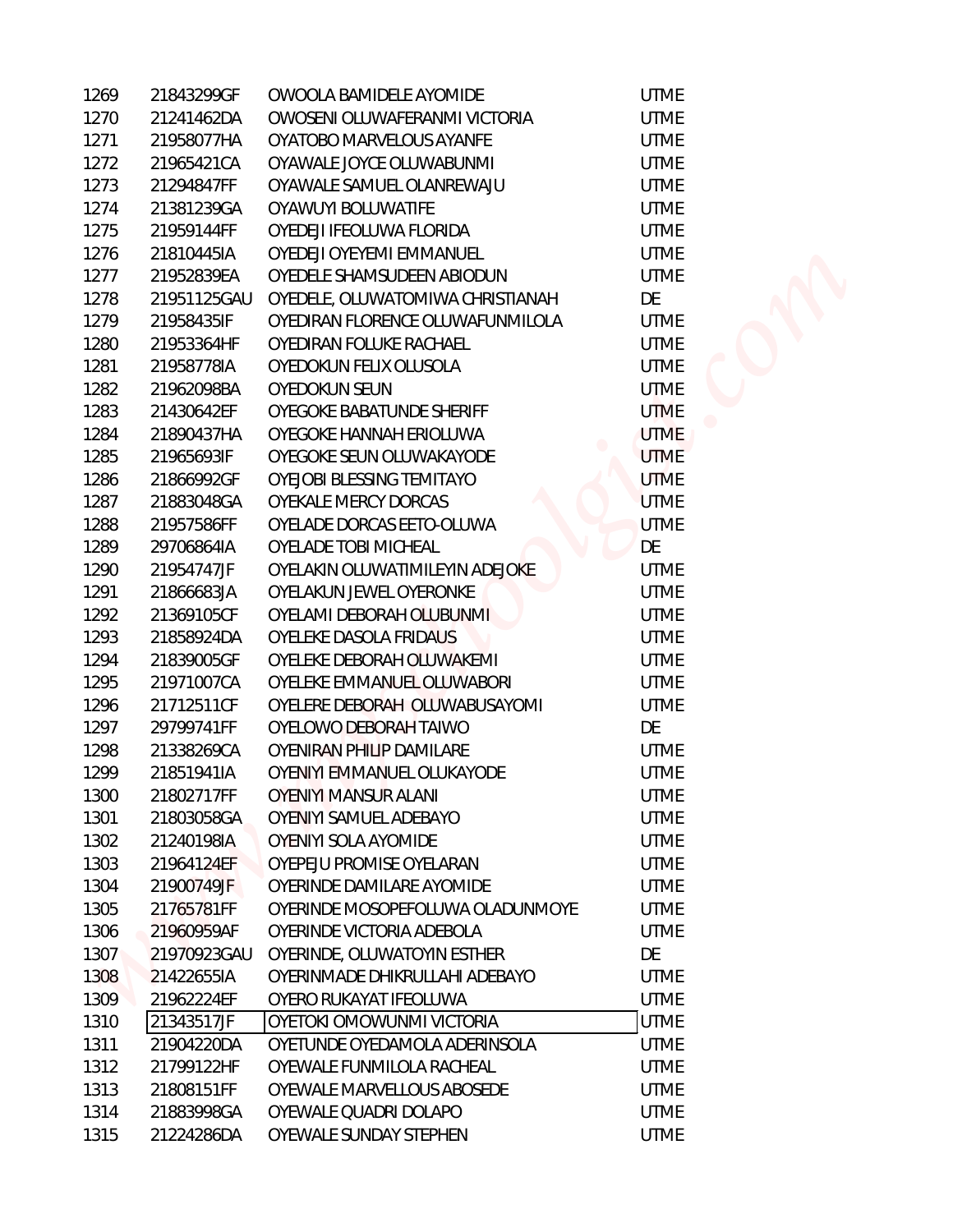| 1316 | 21953395BF  | OYEWALE, ADEDAMOLA SAMUEL    | <b>UTME</b> |  |
|------|-------------|------------------------------|-------------|--|
| 1317 | 21666535AF  | OYEWO ELIZABETH BLESSING     | <b>UTME</b> |  |
| 1318 | 21798797IF  | OYEWO GLORIA TOLULOPE        | <b>UTME</b> |  |
| 1319 | 21817947JF  | OYEWO VICTOR OLUWATIMILEYIN  | <b>UTME</b> |  |
| 1320 | 21920335BF  | OYEWOLA UTHMAN OYESHINA      | <b>UTME</b> |  |
| 1321 | 21582227DA  | OYEWOLE GBENGA TIMOTHY       | <b>UTME</b> |  |
| 1322 | 21336181BA  | OYEWUSI AYOMIDE DEBORAH      | <b>UTME</b> |  |
| 1323 | 21956136IF  | OYEWUSI OLUWABORI ISRAEL     | <b>UTME</b> |  |
| 1324 | 21756013GF  | OYEYEMI KAOSARA OLAMIDE      | <b>UTME</b> |  |
| 1325 | 21869584CF  | OYEYEMI PELUMI ISAAC         | <b>UTME</b> |  |
| 1326 | 21452498BF  | OYEYIOLA KUDIRAT ABIKE       | <b>UTME</b> |  |
| 1327 | 21867591BF  | PETER OLORUNFEMI JOSEPH      | <b>UTME</b> |  |
| 1328 | 29811536HF  | PETERS KEHINDE VICTORIA      | DE          |  |
| 1329 | 21953765GF  | PHILIP VICTORIA OYENIKE      | <b>UTME</b> |  |
| 1330 | 21778669CF  | PHILLIP DAMILOLA PROMISE     | <b>UTME</b> |  |
| 1331 | 21955625HF  | PHILLIPS AYOMIDE OLUWAPELUMI | <b>UTME</b> |  |
| 1332 | 21898426CF  | PONLE ADEDOLAPO ELIZABETH    | <b>UTME</b> |  |
| 1333 | 21815917IA  | POPOOLA ESTHER ANUOLUWAPO    | <b>UTME</b> |  |
| 1334 | 21972354DA  | POPOOLA IFEOLUWA ISAAC       | <b>UTME</b> |  |
| 1335 | 21814668FF  | POPOOLA ISRAEL OLASUNBO      | <b>UTME</b> |  |
| 1336 | 21900834FA  | POPOOLA MARIAM OPEYEMI       | <b>UTME</b> |  |
| 1337 | 21882162CF  | POPOOLA OMOWUNMI ELIZABETH   | <b>UTME</b> |  |
| 1338 | 21815353FA  | POPOOLA SOLOMON OLABUSIYIMI  | <b>UTME</b> |  |
| 1339 | 21579442IF  | POSU OLAITAN MARY            | <b>UTME</b> |  |
| 1340 | 21896333EA  | <b>QOZEEM IDRIS OLALEKAN</b> | <b>UTME</b> |  |
| 1341 | 21285183CA  | <b>QUADRI FARUQ GBOLAHAN</b> | <b>UTME</b> |  |
| 1342 | 21799793EF  | RABIU, ZAINAB ADEJOKE        | <b>UTME</b> |  |
| 1343 | 21840289BA  | RABIU AISHAT OMOBONIKE       | <b>UTME</b> |  |
| 1344 | 21250576GA  | RAFIU FATIAT OLUWALOSHE      | <b>UTME</b> |  |
| 1345 | 21835624GA  | RAFIU SHALEWA TENIOLA        | <b>UTME</b> |  |
| 1346 | 21813009IF  | RAJI HAMMED BABATUNDE        | <b>UTME</b> |  |
| 1347 | 21807988BF  | RAJI IDOWU FUNKE             | <b>UTME</b> |  |
| 1348 | 21906661IA  | RAJI IDRIS ADEKUNLE          | <b>UTME</b> |  |
| 1349 | 21581371DF  | RAMONI RODIAT ROMOKE         | <b>UTME</b> |  |
| 1350 | 21804280DA  | RAPHEL VICTOR AROME          | <b>UTME</b> |  |
| 1351 | 21310781JA  | RASAQ MOTUNRAYO HALIMAT      | <b>UTME</b> |  |
| 1352 | 21819112GF  | RICHARD MAURA OLUWATOSIN     | <b>UTME</b> |  |
| 1353 | 21963762FA  | ROHEEM FATIMOH OMOLARA       | <b>UTME</b> |  |
| 1354 | 21815510CF  | ROSHEED MUJEEB ADEDOLAPO     | <b>UTME</b> |  |
| 1355 | 21818434DF  | RUFAI BABATUNDE ADESINA      | <b>UTME</b> |  |
| 1356 | 21840493DF  | RUFAI QUADRI OLALEKAN        | <b>UTME</b> |  |
| 1357 | 29719183EF  | RUFAI TOLULOPE OMOWUMI       | DE          |  |
| 1358 | 21960800EA  | RUFAI, AYOMIDE OLUWAROTIMI   | <b>UTME</b> |  |
| 1359 | 21960791IFU | RUFUS, CORNELIUS OLAITAN     | DE          |  |
| 1360 | 21962878AF  | SABIT SALMAT SEUN            | <b>UTME</b> |  |
| 1361 | 21290706FA  | SAKA BARAKAT BOLANLE         | <b>UTME</b> |  |
| 1362 | 21861126EA  | SAKA ITUNU RASHEDAT          | <b>UTME</b> |  |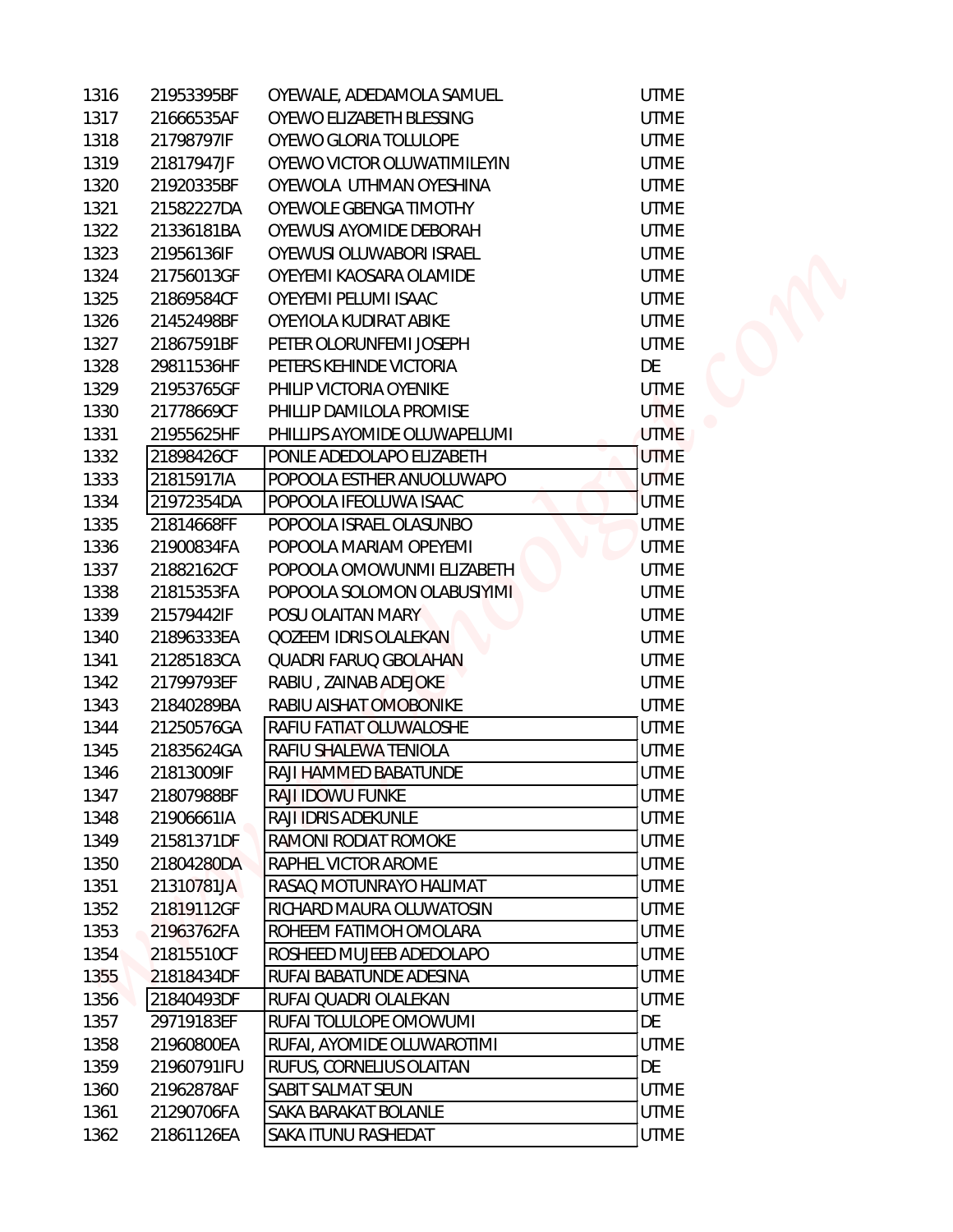| 1363 | 29829579BF  | <b>SALAKO ABDULLAHI OPEYEMI</b>   | DE          |  |
|------|-------------|-----------------------------------|-------------|--|
| 1364 | 21359321CA  | SALAKO OLUWAFEYISAYO SAMUEL       | <b>UTME</b> |  |
| 1365 | 21961304IF  | SALAM ELIZABETH BUKOLA            | <b>UTME</b> |  |
| 1366 | 21899859IA  | SALAMI AZEEZ GBOLAGADE            | <b>UTME</b> |  |
| 1367 | 21215581EF  | SALAMI ESTHER OLAMIDE             | <b>UTME</b> |  |
| 1368 | 21799040BA  | <b>SALAMI TIMILEHIN</b>           | <b>UTME</b> |  |
| 1369 | 21956744IFU | SALAMI, TOPE OMOTOLANI            | DE          |  |
| 1370 | 21932786IA  | SALAUDEEN AYUBA OLABISI           | <b>UTME</b> |  |
| 1371 | 21249629EF  | SALAUDEEN MATIN OLAWALE           | <b>UTME</b> |  |
| 1372 | 21956969AF  | SALAWU TAIWO AZEEZAT              | <b>UTME</b> |  |
| 1373 | 21848072EF  | SALIU BLESSING ESTHER             | <b>UTME</b> |  |
| 1374 | 21961805FA  | SAMUEL FAVOUR OLUWABUNMI          | <b>UTME</b> |  |
| 1375 | 21609518JA  | SAMUEL MARY OLUCHI                | <b>UTME</b> |  |
| 1376 | 21917908IF  | SAMUEL RHODA OLUWAFERANMI         | <b>UTME</b> |  |
| 1377 | 21666957IA  | SAMUEL RUTH ADEKEMI               | <b>UTME</b> |  |
| 1378 | 21740728BF  | SANGODARE MUTIU ADEPOJU           | <b>UTME</b> |  |
| 1379 | 21952869IA  | SANGOGBENLE OLUWAFERANMI AYOTUNDE | <b>UTME</b> |  |
| 1380 | 21965878BF  | SANNI ENIOLA ADESEWA              | <b>UTME</b> |  |
| 1381 | 21818094CF  | SANUSI AMINAT TAIWO               | <b>UTME</b> |  |
| 1382 | 21750543FF  | SANUSI ISRAEL ADEKUNLE            | <b>UTME</b> |  |
| 1383 | 21404038GF  | SANUSI MOSHOOD OLAWALE            | <b>UTME</b> |  |
| 1384 | 21946887GF  | SARUMI ABDULRASHEED ADISA         | <b>UTME</b> |  |
| 1385 | 21954500JF  | SEDARA MOYINOLUWALOGO VICTORIA    | <b>UTME</b> |  |
| 1386 | 21954263EFU | SEKONI, FAOZIYAT ASAKE            | DE          |  |
| 1387 | 21395206FA  | SEMIU MARIAM ADEJOKE              | <b>UTME</b> |  |
| 1388 | 21301276CA  | SEMIU WASIU ADEKUNLE              | <b>UTME</b> |  |
| 1389 | 21705283GF  | SHEIDU RASIDAT BLESSING           | <b>UTME</b> |  |
| 1390 | 29754991IA  | SHITTU ISMAEL KEHINDE             | DE          |  |
| 1391 | 21955205IF  | SHITTU KAMALIDEEN                 | <b>UTME</b> |  |
| 1392 | 21802647CF  | SHITTU ZAINAB OMOTAYO             | <b>UTME</b> |  |
|      | 21328920CF  | SHOBUKOLA TIMILEYIN CHRISTIANA    | <b>UTME</b> |  |
| 1393 |             | SHONUBI MARVELLOUS OLAWUNMI       |             |  |
| 1394 | 21442110IF  |                                   | <b>UTME</b> |  |
| 1395 | 21904245JF  | SHONUBI OMOLARA MERCY             | <b>UTME</b> |  |
| 1396 | 21958390CF  | SIJUADE DAVID OYEDOLAPO           | <b>UTME</b> |  |
| 1397 | 21961080GF  | SIJUADE TEMILOLUWA ADEOLA         | <b>UTME</b> |  |
| 1398 | 21826939HA  | SOBAKIN VICTOR AYODEJI            | <b>UTME</b> |  |
| 1399 | 21958482EA  | SODAMADE PEACE ABISOLA            | <b>UTME</b> |  |
| 1400 | 29702790CF  | SODUNKE VICTOR OLUWAPELUMI        | DE          |  |
| 1401 | 21953656EA  | SOLOMON NAOMI OLUWAFUNMILAYO      | <b>UTME</b> |  |
| 1402 | 21651739HF  | SONEYE TEMILADE BALIQS            | <b>UTME</b> |  |
| 1403 | 21673398IA  | SONUBI ADENIYI OLUWADAMILARE      | <b>UTME</b> |  |
| 1404 | 21807480IFU | SOYODE SOMIDOTUN MAYOWA           | DE          |  |
| 1405 | 21588397FF  | SOYOOYE TEMILOLUWA RACHAEL        | <b>UTME</b> |  |
| 1406 | 21797616AF  | SULAIMAN ISMAIL ARIYO             | <b>UTME</b> |  |
| 1407 | 21388905BF  | SULAIMON MUBASHIRAT ABIODUN       | <b>UTME</b> |  |
| 1408 | 21874392CA  | SULE ABOSEDE RUTH                 | <b>UTME</b> |  |
| 1409 | 21801573HF  | SULU NAFISAT MOTUNRAYO            | <b>UTME</b> |  |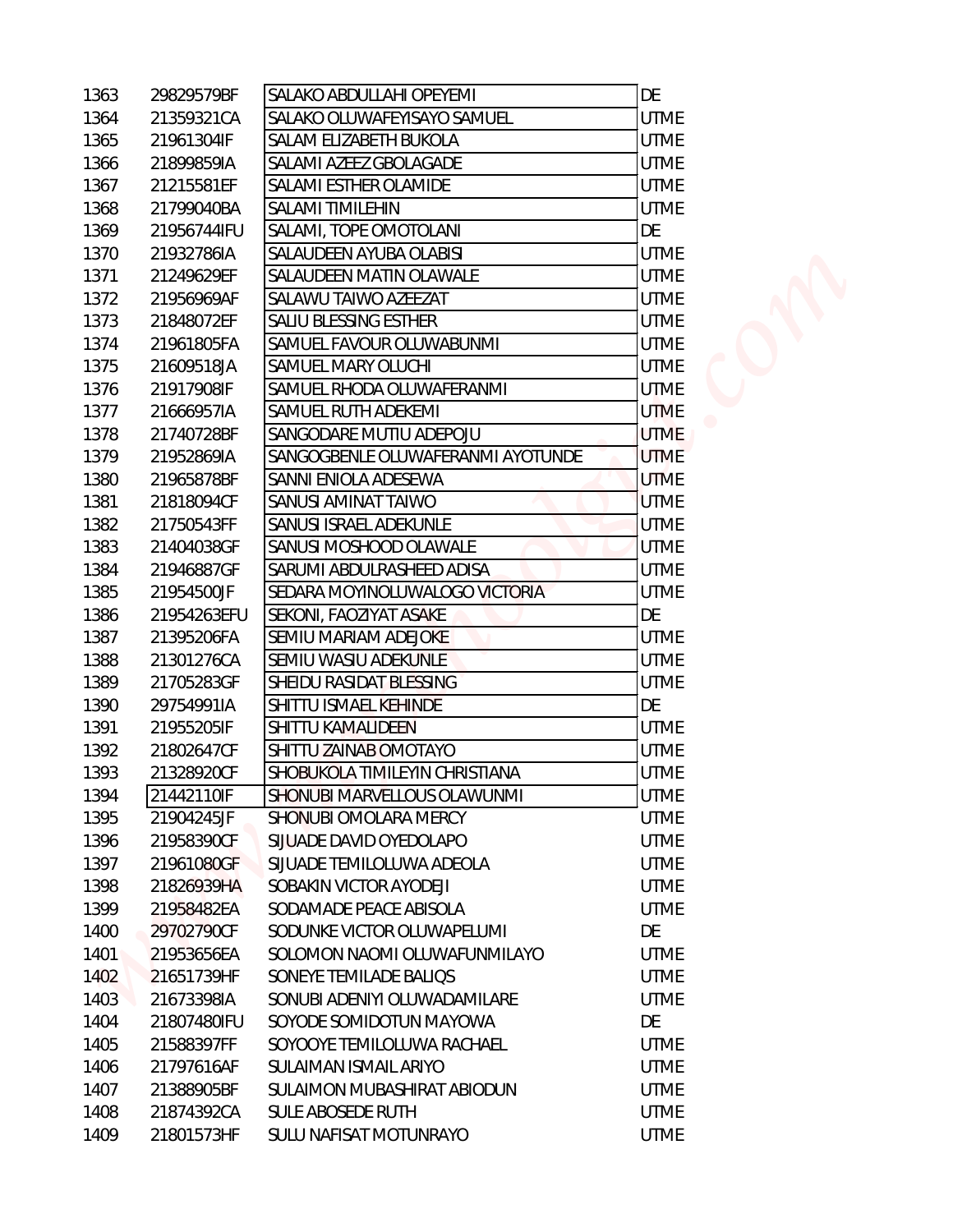| 1410         | 21884122BA  | SUNDAY DAMILOLA ESTHER          | <b>UTME</b>                |
|--------------|-------------|---------------------------------|----------------------------|
| 1411         | 21742154BA  | TADESE LAWRENCE OLUWASEUN       | <b>UTME</b>                |
| 1412         | 21928739IA  | <b>TAIWO AISHAT AYODELE</b>     | <b>UTME</b>                |
| 1413         | 21919102AF  | <b>TAIWO AYANFE HARRY</b>       | <b>UTME</b>                |
| 1414         | 29751937FF  | TAIWO COMFORT DOYINSOLA         | DE                         |
| 1415         | 21815115AF  | TAIWO MICAH OLADAPO             | <b>UTME</b>                |
| 1416         | 21950506CA  | TAIWO OLIVIA OLUWAYEMISI        | <b>UTME</b>                |
| 1417         | 21961955GA  | TAIWO OLUWATOSIN OLUWABUNMI     | <b>UTME</b>                |
| 1418         | 21610564IF  | TAIWO OMOBUKANLA OLUWAFUNMILAYO | <b>UTME</b>                |
| 1419         | 21879589GF  | TAIWO VICTOR AYODELE            | <b>UTME</b>                |
| 1420         | 21951233JAU | TAIWO, OLAJUMOKE REBECCA        | DE                         |
| 1421         | 21648045CA  | TAJUDEEN ABDULLATEEF AKINKUNMI  | <b>UTME</b>                |
| 1422         | 21805715HF  | <b>TAJUDEEN RUKAYAT</b>         | <b>UTME</b>                |
| 1423         | 22247036DF  | TALABI OLUWAKEMISOLA ELIZABETH  | <b>UTME</b>                |
| 1424         | 21888517HF  | TANIMOMO WALILAH ADESOJI        | <b>UTME</b>                |
| 1425         | 21854117DA  | TAOFEEK ZAINAB AYOMIDE          | <b>UTME</b>                |
| 1426         | 21780522HA  | TENIOLA SAMUEL OLUWAPAMILERIN   | <b>UTME</b>                |
| 1427         | 21607902JF  | THOMPSON WISDOM EKEH            | <b>UTME</b>                |
| 1428         | 21964275FA  | TIAMIYU NURUDEEN OPEYEMI        | <b>UTME</b>                |
| 1429         | 21860821EF  | TIAMIYU ZAINAB OPEYEMI          | <b>UTME</b>                |
| 1430         | 21848147FA  | <b>TIJANI FATIMOH OLABISI</b>   | <b>UTME</b>                |
| 1431         | 29734661IA  | <b>TIJANI ROHEEMAT TITILOPE</b> | DE                         |
| 1432         | 21854231DA  | TIJANI ZAINAB ENIOLA            | <b>UTME</b>                |
| 1433         | 21573989IF  | TITILOYE FAITH AYOBAMI          | <b>UTME</b>                |
| 1434         | 21749889JF  | TOLORUNJU COMFORT AANUOLUWATOMI | <b>UTME</b>                |
| 1435         | 21351900HF  | TORSU ENIOLA CHRISTIANA         | <b>UTME</b>                |
| 1436         | 21960795GF  | TOYINBO OLABISI OMOLARA         | <b>UTME</b>                |
| 1437         | 21965133DF  | UDAYANS DANIEL IFEAYIN          | <b>UTME</b>                |
| 1438         | 21577138BF  | UGWUANYI ANGELA NNENNA          | <b>UTME</b>                |
| 1439         | 21905492DF  | UMORU BABATUNDE YAKUB           | <b>UTME</b>                |
| 1440         | 21896798JA  | USMAN FARUK ABIODUN             | <b>UTME</b>                |
| 1441         | 21927207EF  | USMAN WARISU ALAO               | <b>UTME</b>                |
| 1442         | 21348764IA  | UYA PRECIOUS PROMISE            | <b>UTME</b>                |
| 1443         | 21647306BA  | VINCENT TITILAYO FUNMI          | <b>UTME</b>                |
| 1444         | 21890353BF  | WAHEED FATHIA AYOMIDE           | <b>UTME</b>                |
| 1445         | 21871978CF  | WILLIAM TEMILOLUWA TIMOTHY      | <b>UTME</b>                |
| 1446         | 21955521CF  | WINJOBI, STEPHANIE AYOMIDE      | <b>UTME</b>                |
| 1447         | 21307391DF  | WINJOBI BOLUWATIFE COMFORT      | <b>UTME</b>                |
| 1448         | 21459764HA  | WUYI SEUNFUNMI TOBILOBA         | <b>UTME</b>                |
| 1449         | 21360748BA  | YAKUB MUSHIRAPHA OLUWADAMILOLA  | <b>UTME</b>                |
| 1450         | 21852290EF  | YEKEEN ALIMAT OLABISI           | <b>UTME</b>                |
| 1451         | 21950997DF  | YEKEEN, RODIYAH SUBUOLA         | <b>UTME</b>                |
| 1452         | 21799240FF  | YEKINI MARIAM ADEWUMI           | <b>UTME</b>                |
| 1453         | 21904491AF  | YEKINI QUADRI OPEYEMI           | <b>UTME</b>                |
| 1454         | 21762661HF  | YOADE AYOMIDE ADURAGBEMI        | <b>UTME</b>                |
| 1455<br>1456 | 21953004HA  | YUNUS, ZAINAB BOLUWATIFE        | <b>UTME</b><br><b>UTME</b> |
|              | 21838631DF  | YUSUF ABDULQUDUS OLUWABUKOLA    |                            |